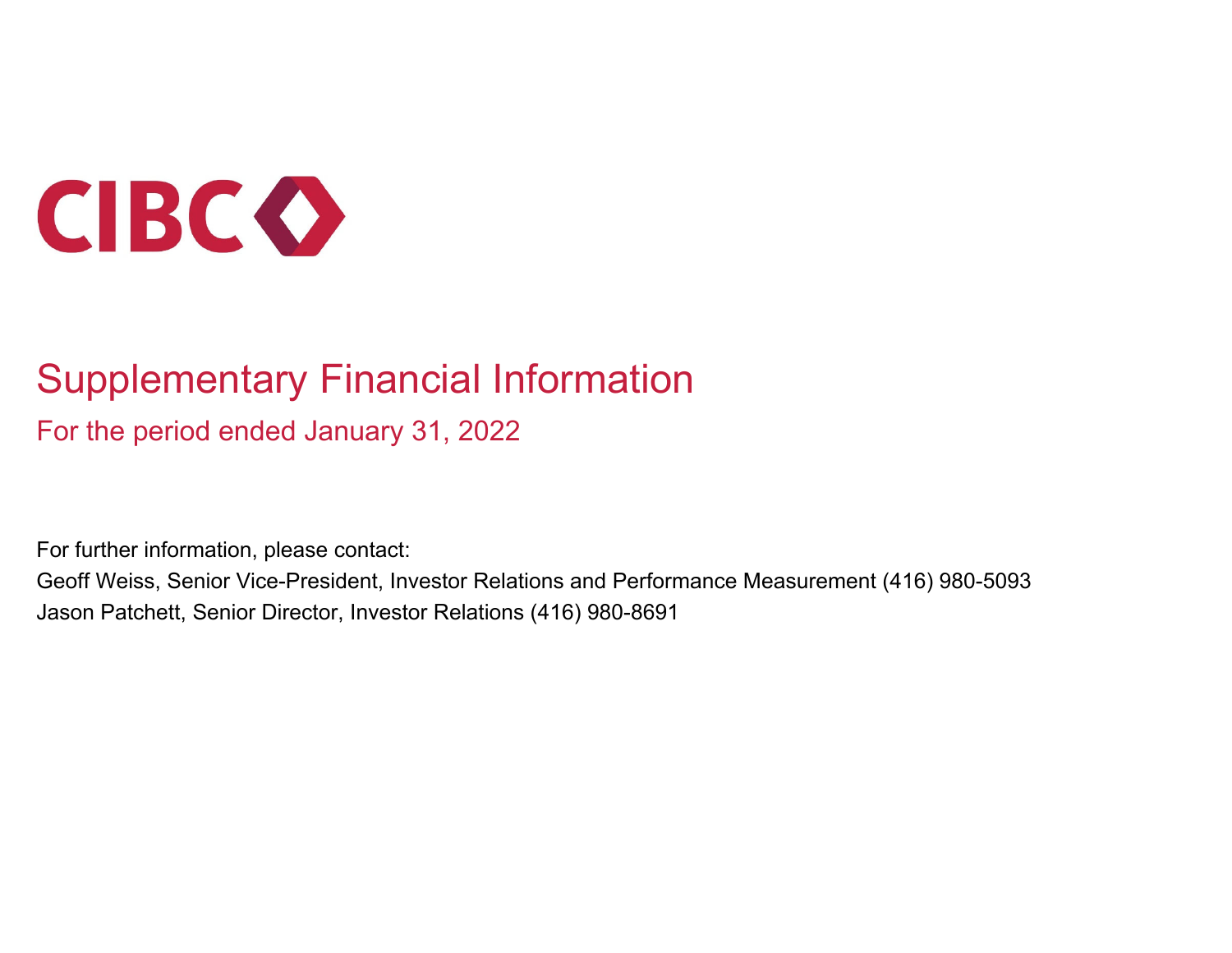### TABLE OF CONTENTS

This document is unaudited and should be read in conjunction with our quarterly report to shareholders and news release for Q1/22, and our 2021 Annual Report (including audited consolidated financial statements and accompanying management's discussion and analysis). Additional financial information is also available through our quarterly investor presentations as well as the quarterly conference call webcast. All relevant information in this document is prepared under International Financial Reporting Standards (IFRS or GAAP) and all amounts are in millions of Canadian dollars, unless otherwise stated.

#### **NOTES TO USERS**

| Non-GAAP Measures                                                        |  |
|--------------------------------------------------------------------------|--|
| Reconciliation of GAAP (reported) results to non-GAAP (adjusted) results |  |
|                                                                          |  |

#### **CONSOLIDATED FINANCIAL OVERVIEW**

#### Financial Highlights 4

#### **QUARTERLY TRENDS**

| Net Interest Income                                                                               |     | <b>Trading Revenue</b>                                               | 15 |
|---------------------------------------------------------------------------------------------------|-----|----------------------------------------------------------------------|----|
| Non-Interest Income                                                                               |     | <b>Consolidated Balance Sheet</b>                                    | 16 |
| Non-Interest Expenses                                                                             |     | <b>Condensed Average Balance Sheet</b>                               | 17 |
| Segmented Information                                                                             |     | Goodwill, Software and Other Intangible Assets                       | 17 |
| Segmented Information - Canadian Personal and Business Banking                                    |     | Consolidated Statement of Comprehensive Income                       | 18 |
| Segmented Information - Canadian Commercial Banking and Wealth Management                         | 10  | Income Tax Allocated to Each Component of Other Comprehensive Income | 19 |
| Segmented Information - U.S. Commercial Banking and Wealth Management - Canadian Dollars          | -11 | Consolidated Statement of Changes in Equity                          | 20 |
| Segmented Information - U.S. Commercial Banking and Wealth Management - U.S. Dollar Equivalent 12 |     | Assets Under Administration                                          | 22 |
| Segmented Information - Capital Markets                                                           |     | Assets Under Management                                              | 22 |
| Segmented Information - Corporate and Other                                                       |     |                                                                      |    |

| <b>Trading Revenue</b>                                               | 15 |
|----------------------------------------------------------------------|----|
| <b>Consolidated Balance Sheet</b>                                    | 16 |
| <b>Condensed Average Balance Sheet</b>                               | 17 |
| Goodwill, Software and Other Intangible Assets                       | 17 |
| Consolidated Statement of Comprehensive Income                       | 18 |
| Income Tax Allocated to Each Component of Other Comprehensive Income | 19 |
| Consolidated Statement of Changes in Equity                          | 20 |
| Assets Under Administration                                          | 22 |
| Assets Under Management                                              | 22 |

#### **CREDIT INFORMATION**

| Loans and Acceptances, Net of Allowance for Credit Losses | 23 | Changes in Allowance for Credit Losses | 31  |
|-----------------------------------------------------------|----|----------------------------------------|-----|
| Gross Impaired Loans                                      | 26 | <b>Provision for Credit Losses</b>     | 32  |
| Allowance for Credit Losses                               |    | Net Write-offs                         | 33  |
| Net Impaired Loans                                        | 29 | Credit Risk Financial Measures         | .34 |
| Changes in Gross Impaired Loans                           | 30 |                                        |     |

#### **ADDITIONAL QUARTERLY SCHEDULES**

| $\sim$ .<br>- Notional Amounts<br>Outstanding Derivative Contracts |  | Canadian Personal and<br>l Commercial Banking<br>Appendix | -50 |
|--------------------------------------------------------------------|--|-----------------------------------------------------------|-----|
|--------------------------------------------------------------------|--|-----------------------------------------------------------|-----|

|                                                     | 36 |
|-----------------------------------------------------|----|
| Appendix - Canadian Personal and Commercial Banking |    |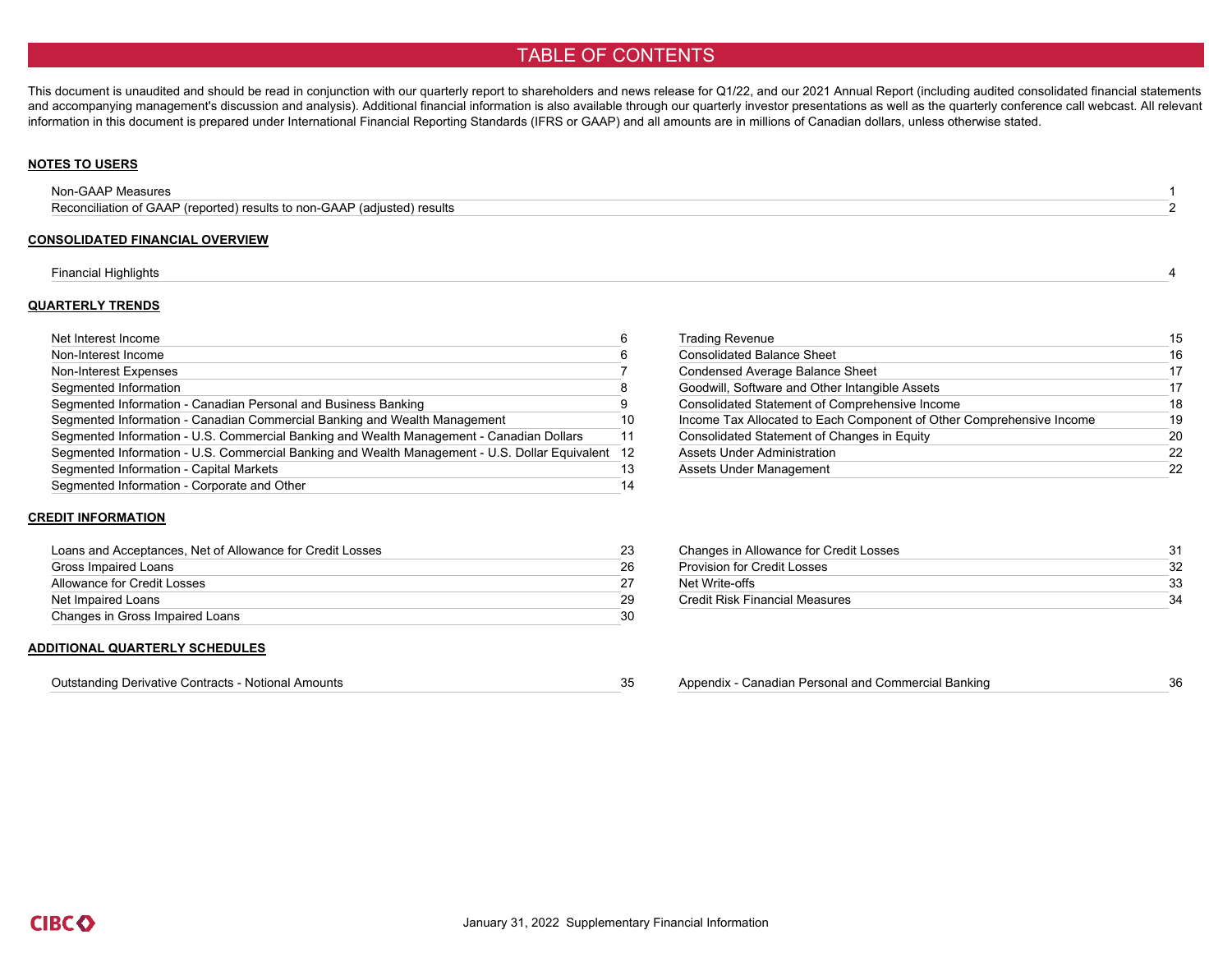### NOTES TO USERS

#### **Non-GAAP measures**

We use a number of financial measures to assess the performance of our business lines as described below. Some measures are calculated in accordance with GAAP (IFRS), while other measures do not have a standardized meaning under GAAP, and accordingly, these measures may not be comparable to similar measures used by other companies. Investors may find these non-GAAP measures, which include non-GAAP financial measures and non-GAAP ratios as defined in National Instrument 52-112 "Non-GAAP and Other Financial Measures Disclosure", useful in understanding how management views underlying business performance.

#### **Adjusted measures**

Management assesses results on a reported and adjusted basis and considers both as useful measures of performance. Adjusted measures, which include adjusted total revenue, adjusted provision for credit losses, adjusted non-interest expenses, adjusted income before income taxes, adjusted income taxes and adjusted net income, in addition to the adjusted measures noted below, remove items of note from reported results to calculate our adjusted results. Items of note include the amortization of intangibles, and certain items of significance that arise from time to time which management believes are not reflective of underlying business performance. We believe that adjusted measures provide the reader with a better understanding of how management assesses underlying business performance and facilitates a more informed analysis of trends. While we believe that adjusted measures may facilitate comparisons between our results and those of some of our Canadian peer banks, which make similar adjustments in their public disclosure, it should be noted that there is no standardized meaning for adjusted measures under GAAP.

We also adjust our results to gross up tax-exempt revenue on certain securities to a taxable equivalent basis (TEB), being the amount of fully taxable revenue, which, were it to have incurred tax at the statutory income ta rate, would yield the same after-tax revenue. For additional information, see the "Strategic business units overview" section and Note 31 to our consolidated financial statements of our 2021 Annual Report.

#### Adjusted diluted earnings per share (EPS)

We adjust our reported diluted EPS to remove the impact of items of note, net of income taxes, to calculate the adjusted diluted EPS.

#### Adjusted efficiency ratio

We adjust our reported revenue and non-interest expenses to remove the impact of items of note and gross up tax-exempt revenue to bring it to a TEB, to calculate the adjusted efficiency ratio.

#### Adjusted operating leverage

We adjust our reported revenue and non-interest expenses to remove the impact of items of note and gross up tax-exempt revenue to bring it to a TEB, to calculate the adjusted operating leverage.

#### Adjusted dividend payout ratio

We adjust our reported net income attributable to common shareholders to remove the impact of items of note, net of income taxes, to calculate the adjusted dividend payout ratio.

#### Adjusted return on common shareholders' equity

We adjust our reported net income attributable to common shareholders to remove the impact of items of note, net of income taxes, to calculate the adjusted return on common shareholders' equity.

#### Adjusted effective tax rate

We adjust our reported income before income taxes and reported income taxes to remove the impact of items of note, to calculate the adjusted effective tax rate.

#### **Allocated common equity**

Common equity is allocated to the strategic business units (SBUs) based on the estimated amount of regulatory capital required to support their businesses (as determined for the consolidated bank pursuant to Office of the Superintendent of Financial Institution's (OSFI's) regulatory capital requirements and internal targets). Unallocated common equity is reported in Corporate and Other. Allocating capital on this basis provides a consistent framework to evaluate the returns of each SBU commensurate with the risk assumed. In the first quarter of 2022, we increased the common equity allocated to our SBUs to 11% of common equity Tier 1 capital requirements for each SBU, reflecting an increase from 10% in 2021. For additional information, see the "Risks arising from business activities" section in the quarterly report to shareholders for Q1/22.

#### **Segmented return on equity**

We use return on equity on a segmented basis as one of the measures for performance evaluation and resource allocation decisions. While return on equity for total CIBC provides a measure of return on common equity, return on equity on a segmented basis provides a similar metric based on an allocated common equity to our SBUs. As a result, segmented return on equity is a non-GAAP ratio. Segmented return on equity is calculated as net income attributable to common shareholders for each SBU expressed as a percentage of average allocated common equity, which is the average of monthly allocated common equity during the period. In Q1/22, we increased the common equity allocated to our SBUs as noted above.

#### **Reconciliation of non-GAAP to GAAP measures**

Page 2 provides a reconciliation of GAAP (reported) results to non-GAAP (adjusted) results.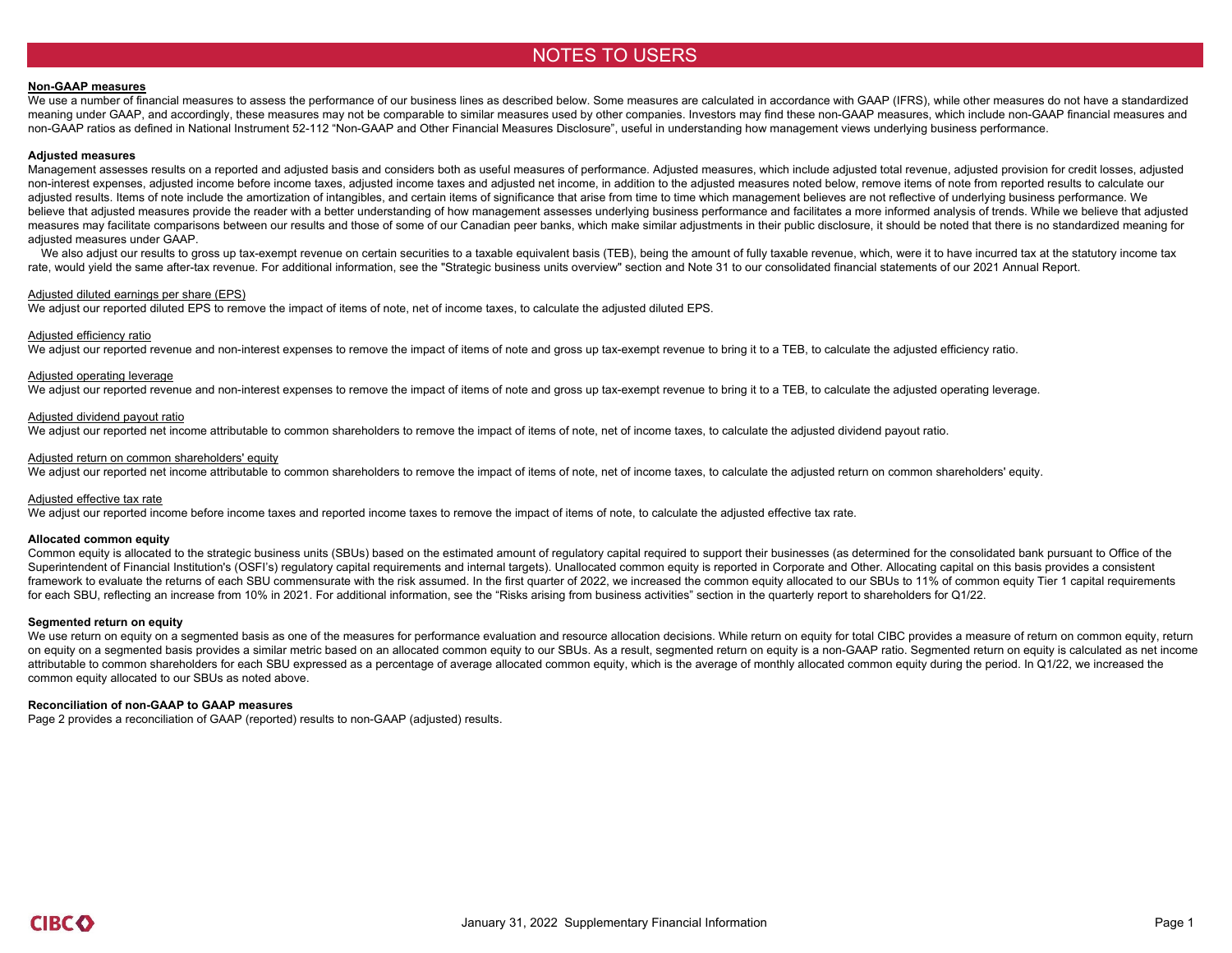# RECONCILIATION OF GAAP (REPORTED) RESULTS TO NON-GAAP (ADJUSTED) RESULTS

| (\$ millions)                                                                                  |       |                          |                    |                          |                 |                          |                          |       |                          | 2021                     | 2020   |
|------------------------------------------------------------------------------------------------|-------|--------------------------|--------------------|--------------------------|-----------------|--------------------------|--------------------------|-------|--------------------------|--------------------------|--------|
|                                                                                                | Q1/22 | Q4/21                    | Q <sub>3</sub> /21 | Q2/21                    | Q1/21           | Q4/20                    | Q3/20                    | Q2/20 | Q1/20                    | 12M                      | 12M    |
|                                                                                                |       |                          |                    |                          |                 |                          |                          |       |                          |                          |        |
| <b>Operating results - Reported</b>                                                            |       |                          |                    |                          |                 |                          |                          |       |                          |                          |        |
| Total revenue                                                                                  | 5,498 | 5,064                    | 5,056              | 4,932                    | 4,963           | 4,600                    | 4,708                    | 4,578 | 4,855                    | 20,015                   | 18,741 |
| Provision for (reversal of) credit losses                                                      | 75    | 78                       | (99)               | 32                       | 147             | 291                      | 525                      | 1,412 | 261                      | 158                      | 2,489  |
| Non-interest expenses                                                                          | 3.023 | 3,135                    | 2,918              | 2,756                    | 2,726           | 2,891                    | 2,702                    | 2,704 | 3,065                    | 11,535                   | 11,362 |
| Income before income taxes                                                                     | 2.400 | 1,851                    | 2.237              | 2,144                    | 2,090           | 1.418                    | 1.481                    | 462   | 1,529                    | 8,322                    | 4.890  |
| Income taxes                                                                                   | 531   | 411                      | 507                | 493                      | 465             | 402                      | 309                      | 70    | 317                      | 1,876                    | 1,098  |
| Net income                                                                                     | 1,869 | 1,440                    | .730               | 1,651                    | 1,625           | 1,016                    | 1,172                    | 392   | 1,212                    | 6,446                    | 3,792  |
| Net income (loss) attributable to non-controlling interests                                    | 5     | $\overline{4}$           | 5                  | $\overline{4}$           | $\overline{4}$  |                          | 2                        | (8)   |                          | 17                       | 2      |
| Net income attributable to equity shareholders                                                 | 1.864 | 1,436                    | 1.725              | 1,647                    | 1.621           | 1,015                    | 1.170                    | 400   | 1.205                    | 6.429                    | 3,790  |
| Diluted EPS (\$)                                                                               | 4.03  | 3.07                     | 3.76               | 3.55                     | 3.55            | 2.20                     | 2.55                     | 0.83  | 2.63                     | 13.93                    | 8.22   |
| Impact of items of note (1)                                                                    |       |                          |                    |                          |                 |                          |                          |       |                          |                          |        |
| Non-interest expenses                                                                          |       |                          |                    |                          |                 |                          |                          |       |                          |                          |        |
| Amortization of acquisition-related intangible assets                                          | (20)  | (19)                     | (20)               | (20)                     | (20)            | (23)                     | (26)                     | (29)  | (27)                     | (79)                     | (105)  |
| Transaction and integration-related costs <sup>(2)</sup>                                       | (13)  | (12)                     |                    |                          |                 |                          |                          |       |                          | (12)                     |        |
| Charge related to the consolidation of our real estate portfolio                               | . .   | (109)                    |                    |                          |                 | (114)                    | $\blacksquare$           |       |                          | (109)                    | (114)  |
| Gain as a result of plan amendments related to pension and other post-employment plans         |       |                          |                    |                          |                 | 79                       | $\overline{\phantom{a}}$ |       |                          | $\overline{\phantom{a}}$ | 79     |
| Restructuring charge <sup>(3)</sup>                                                            |       |                          |                    |                          |                 |                          |                          |       | (339)                    | $\overline{\phantom{a}}$ | (339)  |
| Goodwill impairment charge related to our controlling interest in FirstCaribbean International |       |                          |                    |                          |                 |                          |                          |       |                          |                          |        |
| Bank Limited (CIBC FirstCaribbean)                                                             |       |                          |                    | $\overline{\phantom{a}}$ |                 | (220)                    | $\overline{\phantom{a}}$ | (28)  | $\overline{\phantom{a}}$ |                          | (248)  |
| Increase in legal provisions                                                                   |       | (40)                     | (85)               | $\overline{\phantom{a}}$ |                 | $\overline{\phantom{a}}$ | (70)                     |       | $\overline{\phantom{a}}$ | (125)                    | (70)   |
| Impact of items of note on non-interest expenses                                               | (33)  | (180)                    | (105)              | (20)                     | (20)            | (278)                    | (96)                     | (57)  | (366)                    | (325)                    | (797)  |
| Total pre-tax impact of items of note on net income                                            | 33    | 180                      | 105                | 20                       | $\overline{20}$ | 278                      | 96                       | 57    | 366                      | 325                      | 797    |
| Income taxes                                                                                   |       |                          |                    |                          |                 |                          |                          |       |                          |                          |        |
| Amortization of acquisition-related intangible assets                                          | 5     | $\overline{4}$           | 5                  | 5                        | 5               | 5                        | 6                        | 8     | 6                        | 19                       | 25     |
| Transaction and integration-related costs <sup>(2)</sup>                                       | 3     | 3                        |                    |                          |                 |                          |                          |       | $\overline{\phantom{a}}$ | 3                        |        |
| Charge related to the consolidation of our real estate portfolio                               |       | 29                       |                    |                          |                 | 30                       | $\blacksquare$           |       |                          | 29                       | 30     |
| Gain as a result of plan amendments related to pension and other post-employment plans         |       | $\overline{\phantom{a}}$ |                    |                          |                 | (21)                     | $\overline{\phantom{a}}$ |       |                          | $\overline{\phantom{a}}$ | (21)   |
| Restructuring charge <sup>(3)</sup>                                                            |       |                          |                    |                          |                 |                          |                          |       | 89                       | $\overline{\phantom{a}}$ | 89     |
| Increase in legal provisions                                                                   |       | 11                       | 22                 |                          |                 |                          | 19                       |       |                          | 33                       | 19     |
| Impact of items of note on income taxes                                                        | 8     | 47                       | 27                 | 5                        | 5               | 14                       | 25                       | 8     | 95                       | 84                       | 142    |
| Total after-tax impact of items of note on net income                                          | 25    | 133                      | 78                 | 15                       | 15              | 264                      | 71                       | 49    | 271                      | 241                      | 655    |
| After-tax impact of items of note on net income attributable to equity shareholders            | 25    | 133                      | 78                 | 15                       | 15              | 264                      | 71                       | 49    | 271                      | 241                      | 655    |
| Impact of items of note on diluted EPS $(\$)^{(4)}$                                            | 0.05  | 0.30                     | 0.17               | 0.04                     | 0.03            | 0.59                     | 0.16                     | 0.11  | 0.61                     | 0.54                     | 1.47   |

For footnotes, see next page.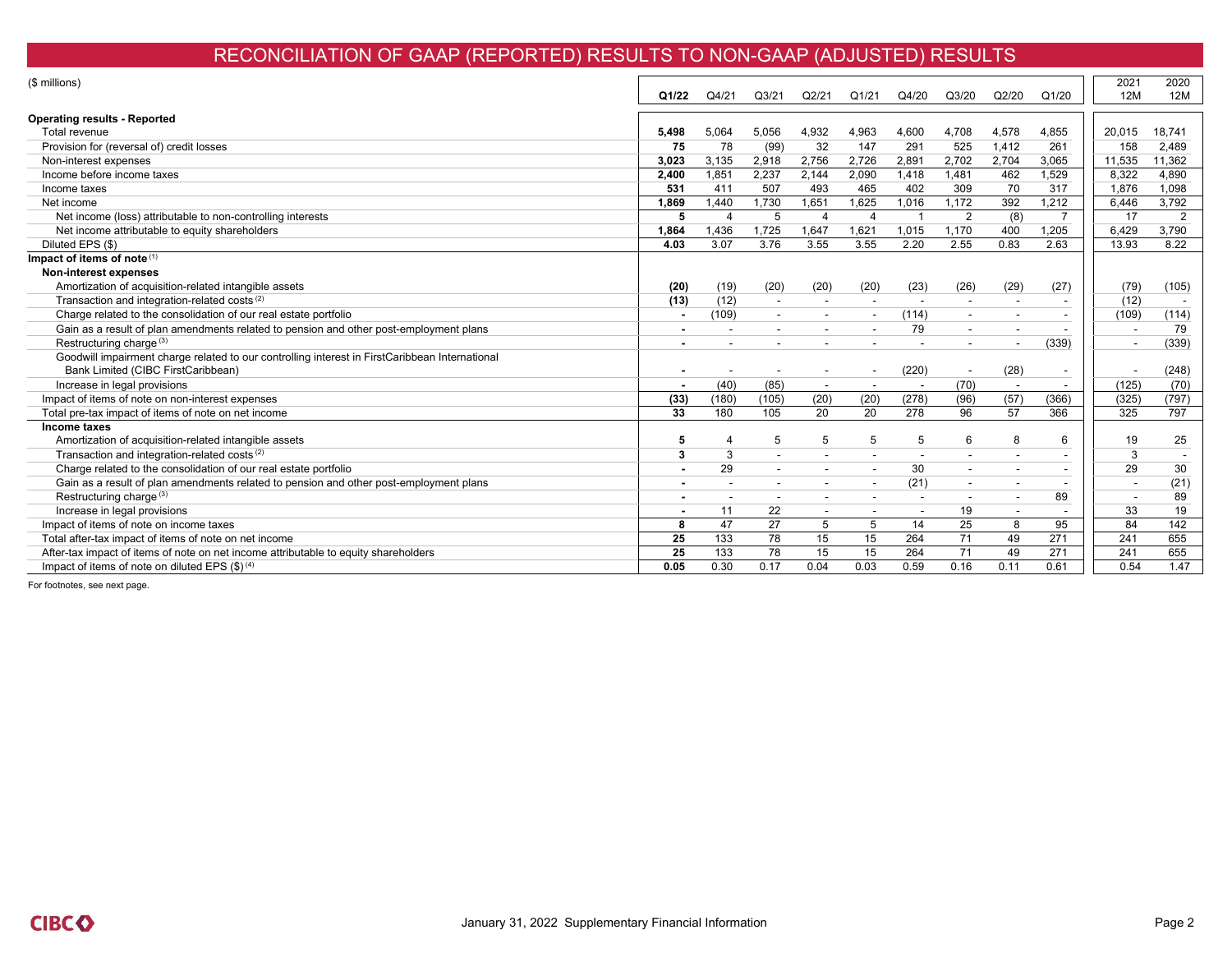### RECONCILIATION OF GAAP (REPORTED) RESULTS TO NON-GAAP (ADJUSTED) RESULTS (continued)

| $($$ millions)                                                         | Q1/22 | Q4/21 | Q <sub>3/21</sub> | Q2/21 | Q1/21 | Q4/20 | Q3/20 | Q2/20 | Q1/20 | 2021<br>12M | 2020<br>12M |
|------------------------------------------------------------------------|-------|-------|-------------------|-------|-------|-------|-------|-------|-------|-------------|-------------|
| Operating results - Adjusted (5)                                       |       |       |                   |       |       |       |       |       |       |             |             |
| Total revenue - adjusted (6)                                           | 5,498 | 5,064 | 5,056             | 4,932 | 4,963 | 4,600 | 4,708 | 4,578 | 4,855 | 20,015      | 18,741      |
| Provision for (reversal of) credit losses - adjusted                   | 75    | 78    | (99)              | 32    | 147   | 291   | 525   | 1.412 | 261   | 158         | 2,489       |
| Non-interest expenses - adjusted                                       | 2,990 | 2,955 | 2,813             | 2,736 | 2.706 | 2,613 | 2,606 | 2,647 | 2,699 | 11,210      | 10,565      |
| Income before income taxes - adjusted                                  | 2,433 | 2,031 | 2,342             | 2,164 | 2.110 | 0.696 | 1,577 | 519   | 1,895 | 8,647       | 5,687       |
| Income taxes - adjusted                                                | 539   | 458   | 534               | 498   | 470   | 416   | 334   | 78    | 412   | 960,∣       | 1,240       |
| Net income - adjusted                                                  | 1,894 | 1,573 | 1.808             | 1.666 | 1.640 | ,280  | 1.243 | 441   | 1,483 | 6,687       | 4,447       |
| Net income (loss) attributable to non-controlling interests - adjusted |       |       |                   |       |       |       |       |       |       | 17          |             |
| Net income attributable to equity shareholders - adjusted              | 1.889 | 1.569 | 1.803             | 1.662 | 1.636 | .279  | 1.241 | 449   | 1.476 | 6,670       | 4,445       |
| Adiusted diluted EPS (\$)                                              | 4.08  | 3.37  | 3.93              | 3.59  | 3.58  | 2.79  | 2.71  | 0.94  | 3.24  | 14.47       | 9.69        |

(1) Items of note are removed from reported results to calculate adjusted results.

(2) Transaction and integration costs, shown as an item of note starting in Q4/21, are comprised of direct and incremental costs incurred as part of planning for and executing the integration of the Canadian Costco credit upgrade and conversion of systems and processes, project delivery and communication costs.

(3) Restructuring charge associated with ongoing efforts to transform our cost structure and simplify our bank. This charge consists primarily of employee severance and related costs.

(4) Includes the impact of rounding differences between diluted EPS and adjusted diluted EPS.

(5) Adjusted to exclude the impact of items of note.

(6) Excludes a TEB adjustment of \$59 million (Q4/21: \$48 million). Our adjusted efficiency ratio and adjusted operating leverage are calculated on a TEB.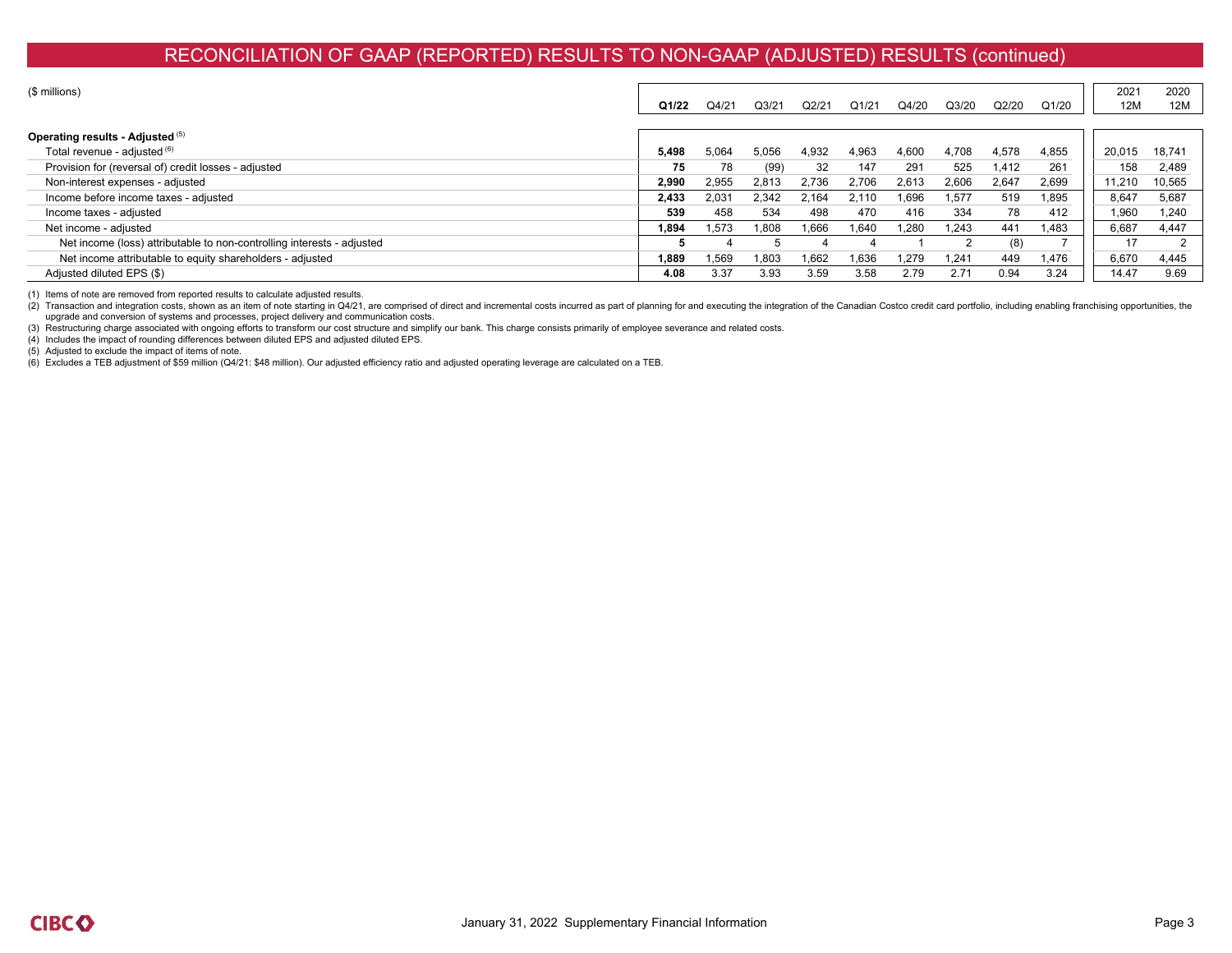### FINANCIAL HIGHLIGHTS

|                                                               |           |                 |                    |                |                 |              |                |             |                | 2021    | 2020      |
|---------------------------------------------------------------|-----------|-----------------|--------------------|----------------|-----------------|--------------|----------------|-------------|----------------|---------|-----------|
|                                                               | Q1/22     | Q4/21           | Q <sub>3</sub> /21 | Q2/21          | Q1/21           | Q4/20        | Q3/20          | Q2/20       | Q1/20          | 12M     | 12M       |
|                                                               |           |                 |                    |                |                 |              |                |             |                |         |           |
| <b>Financial results (\$ millions)</b>                        |           |                 |                    |                |                 |              |                |             |                |         |           |
| Net interest income                                           | 3,132     | 2,980           | 2,893              | 2,747          | 2,839           | 2,792        | 2,729          | 2,762       | 2,761          | 11,459  | 11,044    |
| Non-interest income                                           | 2,366     | 2,084           | 2,163              | 2,185          | 2,124           | 1,808        | 1,979          | 1,816       | 2,094          | 8,556   | 7,697     |
| Total revenue                                                 | 5.498     | 5.064           | 5.056              | 4.932          | 4.963           | 4.600        | 4.708          | 4.578       | 4.855          | 20,015  | 18.741    |
| Provision for (reversal of) credit losses                     | 75        | 78              | (99)               | 32             | 147             | 291          | 525            | 1,412       | 261            | 158     | 2,489     |
| Non-interest expenses                                         | 3,023     | 3,135           | 2,918              | 2,756          | 2,726           | 2,891        | 2,702          | 2,704       | 3,065          | 11,535  | 11,362    |
| Income before income taxes                                    | 2,400     | 1,851           | 2,237              | 2,144          | 2,090           | 1,418        | 1,481          | 462         | 1,529          | 8,322   | 4,890     |
| Income taxes                                                  | 531       | 411             | 507                | 493            | 465             | 402          | 309            | 70          | 317            | 1,876   | 1.098     |
| Net income                                                    | 1.869     | 1,440           | 1,730              | 1,651          | 1.625           | 1,016        | 1,172          | 392         | 1,212          | 6.446   | 3,792     |
| Net income (loss) attributable to non-controlling interests   | 5         | $\overline{4}$  | 5                  | $\overline{4}$ | $\overline{4}$  | $\mathbf{1}$ | $\overline{2}$ | (8)         | $\overline{7}$ | 17      | 2         |
| Preferred shareholders and other equity instrument holders    | 41        | $\overline{47}$ | 30                 | 51             | $\overline{30}$ | 30           | 31             | 30          | 31             | 158     | 122       |
| Common shareholders                                           | 1,823     | 1,389           | 1,695              | 1,596          | 1,591           | 985          | 1,139          | 370         | 1,174          | 6,271   | 3,668     |
| Net income attributable to equity shareholders                | 1,864     | 1,436           | 1,725              | 1,647          | 1,621           | 1,015        | 1,170          | 400         | 1,205          | 6.429   | 3.790     |
| <b>Financial measures</b>                                     |           |                 |                    |                |                 |              |                |             |                |         |           |
| Reported efficiency ratio (1)                                 | 55.0%     | 61.9%           | 57.7%              | 55.9%          | 54.9%           | 62.9%        | 57.4%          | 59.1%       | 63.1%          | 57.6%   | 60.6%     |
| Reported operating leverage <sup>(1)</sup>                    | $(0.1)\%$ | 1.7%            | (0.6)%             | 5.8%           | 13.3%           | (5.5)%       | (1.7)%         | (3.7)%      | (4.7)%         | 5.3%    | $(4.0)\%$ |
| Loan loss ratio <sup>(2)</sup>                                | 0.11%     | 0.10%           | 0.10%              | 0.24%          | 0.22%           | 0.17%        | 0.29%          | 0.34%       | 0.24%          | 0.16%   | 0.26%     |
| Reported return on common shareholders' equity (1)(3)         | 17.4%     | 13.4%           | 17.1%              | 17.1%          | 17.0%           | 10.7%        | 12.1%          | 4.0%        | 13.1%          | 16.1%   | 10.0%     |
| Net interest margin <sup>(1)</sup>                            | 1.43%     | 1.41%           | 1.42%              | 1.42%          | 1.41%           | 1.43%        | 1.43%          | 1.55%       | 1.62%          | 1.42%   | 1.50%     |
| Net interest margin on average interest-earning assets (4)(5) | 1.60%     | 1.58%           | 1.60%              | 1.59%          | 1.58%           | 1.60%        | 1.61%          | 1.77%       | 1.80%          | 1.59%   | 1.69%     |
| Return on average assets (5)(6)                               | 0.85%     | 0.68%           | 0.85%              | 0.85%          | 0.81%           | 0.52%        | 0.62%          | 0.22%       | 0.71%          | 0.80%   | 0.52%     |
| Return on average interest-earning assets (4)(5)(6)           | 0.95%     | 0.77%           | 0.96%              | 0.95%          | 0.91%           | 0.58%        | 0.69%          | 0.25%       | 0.79%          | 0.89%   | 0.58%     |
| Reported effective tax rate                                   | 22.1%     | 22.2%           | 22.7%              | 23.0%          | 22.2%           | 28.3%        | 20.9%          | 15.3%       | 20.7%          | 22.5%   | 22.5%     |
| <b>Common share information</b>                               |           |                 |                    |                |                 |              |                |             |                |         |           |
| Per share (\$)                                                |           |                 |                    |                |                 |              |                |             |                |         |           |
| <b>Basic EPS</b>                                              | 4.04      | 3.08            | 3.77               | 3.56           | 3.56            | 2.21         | 2.56           | 0.83        | 2.64           | 13.97   | 8.23      |
| Reported diluted EPS                                          | 4.03      | 3.07            | 3.76               | 3.55           | 3.55            | 2.20         | 2.55           | 0.83        | 2.63           | 13.93   | 8.22      |
| <b>Dividends</b>                                              | 1.61      | 1.46            | 1.46               | 1.46           | 1.46            | 1.46         | 1.46           | 1.46        | 1.44           | 5.84    | 5.82      |
| Book value (7)                                                | 94.86     | 91.66           | 90.06              | 86.70          | 85.24           | 84.05        | 83.17          | 83.67       | 81.38          | 91.66   | 84.05     |
| Closing share price (\$)                                      | 159.62    | 150.17          | 145.07             | 127.78         | 108.98          | 99.38        | 92.73          | 82.48       | 107.92         | 150.17  | 99.38     |
| Shares outstanding (thousands)                                |           |                 |                    |                |                 |              |                |             |                |         |           |
| Weighted-average basic                                        | 450,935   | 450,469         | 449,590            | 448.455        | 447,281         | 446,321      | 445,416        | 444,739     | 445,248        | 448,953 | 445,435   |
| Weighted-average diluted                                      | 452.516   | 452,028         | 451.148            | 449.345        | 447.929         | 446.877      | 445.894        | 445.188     | 446.031        | 450.183 | 446.021   |
| End of period                                                 | 450,961   | 450,828         | 450,082            | 449,093        | 447,850         | 447,085      | 446,009        | 445,133     | 444,982        | 450,828 | 447,085   |
| Market capitalization (\$ millions)                           | 71,982    | 67,701          | 65,293             | 57,385         | 48,807          | 44,431       | 41,358         | 36,715      | 48,022         | 67,701  | 44,431    |
| <b>Value measures</b>                                         |           |                 |                    |                |                 |              |                |             |                |         |           |
| Total shareholder return                                      | 7.46%     | 4.55%           | 14.68%             | 18.62%         | 11.11%          | 8.74%        | 14.24%         | $(22.21)\%$ | (2.64)%        | 58.03%  | (5.90)%   |
| Dividend yield (based on closing share price)                 | 4.0%      | 3.9%            | 4.0%               | 4.7%           | 5.3%            | 5.8%         | 6.3%           | 7.2%        | 5.3%           | 3.9%    | 5.9%      |
| Reported dividend payout ratio <sup>(1)</sup>                 | 39.8%     | 47.3%           | 38.7%              | 41.0%          | 41.1%           | 66.2%        | 57.1%          | 176.0%      | 54.6%          | 41.8%   | 70.7%     |
| Market value to book value ratio                              | 1.68      | 1.64            | 1.61               | 1.47           | 1.28            | 1.18         | 1.11           | 0.99        | 1.33           | 1.64    | 1.18      |
| Selected financial measures - adjusted (8)                    |           |                 |                    |                |                 |              |                |             |                |         |           |
| Adjusted efficiency ratio <sup>(9)</sup>                      | 53.8%     | 57.8%           | 55.1%              | 54.9%          | 53.9%           | 56.4%        | 54.8%          | 57.2%       | 55.0%          | 55.4%   | 55.8%     |
| Adjusted operating leverage <sup>(9)</sup>                    | 0.2%      | (2.8)%          | (0.6)%             | 4.4%           | 2.0%            | (0.7)%       | 1.1%           | (2.0)%      | (1.1)%         | 0.7%    | (0.6)%    |
| Adjusted return on common shareholders' equity <sup>(3)</sup> | 17.6%     | 14.7%           | 17.9%              | 17.3%          | 17.2%           | 13.5%        | 12.9%          | 4.5%        | 16.1%          | 16.7%   | 11.7%     |
| Adjusted effective tax rate                                   | 22.1%     | 22.5%           | 22.8%              | 23.0%          | 22.3%           | 24.5%        | 21.2%          | 15.1%       | 21.7%          | 22.7%   | 21.8%     |
| Adjusted diluted EPS (\$)                                     | 4.08      | 3.37            | 3.93               | 3.59           | 3.58            | 2.79         | 2.71           | 0.94        | 3.24           | 14.47   | 9.69      |
| Adjusted dividend payout ratio                                | 39.3%     | 43.2%           | 37.0%              | 40.7%          | 40.7%           | 52.2%        | 53.7%          | 155.4%      | 44.3%          | 40.3%   | 60.0%     |
|                                                               |           |                 |                    |                |                 |              |                |             |                |         |           |

For footnotes, see next page.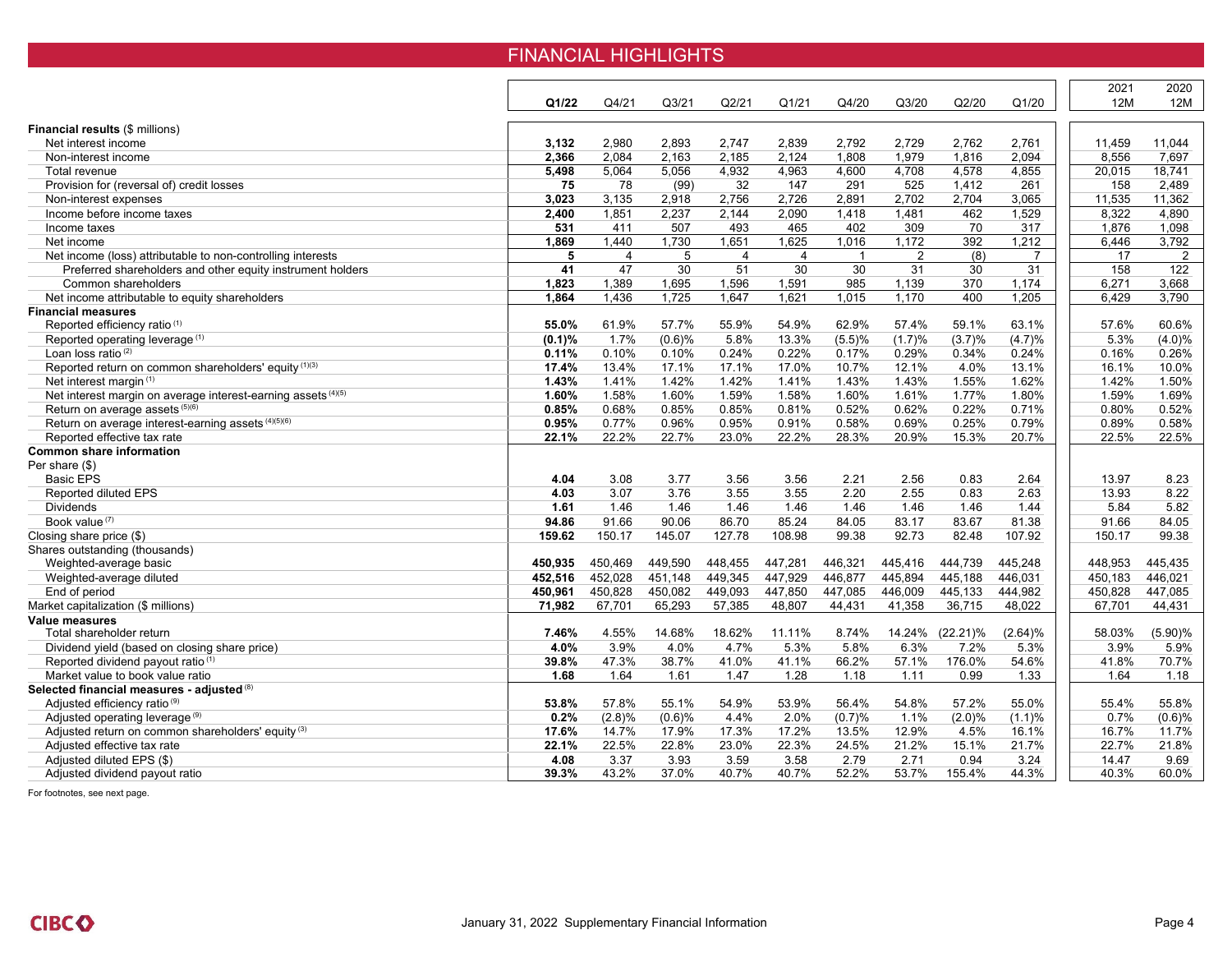### FINANCIAL HIGHLIGHTS (continued)

| (\$ millions)                                             | Q1/22          | Q4/21     | Q <sub>3/21</sub> | Q2/21     | Q1/21     | Q4/20     | Q3/20     | Q2/20     | Q1/20          | 2021<br>12M | 2020<br>12M |
|-----------------------------------------------------------|----------------|-----------|-------------------|-----------|-----------|-----------|-----------|-----------|----------------|-------------|-------------|
| On- and off-balance sheet information                     |                |           |                   |           |           |           |           |           |                |             |             |
| Cash, deposits with banks and securities                  | 222,353        | 218,398   | 207,774           | 202,319   | 213,786   | 211,564   | 212,766   | 189,277   | 150,080        | 218,398     | 211,564     |
| Loans and acceptances, net of allowance for credit losses | 483,387        | 462,879   | 449,167           | 432,120   | 420,975   | 416,388   | 414,457   | 420,579   | 402,453        | 462,879     | 416,388     |
| Total assets                                              | 861,664        | 837,683   | 806,067           | 782,878   | 782,908   | 769,551   | 768,545   | 759,136   | 672,118        | 837,683     | 769,551     |
| Deposits                                                  | 649,708        | 621,158   | 602,969           | 576,563   | 573,927   | 570,740   | 566,135   | 543,788   | 497,899        | 621,158     | 570,740     |
| Common shareholders' equity (1)                           | 42.778         | 41,323    | 40,533            | 38,935    | 38,177    | 37,579    | 37,095    | 37,244    | 36,214         | 41,323      | 37,579      |
| Average assets <sup>(5)</sup>                             | 870,553        | 835,931   | 806,768           | 795,373   | 799,948   | 778,933   | 757,589   | 725,701   | 679,531        | 809,621     | 735,492     |
| Average interest-earning assets (4)(5)                    | 777,820        | 747,009   | 718,403           | 709,463   | 711,470   | 692,465   | 673,527   | 633,233   | 609,839        | 721,686     | 654,142     |
| Average common shareholders' equity (1)(5)                | 41,610         | 40,984    | 39,263            | 38,189    | 37,067    | 36,762    | 37,360    | 37,386    | 35,671         | 38,881      | 36,792      |
| Assets under administration (1)(10)(11)                   | 3,009,559      | 2,963,221 | 2,982,469         | 2,783,059 | 2,518,517 | 2,364,005 | 2,410,765 | 2,283,749 | 2,544,127      | 2,963,221   | 2,364,005   |
| Assets under management (1)(11)                           | 317,380        | 316,834   | 310,560           | 293,488   | 280,303   | 261,037   | 262,636   | 246,564   | 261,041        | 316,834     | 261,037     |
| Balance sheet quality and liquidity measures (12)         |                |           |                   |           |           |           |           |           |                |             |             |
| Total risk-weighted assets (RWA)                          | 284,226        | 272,814   | 268,999           | 257,997   | 256,119   | 254,871   | 256,683   | 261,763   | 252,099        | 272,814     | 254,871     |
| Capital ratios                                            |                |           |                   |           |           |           |           |           |                |             |             |
| Common Equity Tier 1 (CET1) ratio (13)                    | 12.2%          | 12.4%     | 12.3%             | 12.4%     | 12.3%     | 12.1%     | 11.8%     | 11.3%     | 11.3%          | 12.4%       | 12.1%       |
| Tier 1 capital ratio (13)                                 | 13.8%          | 14.1%     | 13.7%             | 13.9%     | 13.8%     | 13.6%     | 13.0%     | 12.5%     | 12.5%          | 14.1%       | 13.6%       |
| Total capital ratio (13)                                  | 15.7%          | 16.2%     | 16.0%             | 16.2%     | 15.8%     | 16.1%     | 15.4%     | 14.5%     | 14.5%          | 16.2%       | 16.1%       |
| Leverage ratio                                            | 4.3%           | 4.7%      | 4.6%              | 4.7%      | 4.7%      | 4.7%      | 4.6%      | 4.5%      | 4.3%           | 4.7%        | 4.7%        |
| Liquidity coverage ratio                                  | 123%           | 127%      | 126%              | 134%      | 142%      | 145%      | 150%      | 131%      | 125%           | n/a         | n/a         |
| Net stable funding ratio                                  | 116%           | 118%      | 117%              | 118%      | 122%      | n/a       | n/a       | n/a       | n/a            | n/a         | n/a         |
| <b>Other information</b>                                  |                |           |                   |           |           |           |           |           |                |             |             |
| Full-time equivalent employees                            | 46,030         | 45,282    | 44,904            | 44,066    | 43,890    | 43,853    | 43,952    | 44,204    | 45,083         | 45,282      | 43,853      |
| Credit ratings - legacy senior debt (14)                  |                |           |                   |           |           |           |           |           |                |             |             |
| <b>DBRS Limited (DBRS)</b>                                | AA             | AA        | AA                | AA        | AA        | AA        | AA        | AA        | AA             | AA          | AA          |
| Fitch Ratings Inc. (Fitch)                                | AA             | AA        | AA                | AA        | AA        | AA        | AA        | AA        | AA-            | AA          | AA          |
| Moody's Investors Service, Inc. (Moody's)                 | Aa2            | Aa2       | Aa2               | Aa2       | Aa2       | Aa2       | Aa2       | Aa2       | Aa2            | Aa2         | Aa2         |
| Standard & Poor's Ratings Services (S&P)                  | $A+$           | $A+$      | $A+$              | $A+$      | $A+$      | $A+$      | $A+$      | $A+$      | $A+$           | $A+$        | $A+$        |
| Credit ratings - senior debt (15)                         |                |           |                   |           |           |           |           |           |                |             |             |
| <b>DBRS</b>                                               | AA(L)          | AA(L)     | AA(L)             | AA(L)     | AA(L)     | AA(L)     | AA(L)     | AA(L)     | AA(L)          | AA(L)       | AA(L)       |
| Fitch                                                     | AA-            | AA-       | AA-               | AA-       | AA-       | AA-       | AA-       | AA-       | AA-            | AA-         | AA-         |
| Moody's                                                   | A <sub>2</sub> | A2        | A2                | A2        | A2        | A2        | A2        | A2        | A <sub>2</sub> | A2          | A2          |
| S&P (16)                                                  | BBB+           | BBB+      | BBB+              | BBB+      | BBB+      | BBB+      | BBB+      | BBB+      | BBB+           | BBB+        | BBB+        |

(1) Certain additional disclosures on the composition of these specified financial measures have been incorporated by reference and can be found in the "Glossary" section of our Q1/22 Quarterly Report, available on SEDAR a

(2) The ratio is calculated as the provision for (reversal of) credit losses on impaired loans to average loans and acceptances, net of allowance for credit losses.<br>(3) Annualized.

Annualized.

(4) Average interest-earning assets include interest-bearing deposits with banks, interest-bearing deposits with banks, interest-bearing demand deposits with Bank of Canada, securities, cash collateral on securities borrow certain sublease-related assets.

(5) Average balances are calculated as a weighted average of daily closing balances.

(6) Net income expressed as a percentage of average assets or average interest-earning assets.

(7) Common shareholders' equity divided by the number of common shares issued and outstanding at end of period.

(8) Adjusted measures are non-GAAP measures. Adjusted measures are calculated in the same manner as reported measures, except that financial information included in the calculation of adjusted measures is adjusted to exclu additional information on non-GAAP measures and page 2 for a reconciliation of reported results to adjusted results.

(9) Calculated on a TEB.

(10) Includes the full contract amount of assets under administration or custody under a 50/50 joint venture between CIBC and The Bank of New York Mellon.

(11) Assets under management amounts are included in the amounts reported under assets under administration.

(12) RWA and our capital ratios are calculated pursuant to OSFI's Capital Adequacy Requirements (CAR) Guideline, the leverage ratio is calculated pursuant to OSFI's Leverage Requirements Guideline, and liquidity coverage r Liquidity Adequacy Requirements Guideline, all of which are based on Basel Committee on Banking Supervision standards. For additional information, see the "Capital Management" and "Liquidity Risk" sections on pages 32 and (13) Effective beginning in the second quarter of 2020, ratios reflect the expected credit loss transitional arrangement announced by OSFI on March 27, 2020 in response to the onset of the COVID-19 pandemic.

(14) Includes senior debt issued prior to September 23, 2018 as well as senior debt issued on or after September 23, 2018 which is not subject to the bank recapitalization (bail-in) conversion regulations issued by the Dep

(15) Comprises liabilities which are subject to conversion under the bail-in regulations.

(16) On February 22, 2022, S&P revised our senior debt rating to A- from BBB+.

n/a Not applicable.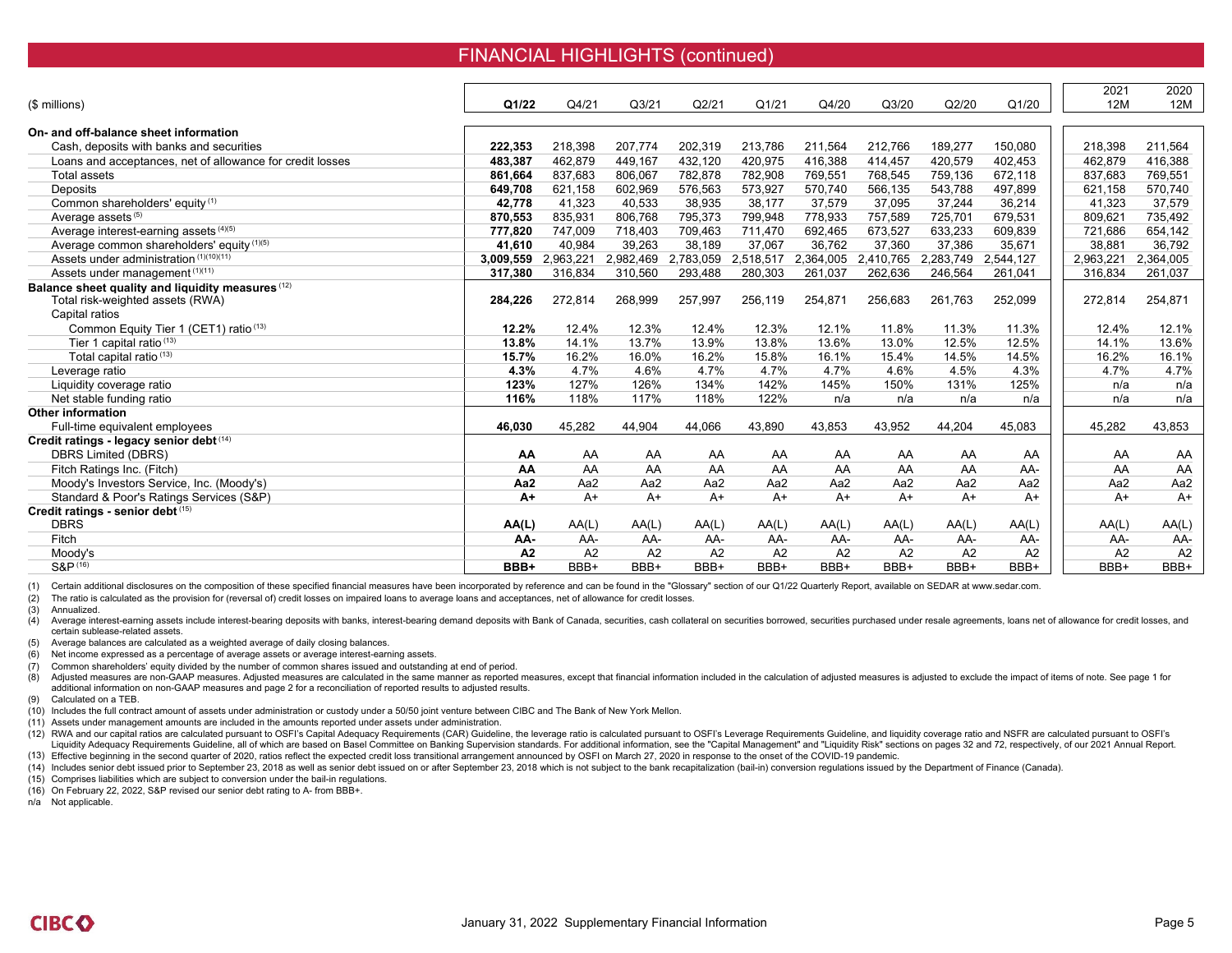### NET INTEREST INCOME

| (\$ millions)                                            |       |       |                   |       |       |       |       |       |        | 2021   | 2020   |
|----------------------------------------------------------|-------|-------|-------------------|-------|-------|-------|-------|-------|--------|--------|--------|
|                                                          | Q1/22 | Q4/21 | Q <sub>3/21</sub> | Q2/21 | Q1/21 | Q4/20 | Q3/20 | Q2/20 | Q1/20  | 12M    | 12M    |
|                                                          |       |       |                   |       |       |       |       |       |        |        |        |
| Interest income                                          |       |       |                   |       |       |       |       |       |        |        |        |
| Loans                                                    | 3,206 | 3,103 | 3,042             | 2,934 | 3,071 | 3,099 | 3,120 | 3,658 | 3,986  | 12,150 | 13,863 |
| Securities                                               | 629   | 527   | 516               | 529   | 569   | 572   | 568   | 698   | 730    | 2,141  | 2,568  |
| Securities borrowed or purchased under resale agreements | 78    | 75    | 75                | 79    | 90    | 87    | 113   | 278   | 364    | 319    | 842    |
| Deposits with banks                                      | 28    | 32    | 27                | 31    | 41    | 42    | 37    | 68    | 102    | 131    | 249    |
|                                                          | 3,941 | 3,737 | 3,660             | 3,573 | 3,771 | 3,800 | 3,838 | 4,702 | 5,182  | 14,741 | 17,522 |
| Interest expense                                         |       |       |                   |       |       |       |       |       |        |        |        |
| Deposits                                                 | 638   | 612   | 618               | 666   | 755   | 822   | 913   | 1,608 | 983. ا | 2,651  | 5,326  |
| Securities sold short                                    | 68    | 61    | 57                | 62    | 56    | 59    | 57    | 63    | 75     | 236    | 254    |
| Securities lent or sold under repurchase agreements      | 54    | 42    | 40                | 55    | 71    | 71    | 83    | 207   | 295    | 208    | 656    |
| Subordinated indebtedness                                | 29    | 29    | 30                | 28    | 35    | 36    | 33    | 44    | 46     | 122    | 159    |
| Other                                                    | 20    | 13    | 22                | 15    | 15    | 20    | 23    | 18    | 22     | 65     | 83     |
|                                                          | 809   | 757   | 767               | 826   | 932   | 1,008 | .109  | 1,940 | 2,421  | 3,282  | 6,478  |
| Net interest income                                      | 3,132 | 2,980 | 2,893             | 2,747 | 2,839 | 2,792 | 2,729 | 2,762 | 2,761  | 11,459 | 11,044 |
|                                                          |       |       |                   |       |       |       |       |       |        |        |        |

#### NON-INTEREST INCOME

| $($$ millions)                                                                         |       |       |                    |       |       |       |       |       |       | 2021  | 2020  |
|----------------------------------------------------------------------------------------|-------|-------|--------------------|-------|-------|-------|-------|-------|-------|-------|-------|
|                                                                                        | Q1/22 | Q4/21 | Q <sub>3</sub> /21 | Q2/21 | Q1/21 | Q4/20 | Q3/20 | Q2/20 | Q1/20 | 12M   | 12M   |
|                                                                                        |       |       |                    |       |       |       |       |       |       |       |       |
| Underwriting and advisory fees                                                         | 148   | 151   | 197                | 231   | 134   | 103   | 123   | 116   | 126   | 713   | 468   |
| Deposit and payment fees                                                               | 214   | 216   | 199                | 187   | 195   | 186   | 176   | 197   | 222   | 797   | 781   |
| Credit fees                                                                            | 322   | 295   | 292                | 278   | 287   | 265   | 261   | 240   | 254   | 1,152 | 1,020 |
| Card fees                                                                              | 135   | 125   | 108                | 104   | 123   | 105   | 98    | 85    | 122   | 460   | 410   |
| Investment management and custodial fees                                               | 445   | 441   | 417                | 390   | 373   | 357   | 336   | 339   | 350   | 1,621 | 1,382 |
| Mutual fund fees                                                                       | 479   | 469   | 452                | 427   | 424   | 402   | 391   | 384   | 409   | 1,772 | 1,586 |
| Insurance fees, net of claims                                                          | 94    | 87    | 93                 | 81    | 97    | 95    | 94    | 95    | 102   | 358   | 386   |
| Commissions on securities transactions                                                 | 106   | 101   | 102                | 120   | 103   | 83    | 88    | 110   | 81    | 426   | 362   |
| Gains (losses) from financial instruments measured/designated at fair value through    |       |       |                    |       |       |       |       |       |       |       |       |
| profit or loss (FVTPL), net                                                            | 259   | 82    | 134                | 178   | 213   | 86    | 270   | 73    | 265   | 607   | 694   |
| Gains (losses) from debt securities measured at fair value through other comprehensive |       |       |                    |       |       |       |       |       |       |       |       |
| income (FVOCI) and amortized cost, net                                                 | 19    | 22    | 10                 | 22    | 36    | 4     | 10    | (16)  | 11    | 90    | 9     |
| Foreign exchange other than trading (1)                                                | 73    | 50    | 79                 | 78    | 69    | 45    | 63    | 68    | 58    | 276   | 234   |
| Income from equity-accounted associates and joint ventures                             | 13    | 11    | 12                 | 16    | 16    | 12    | 25    | 24    | 18    | 55    | 79    |
| Other                                                                                  | 59    | 34    | 68                 | 73    | 54    | 65    | 44    | 101   | 76    | 229   | 286   |
| Total non-interest income                                                              | 2.366 | 2,084 | 2,163              | 2.185 | 2.124 | 0.808 | .979  | 1.816 | 2.094 | 8,556 | 7.697 |

(1) Includes foreign exchange revenue arising from translation of foreign currency denominated positions, foreign exchange earned on transactions, foreign currency related economic hedging activities and the ineffective po accounting hedges. Where applicable it also includes accumulated foreign exchange gains and losses within accumulated other comprehensive income (AOCI) that are reclassified to the consolidated statement of income as a res investment in a foreign operation.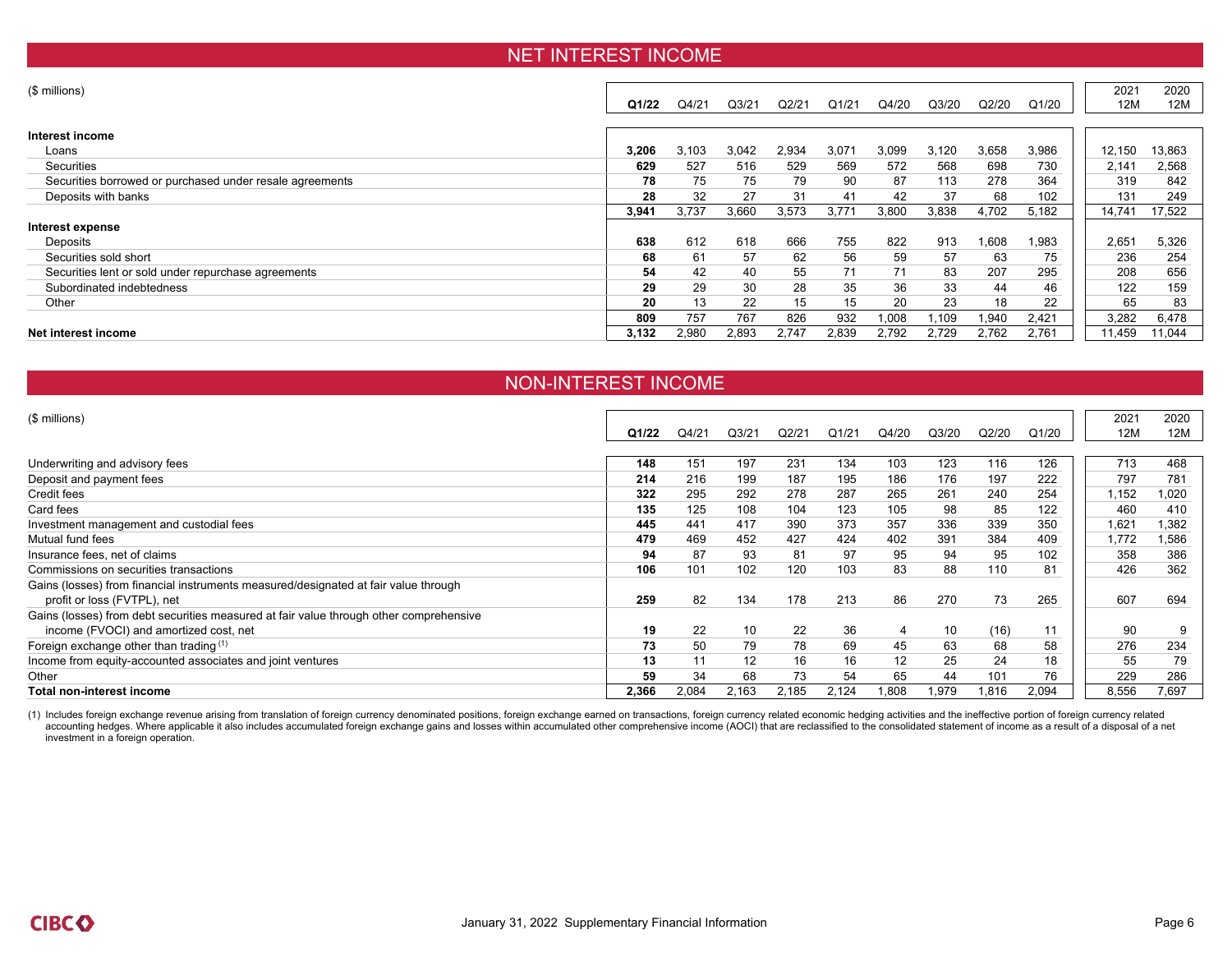#### NON-INTEREST EXPENSES

| (\$ millions)                                                       |       |       |       |       |       |       |       |       |       | 2021   | 2020   |
|---------------------------------------------------------------------|-------|-------|-------|-------|-------|-------|-------|-------|-------|--------|--------|
|                                                                     | Q1/22 | Q4/21 | Q3/21 | Q2/21 | Q1/21 | Q4/20 | Q3/20 | Q2/20 | Q1/20 | 12M    | 12M    |
|                                                                     |       |       |       |       |       |       |       |       |       |        |        |
| Employee compensation and benefits (1)                              |       |       |       |       |       |       |       |       |       |        |        |
| <b>Salaries</b>                                                     | 853   | 837   | 797   | 794   | 785   | 780   | 820   | 799   | 1,130 | 3,213  | 3,529  |
| Performance-based compensation                                      | 655   | 600   | 602   | 580   | 547   | 438   | 481   | 468   | 561   | 2,329  | 1,948  |
| <b>Benefits</b>                                                     | 239   | 232   | 220   | 224   | 232   | 153   | 211   | 212   | 206   | 908    | 782    |
|                                                                     | 1,747 | 1,669 | 1,619 | 1,598 | .564  | 1,371 | 1,512 | 1,479 | 1,897 | 6,450  | 6,259  |
| Occupancy costs                                                     |       |       |       |       |       |       |       |       |       |        |        |
| Rent and maintenance <sup>(2)</sup>                                 | 105   | 226   | 109   | 101   | 101   | 221   | 102   | 115   | 105   | 537    | 543    |
| Depreciation                                                        | 99    | 101   | 93    | 93    | 92    | 100   | 100   | 100   | 101   | 379    | 401    |
|                                                                     | 204   | 327   | 202   | 194   | 193   | 321   | 202   | 215   | 206   | 916    | 944    |
| Computer, software and office equipment                             |       |       |       |       |       |       |       |       |       |        |        |
| Rent, maintenance and amortization of software costs <sup>(3)</sup> | 501   | 524   | 476   | 478   | 438   | 487   | 444   | 450   | 442   | 1,916  | 1.823  |
| Depreciation                                                        | 29    | 28    | 28    | 29    | 29    | 29    | 30    | 29    | 28    | 114    | 116    |
|                                                                     | 530   | 552   | 504   | 507   | 467   | 516   | 474   | 479   | 470   | 2,030  | 1,939  |
| <b>Communications</b>                                               |       |       |       |       |       |       |       |       |       |        |        |
| Telecommunications                                                  | 42    | 43    | 43    | 43    | 42    | 39    | 41    | 40    | 36    | 171    | 156    |
| Postage and courier                                                 | 32    | 27    | 26    | 36    | 30    | 24    | 25    | 31    | 30    | 119    | 110    |
| Stationery                                                          | 6     | 6     |       | 8     | 7     | 9     | 13    | 11    | 9     | 28     | 42     |
|                                                                     | 80    | 76    | 76    | 87    | 79    | 72    | 79    | 82    | 75    | 318    | 308    |
| Advertising and business development                                | 63    | 87    | 55    | 50    | 45    | 71    | 51    | 72    | 77    | 237    | 271    |
| <b>Professional fees</b>                                            | 71    | 95    | 78    | 57    | 47    | 53    | 51    | 49    | 50    | 277    | 203    |
| <b>Business and capital taxes</b>                                   | 32    | 28    | 25    | 27    | 31    | 30    | 22    | 29    | 36    | 111    | 117    |
| Other <sup>(4)</sup>                                                | 296   | 301   | 359   | 236   | 300   | 457   | 311   | 299   | 254   | 1,196  | 1,321  |
| Non-interest expenses                                               | 3,023 | 3,135 | 2,918 | 2,756 | 2,726 | 2,891 | 2,702 | 2,704 | 3,065 | 11,535 | 11,362 |

(1) Q1/20 includes a restructuring charge of \$339 million primarily consisting of employee severance and related costs.

(2) Q4/21 and Q4/20 include charges of \$109 million and \$114 million, respectively, related to the consolidation of our real estate portfolio.

(3) Includes \$106 million (Q4/21: \$102 million) of amortization of software costs.

(4) Includes \$20 million (Q4/21: \$19 million) of amortization of other intangible assets. In addition, Q4/20 and Q2/20 include goodwill impairment charges of \$220 million and \$28 million, respectively, relating to CIBC Fir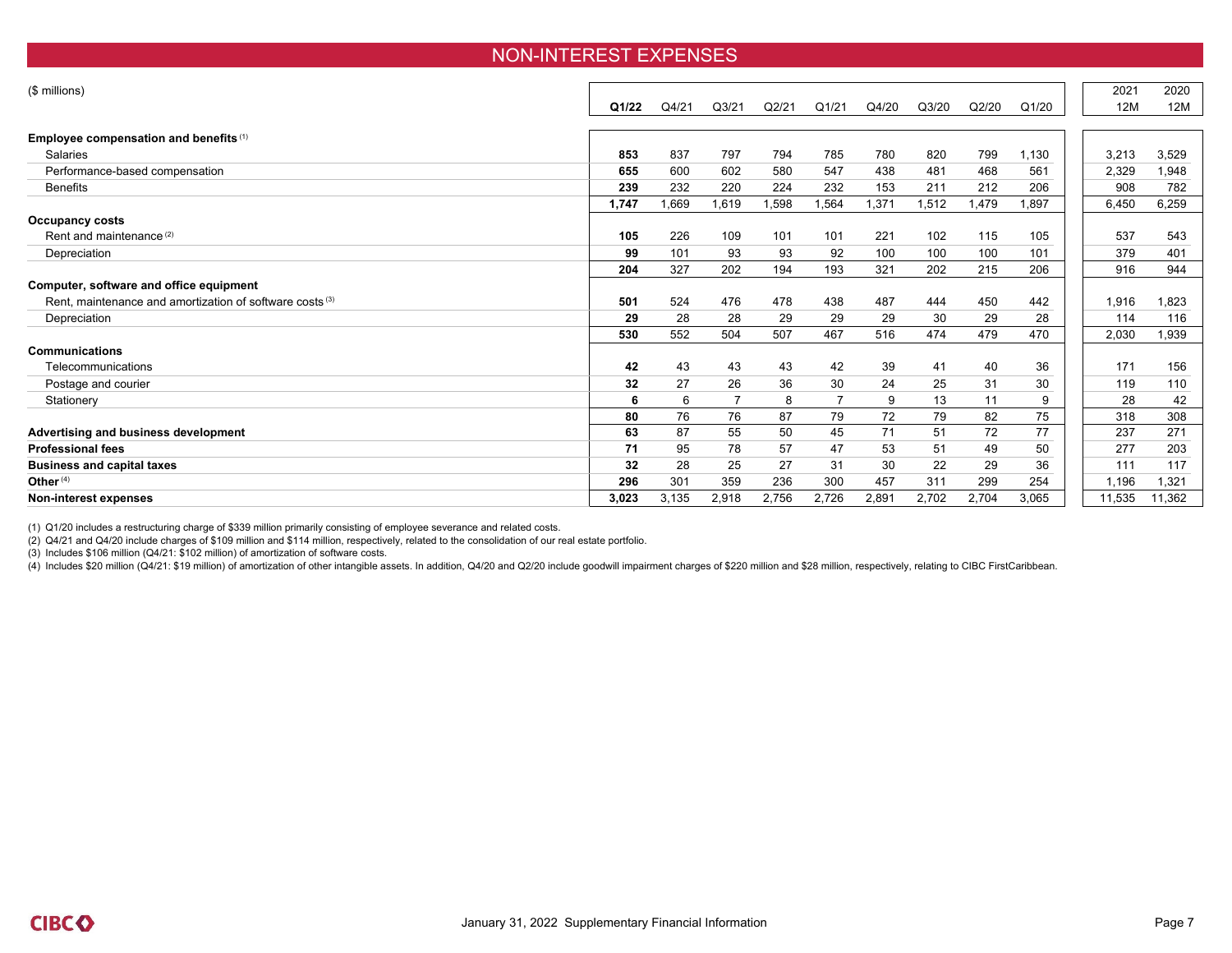### SEGMENTED INFORMATION

#### **CIBC has four SBUs:**

- ▶ Canadian Personal and Business Banking provides personal and business clients across Canada with financial advice, services and solutions through banking centres, digital and mobile channels.
- ► Canadian Commercial Banking and Wealth Management provides high-touch, relationship-oriented banking and wealth management services to middle-market companies, entrepreneurs, high-net-worth individuals and families across Canada, as well as asset management services to institutional investors.
- ► U.S. Commercial Banking and Wealth Management provides commercial banking and private wealth services across the U.S., as well as personal and small business banking services in four U.S. Midwestern markets and focuses on middle-market and mid-corporate companies and high-net-worth individuals and families.
- ► Capital Markets provides integrated global markets products and services, investment banking advisory and execution, corporate banking solutions and top-ranked research to our clients around the world. It includes Direct Financial Services which provides a cohesive set of direct banking, direct investing and innovative multi-currency payment solutions for CIBC's clients.

Corporate and Other includes the following functional groups – Technology, Infrastructure and Innovation, Risk Management, People, Culture and Brand, Finance and Enterprise Strategy, as well as other support groups. The expenses of these functional and support groups are generally allocated to the business lines within the SBUs. The majority of the functional and support costs of CIBC Bank USA are recognized directly in the U.S. Commercial Banking and Wealth Management SBU. Corporate and Other also includes the results of CIBC FirstCaribbean and other strategic investments, as well as other income statement and balance sheet items not directly attributable to the business lines.

| $$$ millions)                                     | Q1/22 | Q4/21 | Q3/21 | Q2/21 | Q1/21 | Q4/20 | Q3/20 | Q2/20 | Q1/20 | 2021<br>12M | 2020<br>12M |
|---------------------------------------------------|-------|-------|-------|-------|-------|-------|-------|-------|-------|-------------|-------------|
| <b>Financial results</b>                          |       |       |       |       |       |       |       |       |       |             |             |
| Canadian Personal and Business Banking            | 687   | 597   | 642   | 603   | 652   | 590   | 457   | 163   | 575   | 2,494       | 1,785       |
| Canadian Commercial Banking and Wealth Management | 462   | 442   | 470   | 399   | 354   | 340   | 320   | 206   | 336   | 1,665       | 1,202       |
| U.S. Commercial Banking and Wealth Management     | 226   | 256   | 266   | 216   | 188   | 135   | 60    | 15    | 165   | 926         | 375         |
| Capital Markets                                   | 543   | 378   | 491   | 495   | 493   | 310   | 443   | 177   | 378   | .857        | 1,308       |
| Corporate and Other                               | (49)  | (233) | (139) | (62)  | (62)  | (359) | (108) | (169) | (242) | (496)       | (878)       |
| Net income                                        | 1,869 | ∣.440 | 1.730 | 1.651 | 1,625 | 1.016 | 1.172 | 392   | 1,212 | 6.446       | 3,792       |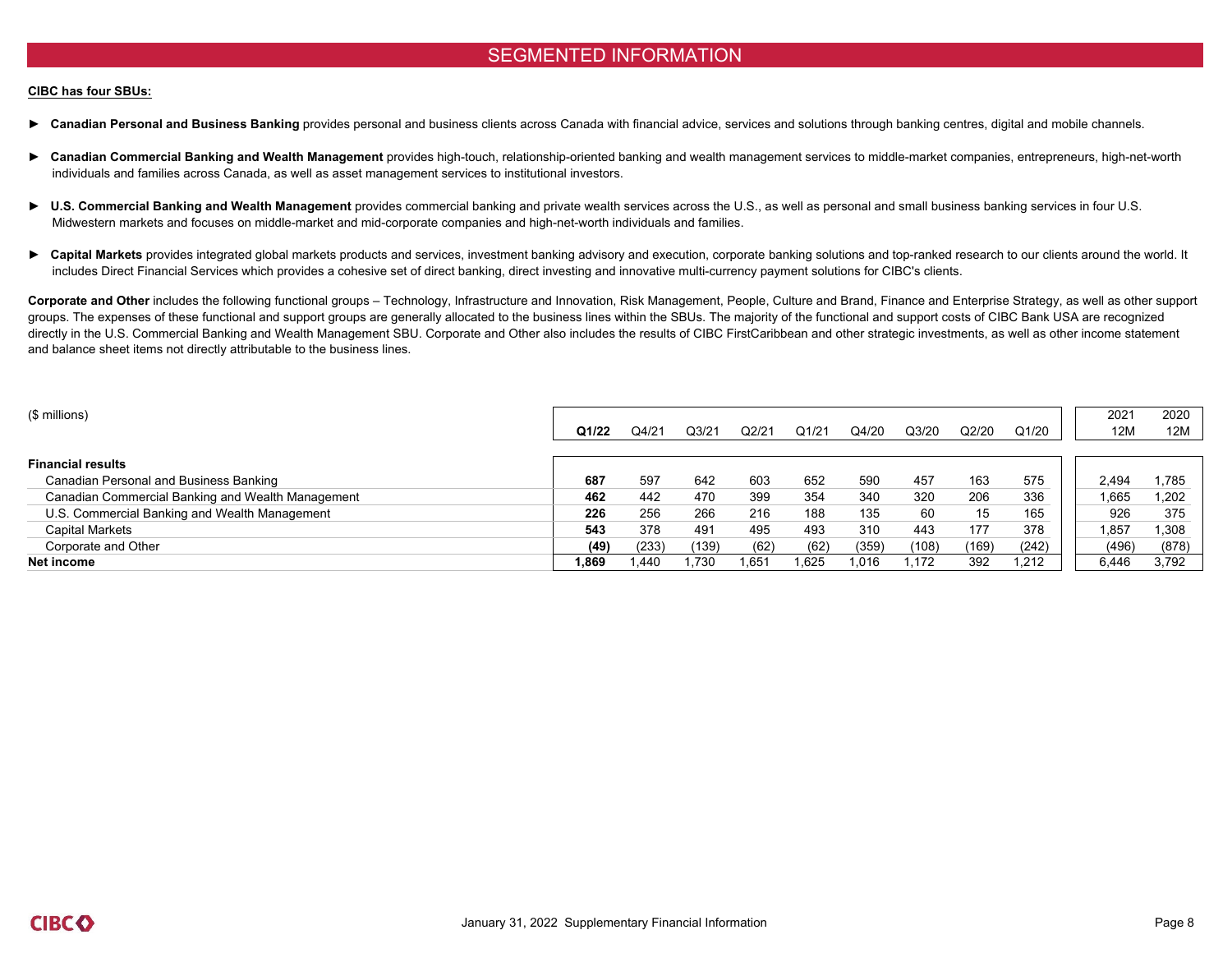### SEGMENTED INFORMATION - CANADIAN PERSONAL AND BUSINESS BANKING

| (\$ millions)                                                 |              |              |                    |              |              |              |              |              |              | 2021           | 2020           |
|---------------------------------------------------------------|--------------|--------------|--------------------|--------------|--------------|--------------|--------------|--------------|--------------|----------------|----------------|
|                                                               | Q1/22        | Q4/21        | Q <sub>3</sub> /21 | Q2/21        | Q1/21        | Q4/20        | Q3/20        | Q2/20        | Q1/20        | 12M            | 12M            |
|                                                               |              |              |                    |              |              |              |              |              |              |                |                |
| <b>Financial results</b>                                      |              |              |                    |              |              |              |              |              |              |                |                |
| Revenue                                                       | 2.183        | 2,128        | 2,056              | 1,941        | 2,025        | 1,997        | 1,910        | 1,936        | 2,079        | 8,150          | 7,922          |
| Impaired                                                      | 99           | 87           | 82                 | 206          | 109          | 88           | 147          | 201          | 189          | 484            | 625            |
| Performing                                                    | (1)          | 77           | (15)               | (141)        | (55)         | 33           | 70           | 439          | 22           | (134)          | 564            |
| Total provision for (reversal of) credit losses               | 98           | 164          | 67                 | 65           | 54           | 121          | 217          | 640          | 211          | 350            | 1,189          |
| Non-interest expenses                                         | 1,152        | 1,152        | 1,118              | 1,058        | 1,086        | 1,076        | 1,072        | 1,074        | 1,086        | 4,414          | 4,308          |
| Income before income taxes                                    | 933          | 812          | 871                | 818          | 885          | 800          | 621          | 222          | 782          | 3,386          | 2,425          |
| Income taxes                                                  | 246          | 215          | 229                | 215          | 233          | 210          | 164          | 59           | 207          | 892            | 640            |
| Net income                                                    | 687          | 597          | 642                | 603          | 652          | 590          | 457          | 163          | 575          | 2,494          | 1.785          |
| Net income attributable to equity shareholders                | 687          | 597          | 642                | 603          | 652          | 590          | 457          | 163          | 575          | 2,494          | 1.785          |
|                                                               |              |              |                    |              |              |              |              |              |              |                |                |
| Total revenue                                                 |              |              |                    |              |              |              |              |              |              |                |                |
| Net interest income<br>Non-interest income <sup>(1)</sup>     | 1,587<br>596 | 1,542<br>586 | 1,504<br>552       | 1,425<br>516 | 1,483<br>542 | 1,486<br>511 | 1,426<br>484 | 1,432<br>504 | 1,505<br>574 | 5,954          | 5,849<br>2,073 |
|                                                               | 2,183        | 2,128        | 2,056              | 1,941        | 2,025        | 1,997        | 1,910        | 1,936        | 2,079        | 2,196<br>8,150 | 7,922          |
|                                                               |              |              |                    |              |              |              |              |              |              |                |                |
| <b>Average balances</b>                                       |              |              |                    |              |              |              |              |              |              |                |                |
| Real estate secured personal lending (2)(3)                   | 256.939      | 250,221      | 242,014            | 232,914      | 227,114      | 221,739      | 218,292      | 216,170      | 215,415      | 238,108        | 217,913        |
| Other personal lending (2)(3)                                 | 19,145       | 18,637       | 18,308             | 18,002       | 17,900       | 17,715       | 17,326       | 17,727       | 17,443       | 18,213         | 17,552         |
| Credit card (2)(3)(4)                                         | 11,187       | 10,917       | 10,587             | 10,521       | 11,136       | 11,335       | 11,205       | 12,060       | 12,653       | 10.793         | 11,830         |
| Business lending (2)(3)                                       | 3,204        | 3,202        | 3,175              | 3,086        | 3,078        | 2,904        | 2,907        | 3,070        | 2,984        | 3,136          | 2,966          |
| Interest-earning assets (2)(5)                                | 289,224      | 281,783      | 272,844            | 263,167      | 257,740      | 252,361      | 248,480      | 248,205      | 247,797      | 268,931        | 249,216        |
| Deposits <sup>(2)</sup>                                       | 196,383      | 192,477      | 188,624            | 185,733      | 184,497      | 182,172      | 175,324      | 163,792      | 161,608      | 187,850        | 170,762        |
| Allocated common equity (6)                                   | 7,394        | 6,608        | 6,595              | 6,530        | 6,480        | 6,509        | 6,574        | 6,734        | 6,550        | 6,554          | 6,591          |
| <b>Financial measures</b>                                     |              |              |                    |              |              |              |              |              |              |                |                |
| Net interest margin on average interest-earning assets (2)(5) | 2.18%        | 2.17%        | 2.19%              | 2.22%        | 2.28%        | 2.34%        | 2.28%        | 2.35%        | 2.42%        | 2.21%          | 2.35%          |
| Efficiency ratio                                              | 52.8%        | 54.1%        | 54.4%              | 54.5%        | 53.6%        | 53.9%        | 56.1%        | 55.5%        | 52.2%        | 54.2%          | 54.4%          |
| Operating leverage                                            | 1.7%         | (0.4)%       | 3.4%               | 1.7%         | (2.6)%       | (4.2)%       | (9.7)%       | (5.3)%       | 15.7%        | 0.4%           | (0.5)%         |
| Return on equity (6)                                          | 36.9%        | 35.9%        | 38.6%              | 37.9%        | 39.9%        | 36.1%        | 27.7%        | 9.8%         | 34.9%        | 38.1%          | 27.1%          |
|                                                               |              |              |                    |              |              |              |              |              |              |                |                |
| <b>Other information</b>                                      |              |              |                    |              |              |              |              |              |              |                |                |
| Number of banking centres                                     | 1,018        | 1,019        | 1,021              | 1,021        | 1,022        | 1,022        | 1,022        | 1,022        | 1,022        | 1,019          | 1,022          |
| Number of automated teller machines                           | 3,005        | 3,005        | 3,022              | 3,021        | 3,015        | 3,025        | 3,064        | 3,072        | 3,073        | 3,005          | 3,025          |
| Full-time equivalent employees                                | 12,749       | 12,629       | 12,578             | 12,525       | 12,594       | 12,437       | 12,287       | 12,399       | 12,948       | 12,629         | 12,437         |

(1) Includes intersegment revenue, which represents internal sales commissions and revenue allocations under the Product Owner / Customer Segment / Distributor Channel allocation management model.

(2) Average balances are calculated as a weighted average of daily closing balances.

(3) Loan amounts are stated before any related allowances.

(4) Includes personal and business cards.

(5) Average interest-earning assets include interest-bearing deposits with banks, interest-bearing demand deposits with Bank of Canada, securities, cash collateral on securities borrowed, securities purchased under resale credit losses, and certain sublease-related assets.

(6) See "Notes to users – Non-GAAP measures" for additional details.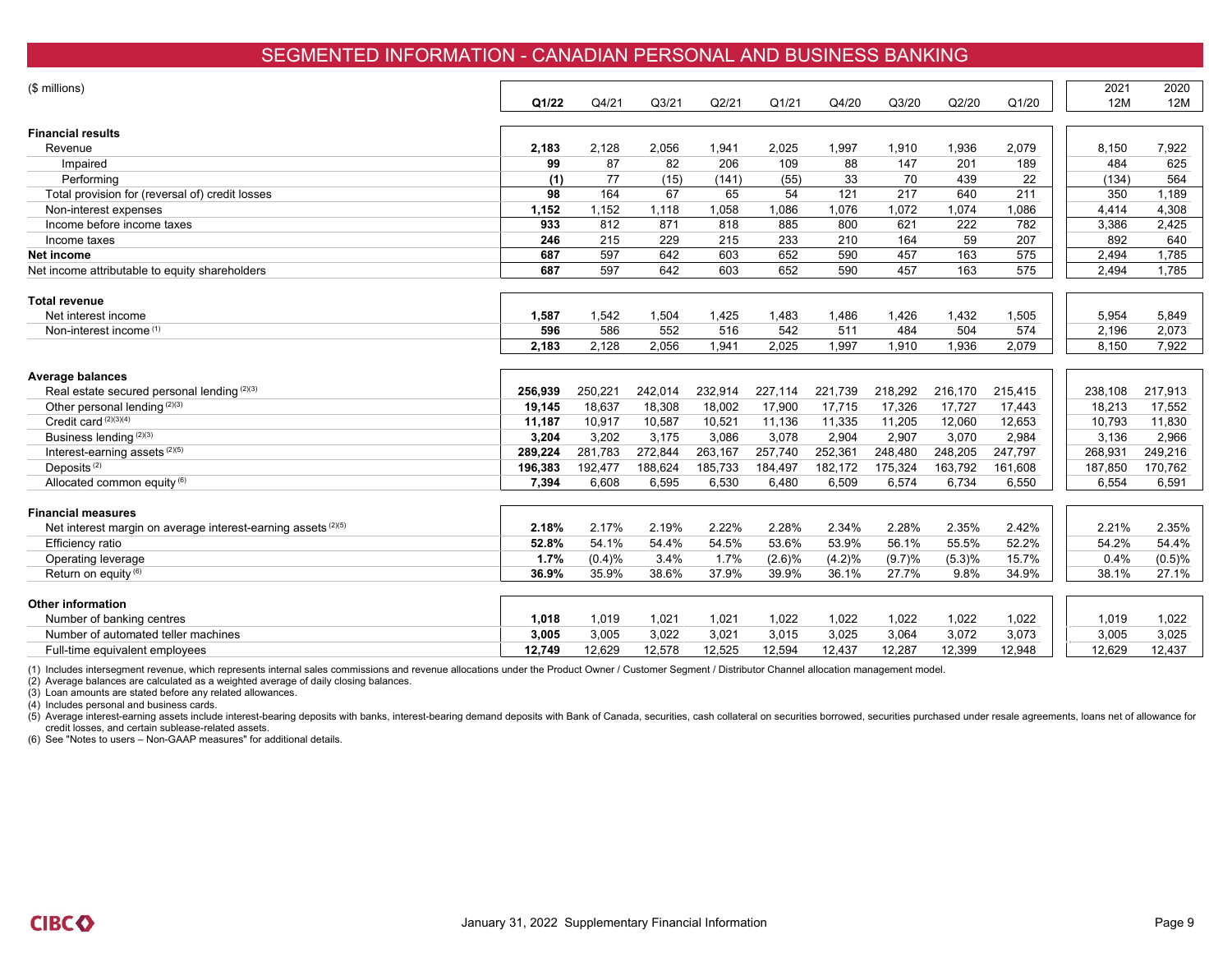### SEGMENTED INFORMATION - CANADIAN COMMERCIAL BANKING AND WEALTH MANAGEMENT

| (\$ millions)                                                 | Q1/22   | Q4/21   | Q <sub>3/21</sub> | Q2/21   | Q1/21   | Q4/20          | Q3/20   | Q2/20   | Q1/20        | 2021<br>12M | 2020<br>12M |
|---------------------------------------------------------------|---------|---------|-------------------|---------|---------|----------------|---------|---------|--------------|-------------|-------------|
| <b>Financial results</b>                                      |         |         |                   |         |         |                |         |         |              |             |             |
| Commercial banking                                            | 532     | 489     | 475               | 435     | 428     | 409            | 417     | 414     | 423          | 1,827       | 1,663       |
| Wealth management                                             | 765     | 751     | 732               | 700     | 660     | 619            | 596     | 611     | 632          | 2,843       | 2,458       |
| Total revenue                                                 | 1,297   | 1,240   | 1,207             | 1,135   | 1,088   | 1,028          | 1,013   | 1,025   | 1,055        | 4,670       | 4,121       |
| Impaired                                                      | (1)     | 6       | (11)              | (8)     | 19      | 21             | 45      | 62      | 34           | 6           | 162         |
| Performing                                                    | (3)     | (11)    | (38)              | (10)    | 14      | $\overline{4}$ | 12      | 124     | $\mathbf{1}$ | (45)        | 141         |
| Total provision for (reversal of) credit losses               | (4)     | (5)     | (49)              | (18)    | 33      | 25             | 57      | 186     | 35           | (39)        | 303         |
| Non-interest expenses                                         | 673     | 646     | 617               | 608     | 572     | 540            | 519     | 559     | 561          | 2,443       | 2,179       |
| Income before income taxes                                    | 628     | 599     | 639               | 545     | 483     | 463            | 437     | 280     | 459          | 2,266       | 1,639       |
| Income taxes                                                  | 166     | 157     | 169               | 146     | 129     | 123            | 117     | 74      | 123          | 601         | 437         |
| Net income                                                    | 462     | 442     | 470               | 399     | 354     | 340            | 320     | 206     | 336          | 1,665       | 1,202       |
| Net income attributable to equity shareholders                | 462     | 442     | 470               | 399     | 354     | 340            | 320     | 206     | 336          | 1,665       | 1,202       |
| <b>Total revenue</b>                                          |         |         |                   |         |         |                |         |         |              |             |             |
| Net interest income                                           | 377     | 352     | 336               | 305     | 298     | 294            | 318     | 321     | 315          | 1,291       | 1,248       |
| Non-interest income (1)                                       | 920     | 888     | 871               | 830     | 790     | 734            | 695     | 704     | 740          | 3,379       | 2,873       |
|                                                               | 1,297   | 1,240   | 1,207             | 1,135   | 1,088   | 1,028          | 1,013   | 1,025   | 1,055        | 4,670       | 4,121       |
| Average balances                                              |         |         |                   |         |         |                |         |         |              |             |             |
| Commercial banking loans (2)(3)(4)                            | 78,947  | 75,144  | 72,546            | 68,583  | 66,463  | 65,686         | 66,726  | 67,153  | 65,469       | 70,702      | 66,253      |
| Wealth management loans (2)(3)                                | 2,459   | 2,313   | 2,174             | 2,097   | 1,927   | 1,823          | 1,815   | 2,024   | 2,130        | 2,128       | 1,948       |
| Interest-earning assets (2)(5)                                | 45,333  | 42,625  | 40,648            | 38,435  | 37,156  | 37,465         | 40,305  | 40,600  | 38,901       | 39,727      | 39,311      |
| Commercial banking deposits <sup>(2)</sup>                    | 84,473  | 79,598  | 73,996            | 71,782  | 75,511  | 70,938         | 65,010  | 60,433  | 60,086       | 75,251      | 64,137      |
| Wealth management deposits <sup>(2)</sup>                     | 9,376   | 8,831   | 8,545             | 8,057   | 7,781   | 7,462          | 7,821   | 6,912   | 5,563        | 8,305       | 6,939       |
| Allocated common equity (6)                                   | 7,892   | 7,039   | 6,863             | 6,704   | 6,568   | 6,551          | 6,591   | 6,448   | 6,226        | 6,794       | 6,454       |
| <b>Financial measures</b>                                     |         |         |                   |         |         |                |         |         |              |             |             |
| Net interest margin on average interest-earning assets (2)(5) | 3.30%   | 3.28%   | 3.28%             | 3.25%   | 3.18%   | 3.12%          | 3.14%   | 3.22%   | 3.22%        | 3.25%       | 3.17%       |
| Efficiency ratio                                              | 51.9%   | 52.0%   | 51.2%             | 53.5%   | 52.6%   | 52.5%          | 51.2%   | 54.5%   | 53.2%        | 52.3%       | 52.9%       |
| Operating leverage                                            | 1.5%    | 1.1%    | 0.2%              | 2.0%    | 1.2%    | (1.5)%         | 1.7%    | (2.7)%  | (2.0)%       | 1.2%        | $(1.1)\%$   |
| Return on equity (6)                                          | 23.2%   | 24.9%   | 27.2%             | 24.4%   | 21.4%   | 20.7%          | 19.4%   | 13.0%   | 21.5%        | 24.5%       | 18.6%       |
| <b>Other information</b><br>Assets under administration (7)   |         |         |                   |         |         |                |         |         |              |             |             |
| Individuals                                                   | 192,707 | 191,352 | 184,953           | 176,371 | 162,781 | 146,357        | 148,415 | 139,503 | 157,457      | 191,352     | 146,357     |
| Institutions                                                  | 29,452  | 30,282  | 31,044            | 29,790  | 30,536  | 29,938         | 30,258  | 27,753  | 28,079       | 30,282      | 29,938      |
| Canadian retail mutual funds and exchange-traded funds (ETFs) | 134,606 | 135,008 | 132,535           | 125,716 | 119,767 | 111,411        | 112,111 | 105,647 | 113,141      | 135,008     | 111,411     |
|                                                               | 356,765 | 356,642 | 348,532           | 331,877 | 313,084 | 287,706        | 290,784 | 272,903 | 298,677      | 356,642     | 287,706     |
| Assets under management <sup>(7)</sup>                        |         |         |                   |         |         |                |         |         |              |             |             |
| Individuals                                                   | 66,208  | 65,023  | 62,248            | 57,689  | 53,032  | 47,521         | 48,151  | 44,592  | 48,839       | 65,023      | 47.521      |
| Institutions                                                  | 29,452  | 30,282  | 31,044            | 29,790  | 30,536  | 29,938         | 30,258  | 27,753  | 28,079       | 30,282      | 29,938      |
| Canadian retail mutual funds and ETFs                         | 134,606 | 135,008 | 132,535           | 125,716 | 119,767 | 111,411        | 112,111 | 105,647 | 113,141      | 135,008     | 111,411     |
|                                                               | 230,266 | 230,313 | 225,827           | 213,195 | 203,335 | 188,870        | 190,520 | 177,992 | 190,059      | 230,313     | 188,870     |
| Full-time equivalent employees                                | 5,338   | 5,241   | 5,256             | 5,136   | 5,036   | 4,984          | 4,981   | 5,080   | 5,084        | 5,241       | 4,984       |
|                                                               |         |         |                   |         |         |                |         |         |              |             |             |

(1) Includes intersegment revenue, which represents internal sales commissions and revenue allocations under the Product Owner / Customer Segment / Distributor Channel allocation management model.

(2) Average balances are calculated as a weighted average of daily closing balances.

(3) Loan amounts are stated before any related allowances.

(4) Comprises loans and acceptances and notional amount of letters of credit.

(5) Average interest-earning assets include interest-bearing deposits with banks, interest-bearing demand deposits with Bank of Canada, securities, cash collateral on securities borrowed, securities purchased under resale credit losses, and certain sublease-related assets.

(6) See "Notes to users – Non-GAAP measures" for additional details.

(7) Assets under management amounts are included in the amounts reported under assets under administration.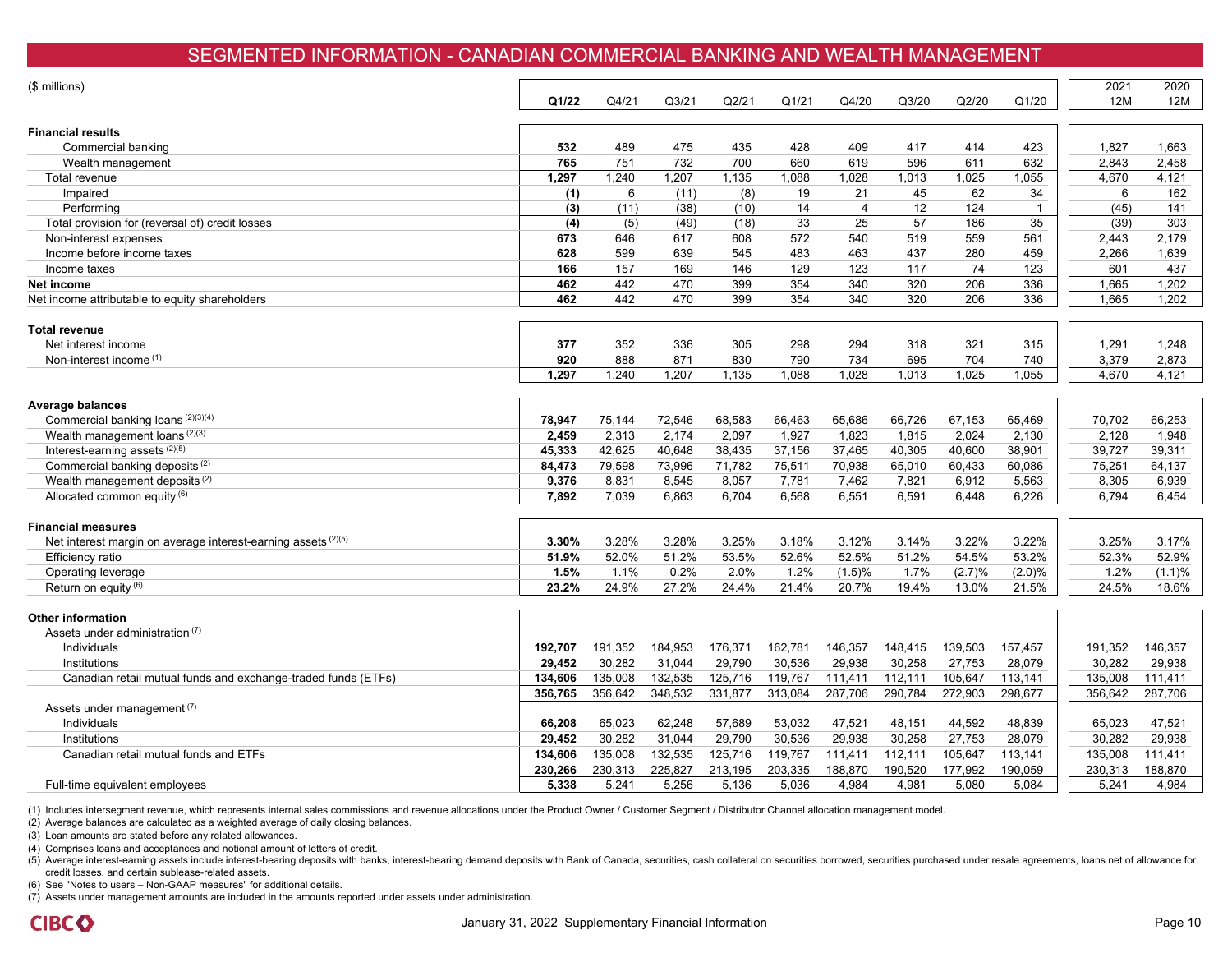### SEGMENTED INFORMATION - U.S. COMMERCIAL BANKING AND WEALTH MANAGEMENT - CANADIAN DOLLARS

| (\$ millions)                                                   | Q1/22   | Q4/21            | Q <sub>3</sub> /21 | Q2/21   | Q1/21   | Q4/20  | Q3/20  | Q2/20  | Q1/20  | 2021<br>12M | 2020<br>12M |
|-----------------------------------------------------------------|---------|------------------|--------------------|---------|---------|--------|--------|--------|--------|-------------|-------------|
|                                                                 |         |                  |                    |         |         |        |        |        |        |             |             |
| <b>Financial results</b>                                        |         |                  |                    |         |         |        |        |        |        |             |             |
| Commercial banking                                              | 404     | 366              | 350                | 347     | 381     | 362    | 362    | 357    | 340    | 1,444       | 1,421       |
| Wealth management <sup>(1)</sup>                                | 205     | 196              | 189                | 185     | 180     | 157    | 150    | 154    | 161    | 750         | 622         |
| Total revenue                                                   | 609     | 562              | 539                | 532     | 561     | 519    | 512    | 511    | 501    | 2,194       | 2,043       |
| Impaired                                                        | 30      | 8                | 25                 | 23      | 48      | 55     | 42     | 20     | 16     | 104         | 133         |
| Performing                                                      | (2)     | (59)             | (82)               | (35)    | (3)     | 27     | 118    | 210    | (1)    | (179)       | 354         |
| Total provision for (reversal of) credit losses                 | 28      | (51)             | (57)               | (12)    | 45      | 82     | 160    | 230    | 15     | (75)        | 487         |
| Non-interest expenses                                           | 318     | 296              | 274                | 271     | 280     | 267    | 270    | 291    | 298    | 1,121       | 1,126       |
| Income (loss) before income taxes                               | 263     | $\overline{317}$ | 322                | 273     | 236     | 170    | 82     | (10)   | 188    | 1,148       | 430         |
| Income taxes                                                    | 37      | 61               | 56                 | 57      | 48      | 35     | 22     | (25)   | 23     | 222         | 55          |
| Net income                                                      | 226     | 256              | 266                | 216     | 188     | 135    | 60     | 15     | 165    | 926         | 375         |
| Net income attributable to equity shareholders                  | 226     | 256              | 266                | 216     | 188     | 135    | 60     | 15     | 165    | 926         | 375         |
| <b>Total revenue</b>                                            |         |                  |                    |         |         |        |        |        |        |             |             |
| Net interest income                                             | 389     | 368              | 356                | 351     | 374     | 356    | 354    | 370    | 342    | 1,449       | 1,422       |
| Non-interest income                                             | 220     | 194              | 183                | 181     | 187     | 163    | 158    | 141    | 159    | 745         | 621         |
|                                                                 | 609     | 562              | 539                | 532     | 561     | 519    | 512    | 511    | 501    | 2.194       | 2.043       |
| <b>Average balances</b>                                         |         |                  |                    |         |         |        |        |        |        |             |             |
| Commercial banking loans (2)(3)                                 | 39,161  | 36,208           | 34,357             | 34,373  | 35,306  | 36,197 | 37,839 | 38,956 | 35,472 | 35,067      | 37,051      |
| Wealth management loans (2)(3)                                  | 5,607   | 5,759            | 6,192              | 6,744   | 6,654   | 6,829  | 6,763  | 4,584  | 3,727  | 6,334       | 5,480       |
| Interest-earning assets (2)(4)                                  | 44,848  | 41,943           | 40,478             | 41,035  | 41,957  | 42,863 | 44,519 | 43,432 | 39,199 | 41,356      | 42,498      |
| Non-interest-bearing demand deposits <sup>(2)</sup>             | 16,052  | 15,112           | 13,888             | 13,403  | 13,109  | 12,212 | 12,119 | 9,919  | 8,207  | 13,882      | 10,618      |
| Interest-bearing deposits <sup>(2)</sup>                        | 28,682  | 27,744           | 26,888             | 27,315  | 28,001  | 25,590 | 25,273 | 23,477 | 21,514 | 27,488      | 23,966      |
| Allocated common equity (5)                                     | 9,902   | 9,085            | 8,738              | 8,974   | 9,105   | 9,127  | 9,488  | 9,316  | 8,855  | 8,975       | 9,196       |
| <b>Financial measures</b>                                       |         |                  |                    |         |         |        |        |        |        |             |             |
| Net interest margin on average interest-earning assets $(2)(4)$ | 3.45%   | 3.48%            | 3.49%              | 3.51%   | 3.53%   | 3.30%  | 3.16%  | 3.47%  | 3.47%  | 3.50%       | 3.35%       |
| Efficiency ratio                                                | 52.2%   | 52.5%            | 50.9%              | 51.0%   | 49.9%   | 51.7%  | 52.6%  | 57.0%  | 59.4%  | 51.1%       | 55.1%       |
| Return on equity (5)                                            | 9.0%    | 11.2%            | 12.1%              | 9.9%    | 8.2%    | 5.9%   | 2.5%   | 0.6%   | 7.4%   | 10.3%       | 4.1%        |
| <b>Other information</b>                                        |         |                  |                    |         |         |        |        |        |        |             |             |
| Assets under administration (6)                                 |         |                  |                    |         |         |        |        |        |        |             |             |
| Individuals                                                     | 93.053  | 92,980           | 88,545             | 83,522  | 79,023  | 74,855 | 74,469 | 70,138 | 71,587 | 92,980      | 74,855      |
| Institutions $(7)$                                              | 31.492  | 31,547           | 30,569             | 29,372  | 27,137  | 22,736 | 24,102 | 23,146 | 23,319 | 31,547      | 22,736      |
|                                                                 | 124,545 | 124,527          | 119,114            | 112,894 | 106,160 | 97,591 | 98,571 | 93,284 | 94,906 | 124,527     | 97,591      |
| Assets under management (6)                                     |         |                  |                    |         |         |        |        |        |        |             |             |
| Individuals                                                     | 74,512  | 74,095           | 72,618             | 68,596  | 65,843  | 61,858 | 61,769 | 58,385 | 60,660 | 74,095      | 61,858      |
| Institutions $(7)$                                              | 22,582  | 22,287           | 21,577             | 20,790  | 18,685  | 14,547 | 12,609 | 12,074 | 12,064 | 22,287      | 14,547      |
|                                                                 | 97,094  | 96,382           | 94,195             | 89,386  | 84,528  | 76,405 | 74,378 | 70,459 | 72,724 | 96,382      | 76,405      |
| Full-time equivalent employees                                  | 2,157   | 2,170            | 2,155              | 2,105   | 2,090   | 2,085  | 2,087  | 2,029  | 2,060  | 2.170       | 2,085       |

(1) Includes revenue related to the U.S. Paycheck Protection Program.

(2) Average balances are calculated as a weighted average of daily closing balances.

(3) Loan amounts are stated before any related allowances or purchase accounting adjustments.

(4) Average interest-earning assets include interest-bearing deposits with banks, interest-bearing demand deposits with Bank of Canada, securities, cash collateral on securities borrowed, securities purchased under resale credit losses, and certain sublease-related assets.

(5) See "Notes to users – Non-GAAP measures" for additional details.

(6) Assets under management amounts are included in the amounts reported under assets under administration.

(7) Includes certain Canadian Commercial Banking and Wealth Management assets that U.S. Commercial Banking and Wealth Management provides sub-advisory services for.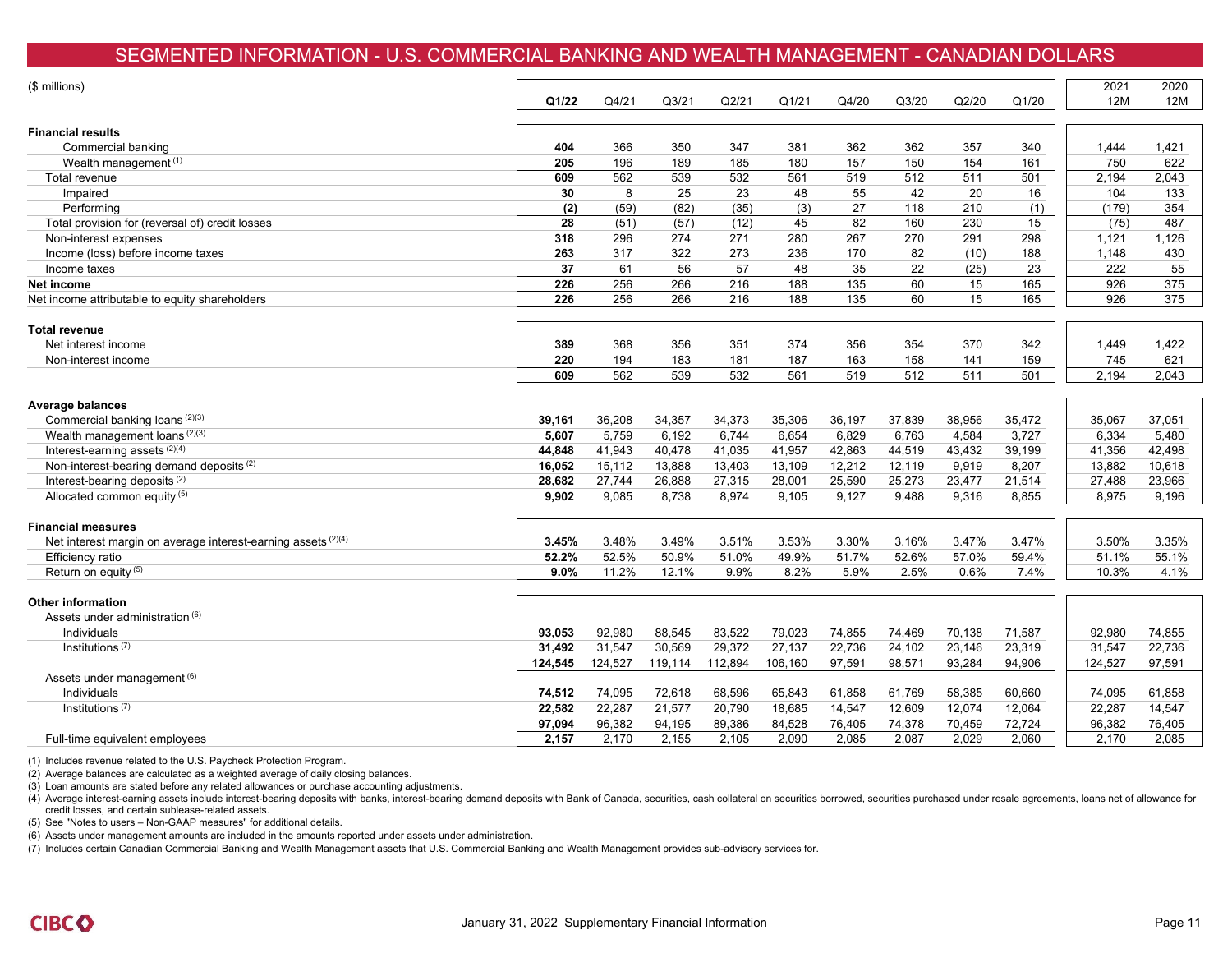### SEGMENTED INFORMATION - U.S. COMMERCIAL BANKING AND WEALTH MANAGEMENT - U.S. DOLLAR EQUIVALENT

| (US\$ millions)                                               | Q1/22  | Q4/21          | Q <sub>3</sub> /21 | Q2/21  | Q1/21  | Q4/20  | Q3/20            | Q2/20  | Q1/20  | 2021<br>12M | 2020<br>12M |
|---------------------------------------------------------------|--------|----------------|--------------------|--------|--------|--------|------------------|--------|--------|-------------|-------------|
|                                                               |        |                |                    |        |        |        |                  |        |        |             |             |
| <b>Financial results</b>                                      |        |                |                    |        |        |        |                  |        |        |             |             |
| Commercial banking                                            | 318    | 293            | 284                | 278    | 296    | 272    | 267              | 259    | 258    | 1,151       | 1,056       |
| Wealth management (1)                                         | 161    | 155            | 154                | 147    | 141    | 120    | 110              | 111    | 123    | 597         | 464         |
| Total revenue                                                 | 479    | 448            | 438                | 425    | 437    | 392    | $\overline{377}$ | 370    | 381    | 1,748       | 1,520       |
| Impaired                                                      | 23     | $\overline{7}$ | 19                 | 19     | 37     | 41     | 32               | 14     | 12     | 82          | 99          |
| Performing                                                    | (1)    | (47)           | (65)               | (29)   | (2)    | 20     | 89               | 151    | (1)    | (143)       | 259         |
| Total provision for (reversal of) credit losses               | 22     | (40)           | (46)               | (10)   | 35     | 61     | 121              | 165    | 11     | (61)        | 358         |
| Non-interest expenses                                         | 250    | 235            | 223                | 217    | 218    | 203    | 197              | 211    | 227    | 893         | 838         |
| Income (loss) before income taxes                             | 207    | 253            | 261                | 218    | 184    | 128    | 59               | (6)    | 143    | 916         | 324         |
| Income taxes                                                  | 29     | 49             | 45                 | 45     | 38     | 26     | 16               | (17)   | 17     | 177         | 42          |
| Net income                                                    | 178    | 204            | 216                | 173    | 146    | 102    | 43               | 11     | 126    | 739         | 282         |
| Net income attributable to equity shareholders                | 178    | 204            | 216                | 173    | 146    | 102    | 43               | 11     | 126    | 739         | 282         |
| Total revenue                                                 |        |                |                    |        |        |        |                  |        |        |             |             |
| Net interest income                                           | 306    | 293            | 289                | 280    | 292    | 269    | 260              | 268    | 260    | 1,154       | 1,057       |
| Non-interest income                                           | 173    | 155            | 149                | 145    | 145    | 123    | 117              | 102    | 121    | 594         | 463         |
|                                                               | 479    | 448            | 438                | 425    | 437    | 392    | 377              | 370    | 381    | 1,748       | 1,520       |
| Average balances                                              |        |                |                    |        |        |        |                  |        |        |             |             |
| Commercial banking loans (2)(3)                               | 30,812 | 28,848         | 27,906             | 27,441 | 27,512 | 27,369 | 27,868           | 28,223 | 26,942 | 27,930      | 27,561      |
| Wealth management loans (2)(3)                                | 4,412  | 4,589          | 5,029              | 5,384  | 5,185  | 5,163  | 4,981            | 3,321  | 2,831  | 5,045       | 4,077       |
| Interest-earning assets (2)(4)                                | 35,287 | 33,418         | 32,878             | 32,760 | 32,695 | 32,408 | 32,788           | 31,466 | 29,773 | 32,940      | 31,614      |
| Non-interest-bearing demand deposits <sup>(2)</sup>           | 12,630 | 12,040         | 11,281             | 10,700 | 10,215 | 9,233  | 8,926            | 7,186  | 6,233  | 11,057      | 7,899       |
| Interest-bearing deposits (2)                                 | 22,568 | 22,105         | 21,839             | 21,807 | 21,819 | 19,349 | 18,612           | 17,009 | 16,341 | 21,894      | 17,828      |
| Allocated common equity (5)                                   | 7,792  | 7,238          | 7,097              | 7,164  | 7,095  | 6,901  | 6,987            | 6,750  | 6,726  | 7,149       | 6,841       |
| <b>Financial measures</b>                                     |        |                |                    |        |        |        |                  |        |        |             |             |
| Net interest margin on average interest-earning assets (2)(4) | 3.45%  | 3.48%          | 3.49%              | 3.51%  | 3.53%  | 3.30%  | 3.16%            | 3.47%  | 3.47%  | 3.50%       | 3.35%       |
| Efficiency ratio                                              | 52.2%  | 52.5%          | 50.9%              | 51.0%  | 49.9%  | 51.7%  | 52.6%            | 57.0%  | 59.4%  | 51.1%       | 55.1%       |
| Operating leverage                                            | (5.2)% | (1.9)%         | 3.8%               | 12.0%  | 18.5%  | 11.4%  | 7.1%             | 5.7%   | (1.9)% | 8.5%        | 5.6%        |
| Return on equity (5)                                          | 9.0%   | 11.2%          | 12.1%              | 9.9%   | 8.2%   | 5.9%   | 2.5%             | 0.6%   | 7.4%   | 10.3%       | 4.1%        |
| <b>Other information</b>                                      |        |                |                    |        |        |        |                  |        |        |             |             |
| Assets under administration (6)                               |        |                |                    |        |        |        |                  |        |        |             |             |
| Individuals                                                   | 73,212 | 75,141         | 70,984             | 67,959 | 61,804 | 56,193 | 55,603           | 50,393 | 54,102 | 75,141      | 56,193      |
| Institutions $(7)$                                            | 24,778 | 25,495         | 24,507             | 23,899 | 21,224 | 17,068 | 17,996           | 16,630 | 17,623 | 25,495      | 17,068      |
|                                                               | 97,990 | 100,636        | 95,491             | 91,858 | 83,028 | 73,261 | 73,599           | 67,023 | 71,725 | 100,636     | 73,261      |
| Assets under management (6)                                   |        |                |                    |        |        |        |                  |        |        |             |             |
| Individuals                                                   | 58,625 | 59,880         | 58,216             | 55,815 | 51,496 | 46,436 | 46,121           | 41,949 | 45,844 | 59,880      | 46,436      |
| Institutions $(7)$                                            | 17,767 | 18,011         | 17,297             | 16,916 | 14,613 | 10,920 | 9,414            | 8,675  | 9,117  | 18,011      | 10,920      |
|                                                               | 76,392 | 77,891         | 75,513             | 72,731 | 66,109 | 57,356 | 55,535           | 50,624 | 54,961 | 77,891      | 57,356      |
| Full-time equivalent employees                                | 2,157  | 2,170          | 2,155              | 2,105  | 2,090  | 2,085  | 2,087            | 2,029  | 2,060  | 2,170       | 2,085       |
|                                                               |        |                |                    |        |        |        |                  |        |        |             |             |

(1) Includes revenue related to the U.S. Paycheck Protection Program.

(2) Average balances are calculated as a weighted average of daily closing balances.

(3) Loan amounts are stated before any related allowances or purchase accounting adjustments.

(4) Average interest-earning assets include interest-bearing deposits with banks, interest-bearing demand deposits with Bank of Canada, securities, cash collateral on securities borrowed, securities purchased under resale credit losses, and certain sublease-related assets.

(5) See "Notes to users – Non-GAAP measures" for additional details.

(6) Assets under management amounts are included in the amounts reported under assets under administration.

(7) Includes certain Canadian Commercial Banking and Wealth Management assets that U.S. Commercial Banking and Wealth Management provides sub-advisory services for.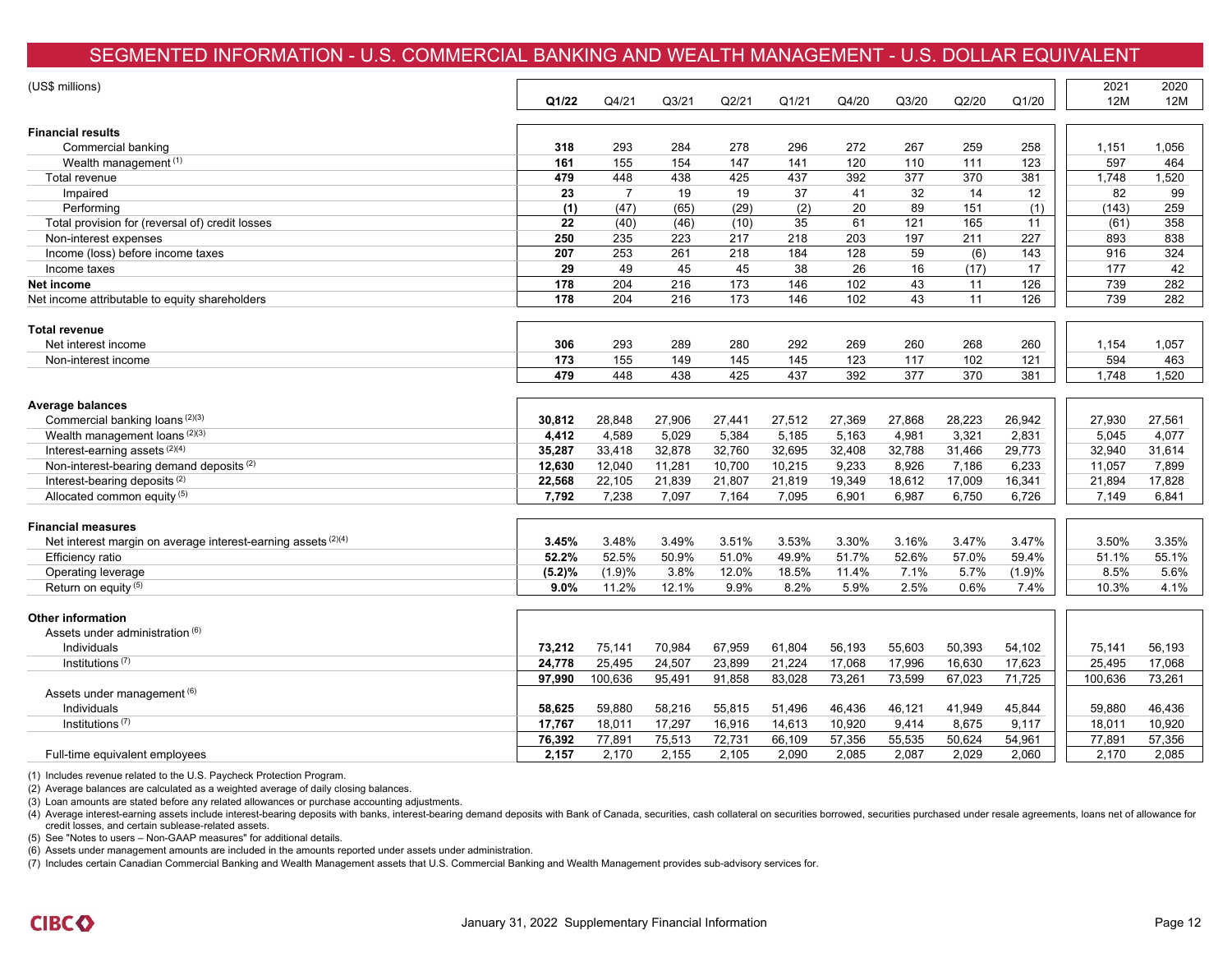#### SEGMENTED INFORMATION - CAPITAL MARKETS

| (\$ millions)<br>2021<br><b>12M</b><br>Q3/20<br>Q2/20<br>Q1/20<br>Q1/22<br>Q4/21<br>Q <sub>3</sub> /21<br>Q2/21<br>Q1/21<br>Q4/20<br><b>Financial results</b><br>672<br>420<br>503<br>539<br>614<br>427<br>610<br>462<br>500<br>2,076<br>Global markets<br>410<br>382<br>428<br>358<br>322<br>363<br>329<br>330<br>Corporate and investment banking<br>448<br>1,616<br>210<br>173<br>Direct financial services<br>222<br>209<br>207<br>202<br>185<br>176<br>176<br>828<br>Total revenue <sup>(1)</sup><br>1,304<br>1.174<br>967<br>4,520<br>1,012<br>1,140<br>1.194<br>934<br>1,146<br>1,006<br>20<br>32<br>(13)<br>42<br>60<br>43<br>(2)<br>(18)<br>8<br>Impaired<br>(37)<br>193<br>Performing<br>(34)<br>(19)<br>(3)<br>$\overline{4}$<br>(4)<br>(132)<br>(25)<br>(42)<br>64<br>236<br>(34)<br>(60)<br>5<br>17<br>(6)<br>Total provision for (reversal of) credit losses<br>(38)<br>(11)<br>(100)<br>596<br>528<br>529<br>538<br>522<br>458<br>487<br>492<br>492<br>2,117<br>Non-interest expenses<br>239<br>520<br>Income before income taxes<br>746<br>518<br>671<br>667<br>647<br>459<br>595<br>2,503<br>Income taxes $(1)$<br>140<br>154<br>149<br>152<br>62<br>142<br>646<br>203<br>180<br>172<br>378<br>177<br>378<br>543<br>491<br>495<br>493<br>310<br>443<br>1,857<br>Net income<br>543<br>$\overline{378}$<br>495<br>493<br>443<br>177<br>378<br>491<br>310<br>1,857<br>Net income attributable to equity shareholders | 2020<br>12M     |
|------------------------------------------------------------------------------------------------------------------------------------------------------------------------------------------------------------------------------------------------------------------------------------------------------------------------------------------------------------------------------------------------------------------------------------------------------------------------------------------------------------------------------------------------------------------------------------------------------------------------------------------------------------------------------------------------------------------------------------------------------------------------------------------------------------------------------------------------------------------------------------------------------------------------------------------------------------------------------------------------------------------------------------------------------------------------------------------------------------------------------------------------------------------------------------------------------------------------------------------------------------------------------------------------------------------------------------------------------------------------------------------------------------------------------------|-----------------|
|                                                                                                                                                                                                                                                                                                                                                                                                                                                                                                                                                                                                                                                                                                                                                                                                                                                                                                                                                                                                                                                                                                                                                                                                                                                                                                                                                                                                                                    |                 |
|                                                                                                                                                                                                                                                                                                                                                                                                                                                                                                                                                                                                                                                                                                                                                                                                                                                                                                                                                                                                                                                                                                                                                                                                                                                                                                                                                                                                                                    |                 |
|                                                                                                                                                                                                                                                                                                                                                                                                                                                                                                                                                                                                                                                                                                                                                                                                                                                                                                                                                                                                                                                                                                                                                                                                                                                                                                                                                                                                                                    |                 |
|                                                                                                                                                                                                                                                                                                                                                                                                                                                                                                                                                                                                                                                                                                                                                                                                                                                                                                                                                                                                                                                                                                                                                                                                                                                                                                                                                                                                                                    | 1,999           |
|                                                                                                                                                                                                                                                                                                                                                                                                                                                                                                                                                                                                                                                                                                                                                                                                                                                                                                                                                                                                                                                                                                                                                                                                                                                                                                                                                                                                                                    | 1,344           |
|                                                                                                                                                                                                                                                                                                                                                                                                                                                                                                                                                                                                                                                                                                                                                                                                                                                                                                                                                                                                                                                                                                                                                                                                                                                                                                                                                                                                                                    | 710             |
|                                                                                                                                                                                                                                                                                                                                                                                                                                                                                                                                                                                                                                                                                                                                                                                                                                                                                                                                                                                                                                                                                                                                                                                                                                                                                                                                                                                                                                    | 4,053           |
|                                                                                                                                                                                                                                                                                                                                                                                                                                                                                                                                                                                                                                                                                                                                                                                                                                                                                                                                                                                                                                                                                                                                                                                                                                                                                                                                                                                                                                    | 121             |
|                                                                                                                                                                                                                                                                                                                                                                                                                                                                                                                                                                                                                                                                                                                                                                                                                                                                                                                                                                                                                                                                                                                                                                                                                                                                                                                                                                                                                                    | 190             |
|                                                                                                                                                                                                                                                                                                                                                                                                                                                                                                                                                                                                                                                                                                                                                                                                                                                                                                                                                                                                                                                                                                                                                                                                                                                                                                                                                                                                                                    | 311             |
|                                                                                                                                                                                                                                                                                                                                                                                                                                                                                                                                                                                                                                                                                                                                                                                                                                                                                                                                                                                                                                                                                                                                                                                                                                                                                                                                                                                                                                    | 1.929           |
|                                                                                                                                                                                                                                                                                                                                                                                                                                                                                                                                                                                                                                                                                                                                                                                                                                                                                                                                                                                                                                                                                                                                                                                                                                                                                                                                                                                                                                    | 1,813           |
|                                                                                                                                                                                                                                                                                                                                                                                                                                                                                                                                                                                                                                                                                                                                                                                                                                                                                                                                                                                                                                                                                                                                                                                                                                                                                                                                                                                                                                    | 505             |
|                                                                                                                                                                                                                                                                                                                                                                                                                                                                                                                                                                                                                                                                                                                                                                                                                                                                                                                                                                                                                                                                                                                                                                                                                                                                                                                                                                                                                                    | 1,308           |
|                                                                                                                                                                                                                                                                                                                                                                                                                                                                                                                                                                                                                                                                                                                                                                                                                                                                                                                                                                                                                                                                                                                                                                                                                                                                                                                                                                                                                                    | 1,308           |
| Total revenue (1)<br>688<br>669<br>652<br>636<br>568<br>498<br>2,701<br>Net interest income (1)<br>793<br>662<br>682                                                                                                                                                                                                                                                                                                                                                                                                                                                                                                                                                                                                                                                                                                                                                                                                                                                                                                                                                                                                                                                                                                                                                                                                                                                                                                               | 2,354           |
| 324<br>492<br>282<br>510<br>399<br>508<br>Non-interest income <sup>(2)</sup><br>511<br>471<br>532<br>1,819                                                                                                                                                                                                                                                                                                                                                                                                                                                                                                                                                                                                                                                                                                                                                                                                                                                                                                                                                                                                                                                                                                                                                                                                                                                                                                                         | 1,699           |
| 934<br>1,304<br>1,012<br>1.194<br>1,174<br>1,146<br>967<br>1,006<br>4,520<br>1,140                                                                                                                                                                                                                                                                                                                                                                                                                                                                                                                                                                                                                                                                                                                                                                                                                                                                                                                                                                                                                                                                                                                                                                                                                                                                                                                                                 | 4,053           |
|                                                                                                                                                                                                                                                                                                                                                                                                                                                                                                                                                                                                                                                                                                                                                                                                                                                                                                                                                                                                                                                                                                                                                                                                                                                                                                                                                                                                                                    |                 |
| Average balances                                                                                                                                                                                                                                                                                                                                                                                                                                                                                                                                                                                                                                                                                                                                                                                                                                                                                                                                                                                                                                                                                                                                                                                                                                                                                                                                                                                                                   |                 |
| 45,090<br>41,329<br>Loans and acceptances, net of allowance for credit losses <sup>(3)</sup><br>56,688<br>51,408<br>48,934<br>46,136<br>45,131<br>48,082<br>46,190<br>47.829                                                                                                                                                                                                                                                                                                                                                                                                                                                                                                                                                                                                                                                                                                                                                                                                                                                                                                                                                                                                                                                                                                                                                                                                                                                       | 45,167          |
| Trading securities (3)(4)<br>67.664<br>61,619<br>58.802<br>62,036<br>62,511<br>83,365<br>71,564<br>70.152<br>69.642<br>69.756                                                                                                                                                                                                                                                                                                                                                                                                                                                                                                                                                                                                                                                                                                                                                                                                                                                                                                                                                                                                                                                                                                                                                                                                                                                                                                      | 61,237          |
| Deposits <sup>(3)</sup><br>77,735<br>57,529<br>93,723<br>89,612<br>85,519<br>85,124<br>83,692<br>72,028<br>64,551<br>85,994                                                                                                                                                                                                                                                                                                                                                                                                                                                                                                                                                                                                                                                                                                                                                                                                                                                                                                                                                                                                                                                                                                                                                                                                                                                                                                        | 67,979          |
| Allocated common equity (5)<br>6,926<br>6,697<br>8.480<br>7,632<br>7,331<br>7,003<br>6,991<br>7,111<br>7,062<br>7.241                                                                                                                                                                                                                                                                                                                                                                                                                                                                                                                                                                                                                                                                                                                                                                                                                                                                                                                                                                                                                                                                                                                                                                                                                                                                                                              | 6,948           |
|                                                                                                                                                                                                                                                                                                                                                                                                                                                                                                                                                                                                                                                                                                                                                                                                                                                                                                                                                                                                                                                                                                                                                                                                                                                                                                                                                                                                                                    |                 |
| <b>Financial measures</b>                                                                                                                                                                                                                                                                                                                                                                                                                                                                                                                                                                                                                                                                                                                                                                                                                                                                                                                                                                                                                                                                                                                                                                                                                                                                                                                                                                                                          |                 |
| 45.7%<br>52.2%<br>45.0%<br>44.5%<br>49.0%<br>42.5%<br>50.9%<br>48.9%<br>46.8%<br>46.4%<br>Efficiency ratio                                                                                                                                                                                                                                                                                                                                                                                                                                                                                                                                                                                                                                                                                                                                                                                                                                                                                                                                                                                                                                                                                                                                                                                                                                                                                                                         | 47.6%           |
| 7.8%<br>Operating leverage<br>(7.2)%<br>14.4%<br>10.4%<br>24.3%<br>7.6%<br>1.7%<br>$(3.1)\%$<br>$(9.0)\%$<br>(1.7)%                                                                                                                                                                                                                                                                                                                                                                                                                                                                                                                                                                                                                                                                                                                                                                                                                                                                                                                                                                                                                                                                                                                                                                                                                                                                                                                | 9.6%            |
| Return on equity (5)<br>19.7%<br>17.8%<br>24.8%<br>22.4%<br>25.4%<br>26.6%<br>29.0%<br>28.0%<br>10.2%<br>25.6%                                                                                                                                                                                                                                                                                                                                                                                                                                                                                                                                                                                                                                                                                                                                                                                                                                                                                                                                                                                                                                                                                                                                                                                                                                                                                                                     | 18.8%           |
|                                                                                                                                                                                                                                                                                                                                                                                                                                                                                                                                                                                                                                                                                                                                                                                                                                                                                                                                                                                                                                                                                                                                                                                                                                                                                                                                                                                                                                    |                 |
| <b>Other information</b>                                                                                                                                                                                                                                                                                                                                                                                                                                                                                                                                                                                                                                                                                                                                                                                                                                                                                                                                                                                                                                                                                                                                                                                                                                                                                                                                                                                                           |                 |
| 94,217<br>95,093<br>87,275<br>80,631<br>71,871<br>63,074<br>57,118<br>50,924<br>55,255<br>95,093<br>Assets under administration                                                                                                                                                                                                                                                                                                                                                                                                                                                                                                                                                                                                                                                                                                                                                                                                                                                                                                                                                                                                                                                                                                                                                                                                                                                                                                    |                 |
| 2,120<br>2.275<br>2.225<br>2,259<br>1,943<br>1,912<br>1,929<br>1.888<br>1,865<br>2.225<br>Full-time equivalent employees (6)                                                                                                                                                                                                                                                                                                                                                                                                                                                                                                                                                                                                                                                                                                                                                                                                                                                                                                                                                                                                                                                                                                                                                                                                                                                                                                       | 63,074<br>1,912 |

(1) Revenue and income taxes are reported on a TEB. Accordingly, revenue and income taxes include a TEB adjustment of \$59 million (Q4/21: \$48 million). The equivalent amounts are offset in the revenue and income taxes of C

(2) Includes intersegment revenue, which represents internal sales commissions and revenue allocations under the Product Owner / Customer Segment / Distributor Channel allocation management model.

(3) Average balances are calculated as a weighted average of daily closing balances.

(4) Trading activities is based on the risk definition of trading for regulatory capital and trading market risk management purposes. Positions in a trading book are considered trading provided the book and positions conti criteria set out in OSFI's CAR Guideline.

(5) See "Notes to users – Non-GAAP measures" for additional details.

(6) In Q2/21, 79 full-time equivalent employees related to Simplii Financial's call centre operations were transferred to Capital Markets from Corporate and Other, with no financial impact as the costs were previously allo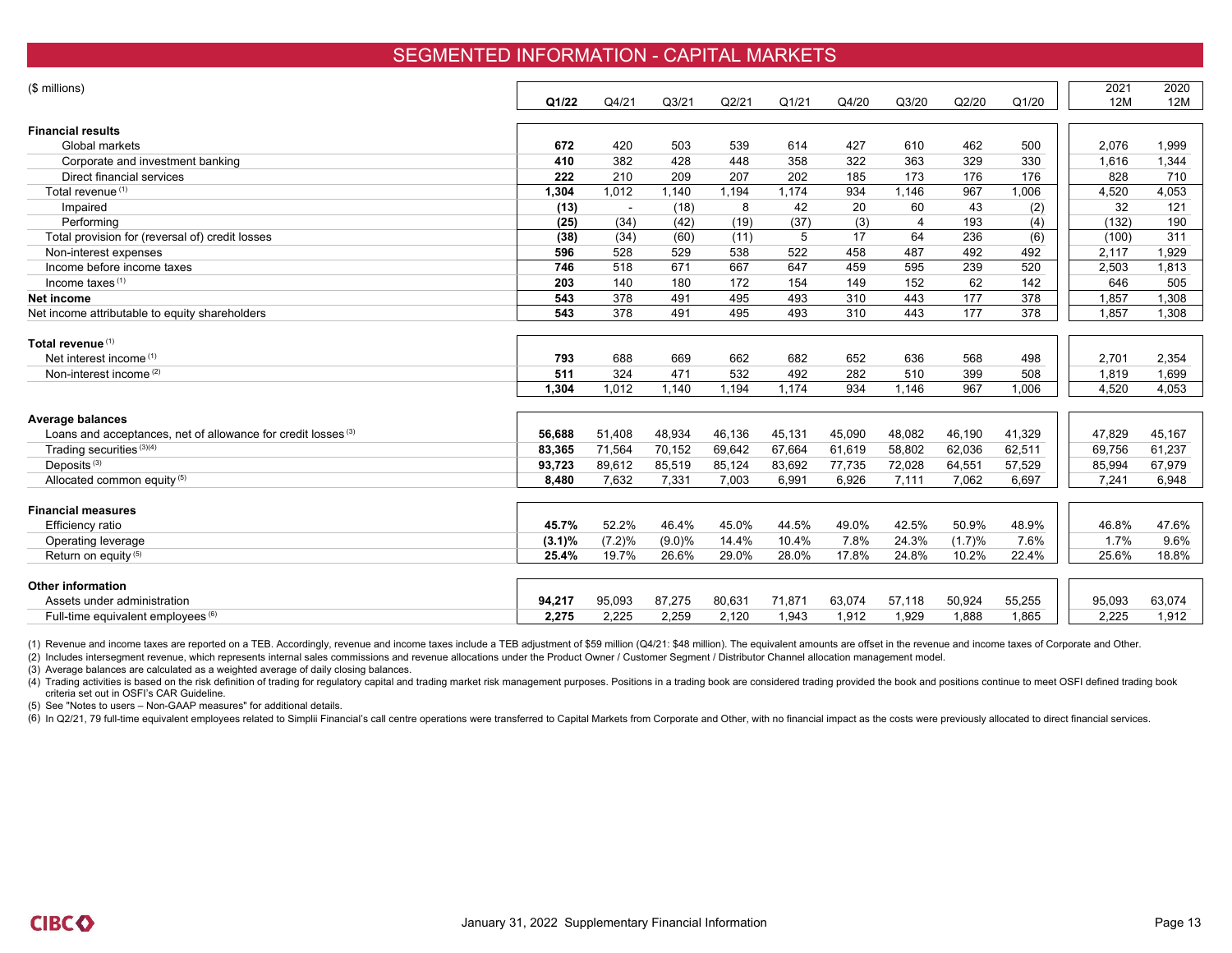### SEGMENTED INFORMATION - CORPORATE AND OTHER

| (\$ millions)                                   |           |                |                    |           |                |           |                |           |                | 2021      | 2020           |
|-------------------------------------------------|-----------|----------------|--------------------|-----------|----------------|-----------|----------------|-----------|----------------|-----------|----------------|
|                                                 | Q1/22     | Q4/21          | Q <sub>3</sub> /21 | Q2/21     | Q1/21          | Q4/20     | Q3/20          | Q2/20     | Q1/20          | 12M       | 12M            |
|                                                 |           |                |                    |           |                |           |                |           |                |           |                |
| <b>Financial results</b>                        |           |                |                    |           |                |           |                |           |                |           |                |
| International banking                           | 190       | 180            | 165                | 168       | 174            | 178       | 180            | 170       | 206            | 687       | 734            |
| Other                                           | (85)      | (58)           | (51)               | (38)      | (59)           | (56)      | (53)           | (31)      | 8              | (206)     | (132)          |
| Total revenue <sup>(1)</sup>                    | 105       | 122            | 114                | 130       | 115            | 122       | 127            | 139       | 214            | 481       | 602            |
| Impaired                                        | 11        | 11             | 30                 | 17        | 18             | (6)       | 6              | 17        | $\overline{7}$ | 76        | 24             |
| Performing                                      | (20)      | (7)            | (30)               | (9)       | (8)            | 52        | 21             | 103       | (1)            | (54)      | 175            |
| Total provision for (reversal of) credit losses | (9)       | $\overline{4}$ | $\sim$             | 8         | 10             | 46        | 27             | 120       | 6              | 22        | 199            |
| Non-interest expenses                           | 284       | 513            | 380                | 281       | 266            | 550       | 354            | 288       | 628            | 1,440     | 1,820          |
| Loss before income taxes                        | (170)     | (395)          | (266)              | (159)     | (161)          | (474)     | (254)          | (269)     | (420)          | (981)     | (1, 417)       |
| Income taxes <sup>(1)</sup>                     | (121)     | (162)          | (127)              | (97)      | (99)           | (115)     | (146)          | (100)     | (178)          | (485)     | (539)          |
| Net income (loss)                               | (49)      | (233)          | (139)              | (62)      | (62)           | (359)     | (108)          | (169)     | (242)          | (496)     | (878)          |
| Net income (loss) attributable to:              |           |                |                    |           |                |           |                |           |                |           |                |
| Non-controlling interests                       | 5         | $\overline{4}$ | 5                  | 4         | $\overline{4}$ |           | $\overline{2}$ | (8)       |                | 17        | $\overline{2}$ |
| Equity shareholders                             | (54)      | (237)          | (144)              | (66)      | (66)           | (360)     | (110)          | (161)     | (249)          | (513)     | (880)          |
|                                                 |           |                |                    |           |                |           |                |           |                |           |                |
| Total revenue <sup>(1)</sup>                    |           |                |                    |           |                |           |                |           |                |           |                |
| Net interest income (loss) <sup>(1)</sup>       | (14)      | 30             | 28                 | 4         | $\overline{2}$ | 4         | (5)            | 71        | 101            | 64        | 171            |
| Non-interest income                             | 119       | 92             | 86                 | 126       | 113            | 118       | 132            | 68        | 113            | 417       | 431            |
|                                                 | 105       | 122            | 114                | 130       | 115            | 122       | 127            | 139       | 214            | 481       | 602            |
|                                                 |           |                |                    |           |                |           |                |           |                |           |                |
| <b>Other information</b>                        |           |                |                    |           |                |           |                |           |                |           |                |
| Assets under administration <sup>(2)</sup>      |           |                |                    |           |                |           |                |           |                |           |                |
| Individuals                                     | 10.602    | 10.049         | 10,371             | 9.059     | 9,036          | 8,379     | 11,919         | 12,526    | 12,426         | 10,049    | 8,379          |
| Institutions <sup>(3)</sup>                     | 2,433,912 | 2,387,431      | 2,427,259          | 2,258,275 | 2,026,521      | 1,912,090 | 1,955,293      | 1,856,671 | 2,085,330      | 2,387,431 | ,912,090       |
|                                                 | 2,444,514 | 2,397,480      | 2,437,630          | 2,267,334 | 2,035,557      | 1,920,469 | 1,967,212      | ,869,197  | 2,097,756      | 2,397,480 | ,920,469       |
| Assets under management <sup>(2)</sup>          |           |                |                    |           |                |           |                |           |                |           |                |
| Individuals                                     | 302       | 446            | 448                | 391       | 393            | 379       | 459            | 476       | 502            | 446       | 379            |
| Institutions                                    | 223       | 248            | 217                | 239       | 249            | 282       | 282            | 279       | 307            | 248       | 282            |
|                                                 | 525       | 694            | 665                | 630       | 642            | 661       | 741            | 755       | 809            | 694       | 661            |
| Full-time equivalent employees                  | 23,511    | 23,017         | 22,656             | 22,180    | 22,227         | 22,435    | 22,668         | 22,808    | 23,126         | 23,017    | 22,435         |

(1) Revenue and income taxes of Capital Markets are reported on a TEB. The equivalent amounts are offset in the revenue and income taxes of Corporate and Other. Accordingly, revenue and income taxes include a TEB adjustmen \$48 million).

(2) Assets under management amounts are included in the amounts reported under assets under administration.

(3) Includes the full contract amount noted in the table below relating to assets under administration or custody under a 50/50 joint venture between CIBC and The Bank of New York Mellon.

|                                           | Q1/22     | Q4/21     | Q3/21     | Q2/21     | Q1/21    | Q4/20     | Q3/20     | Q2/20     | Q1/20     | 2021<br>12 <sub>N</sub> | 2020<br><b>12M</b> |  |
|-------------------------------------------|-----------|-----------|-----------|-----------|----------|-----------|-----------|-----------|-----------|-------------------------|--------------------|--|
| Assets under administration (CIBC Mellon) | 2,387,094 | 2,341,054 | 2,380,166 | 2.212.280 | ,977,713 | 1,861,530 | 1,903,712 | 1,801,466 | 2.032.203 | 2,341,054               | 1,861,530          |  |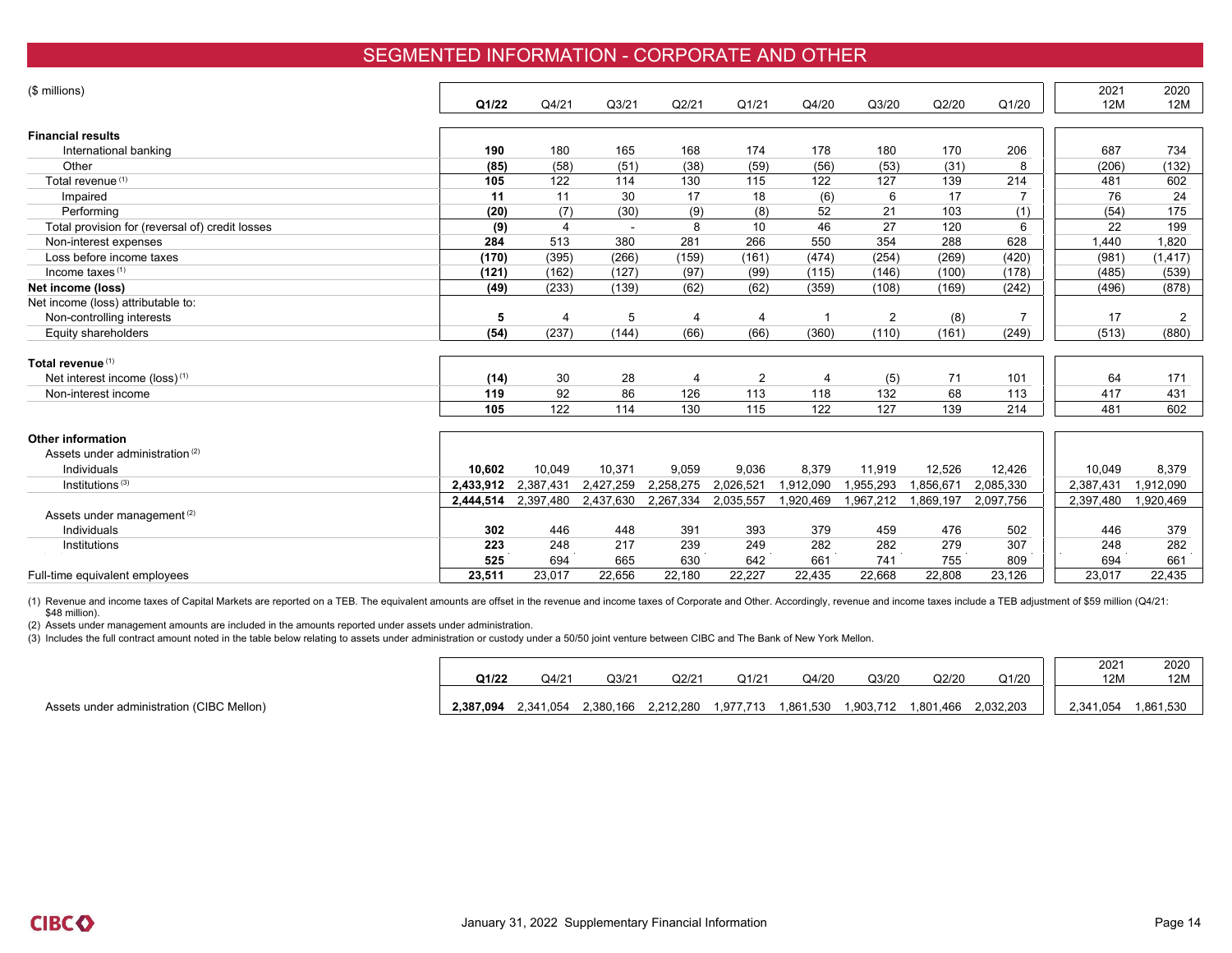| (\$ millions)                                                     |         |       |                |                    |                    |       |       |       |       |       | 2021  | 2020  |
|-------------------------------------------------------------------|---------|-------|----------------|--------------------|--------------------|-------|-------|-------|-------|-------|-------|-------|
|                                                                   |         | Q1/22 | Q4/21          | Q <sub>3</sub> /21 | Q <sub>2</sub> /21 | Q1/21 | Q4/20 | Q3/20 | Q2/20 | Q1/20 | 12M   | 12M   |
|                                                                   |         |       |                |                    |                    |       |       |       |       |       |       |       |
| Trading revenue <sup>(2)</sup>                                    |         |       |                |                    |                    |       |       |       |       |       |       |       |
| Net interest income (TEB)                                         |         | 309   | 243            | 231                | 257                | 289   | 257   | 236   | 225   | 186   | 1,020 | 904   |
| Non-interest income                                               | A       | 267   | 102            | 161                | 208                | 223   | 116   | 271   | 79    | 259   | 694   | 725   |
| <b>Total trading revenue (TEB)</b>                                |         | 576   | 345            | 392                | 465                | 512   | 373   | 507   | 304   | 445   | 1,714 | 1.629 |
| TEB adjustment (3)                                                |         | 59    | 48             | 51                 | 51                 | 54    | 37    | 51    | 46    | 49    | 204   | 183   |
| Total trading revenue                                             |         | 517   | 297            | 341                | 414                | 458   | 336   | 456   | 258   | 396   | 1,510 | 1.446 |
| Trading revenue as a % of total revenue                           |         | 9.4%  | 5.9%           | 6.7%               | 8.4%               | 9.2%  | 7.3%  | 9.7%  | 5.6%  | 8.2%  | 7.5%  | 7.7%  |
| Trading revenue (TEB) as a % of total revenue                     |         | 10.5% | 6.8%           | 7.8%               | 9.4%               | 10.3% | 8.1%  | 10.8% | 6.6%  | 9.2%  | 8.6%  | 8.7%  |
| Non-interest income - Non-trading financial instruments measured/ |         |       |                |                    |                    |       |       |       |       |       |       |       |
| designated at FVTPL (4)                                           | в       | (8)   | (20)           | (27)               | (30)               | (10)  | (30)  | (1)   | (6)   | 6     | (87)  | (31)  |
| Gains (losses) from financial instruments measured/designated     |         |       |                |                    |                    |       |       |       |       |       |       |       |
| at FVTPL, net                                                     | $A + B$ | 259   | 82             | 134                | 178                | 213   | 86    | 270   | 73    | 265   | 607   | 694   |
|                                                                   |         |       |                |                    |                    |       |       |       |       |       |       |       |
| Trading revenue by product line (TEB)<br>Interest rates           |         |       |                | 73                 |                    |       |       |       |       |       | 328   |       |
|                                                                   |         | 105   | 26             |                    | 89                 | 140   | 110   | 230   | 87    | 101   |       | 528   |
| Foreign exchange                                                  |         | 236   | 170            | 152                | 152                | 177   | 136   | 129   | 245   | 164   | 651   | 674   |
| Equities <sup>(5)</sup>                                           |         | 199   | 115            | 138                | 153                | 142   | 92    | 87    | (19)  | 120   | 548   | 280   |
| Commodities                                                       |         | 33    | 30             | 34                 | 53                 | 41    | 47    | 72    | 18    | 45    | 158   | 182   |
| Other                                                             |         | 3     | $\overline{4}$ | (5)                | 18                 | 12    | (12)  | (11)  | (27)  | 15    | 29    | (35)  |
| <b>Total trading revenue (TEB)</b>                                |         | 576   | 345            | 392                | 465                | 512   | 373   | 507   | 304   | 445   | 1,714 | 1,629 |
| TEB adjustment (3)                                                |         | 59    | 48             | 51                 | 51                 | 54    | 37    | 51    | 46    | 49    | 204   | 183   |
| <b>Total trading revenue</b>                                      |         | 517   | 297            | 341                | 414                | 458   | 336   | 456   | 258   | 396   | 1,510 | 1.446 |
|                                                                   |         |       |                |                    |                    |       |       |       |       |       |       |       |
| Foreign exchange revenue                                          |         |       |                |                    |                    |       |       |       |       |       |       |       |
| Foreign exchange trading revenue                                  |         | 236   | 170            | 152                | 152                | 177   | 136   | 129   | 245   | 164   | 651   | 674   |
| Foreign exchange other than trading (6)                           |         | 73    | 50             | 79                 | 78                 | 69    | 45    | 63    | 68    | 58    | 276   | 234   |
|                                                                   |         | 309   | 220            | 231                | 230                | 246   | 181   | 192   | 313   | 222   | 927   | 908   |

TRADING REVENUE (1)

(1) Trading activities is based on the risk definition of trading for regulatory capital and trading market risk management purposes. Positions in a trading book are considered trading provided the book and positions conti criteria set out in OSFI's CAR Guideline.

(2) Trading revenue comprises net interest income and non-interest income. Net interest income arises from interest and dividends related to trading assets and liabilities other than derivatives, and is reported net of int funding these assets and liabilities. Non-interest income includes unrealized gains and losses on security positions held, and gains and losses that are realized from the purchase and sale of securities. Non-interest incom unrealized gains and losses on trading derivatives. Trading revenue includes the impact of funding valuation adjustments and related hedges, which are not considered trading activities for regulatory purposes. Trading reve commissions on securities transactions, which are shown separately in the consolidated statement of income. Trading activities and related risk management strategies can periodically shift income between net interest incom Therefore, we view total trading revenue as the most appropriate measure of trading performance.

(3) Reported within Capital Markets. See footnote 1 on page 13 for further details.

(4) Includes portfolios of non-trading financial instruments carried at FVTPL, including those that have been designated under the fair value option and the related economic hedges, and financial instruments measured at FV payment of principal and interest" criteria under IFRS 9.

(5) Includes \$59 million (Q4/21: \$48 million) TEB adjustment.

(6) Includes foreign exchange revenue arising from translation of foreign currency denominated positions, foreign exchange earned on transactions, foreign currency related economic hedging activities and the ineffective po accounting hedges. Where applicable it also includes accumulated foreign exchange gains and losses within AOCI that are reclassified to the consolidated statement of income as a result of a disposal of net investment in a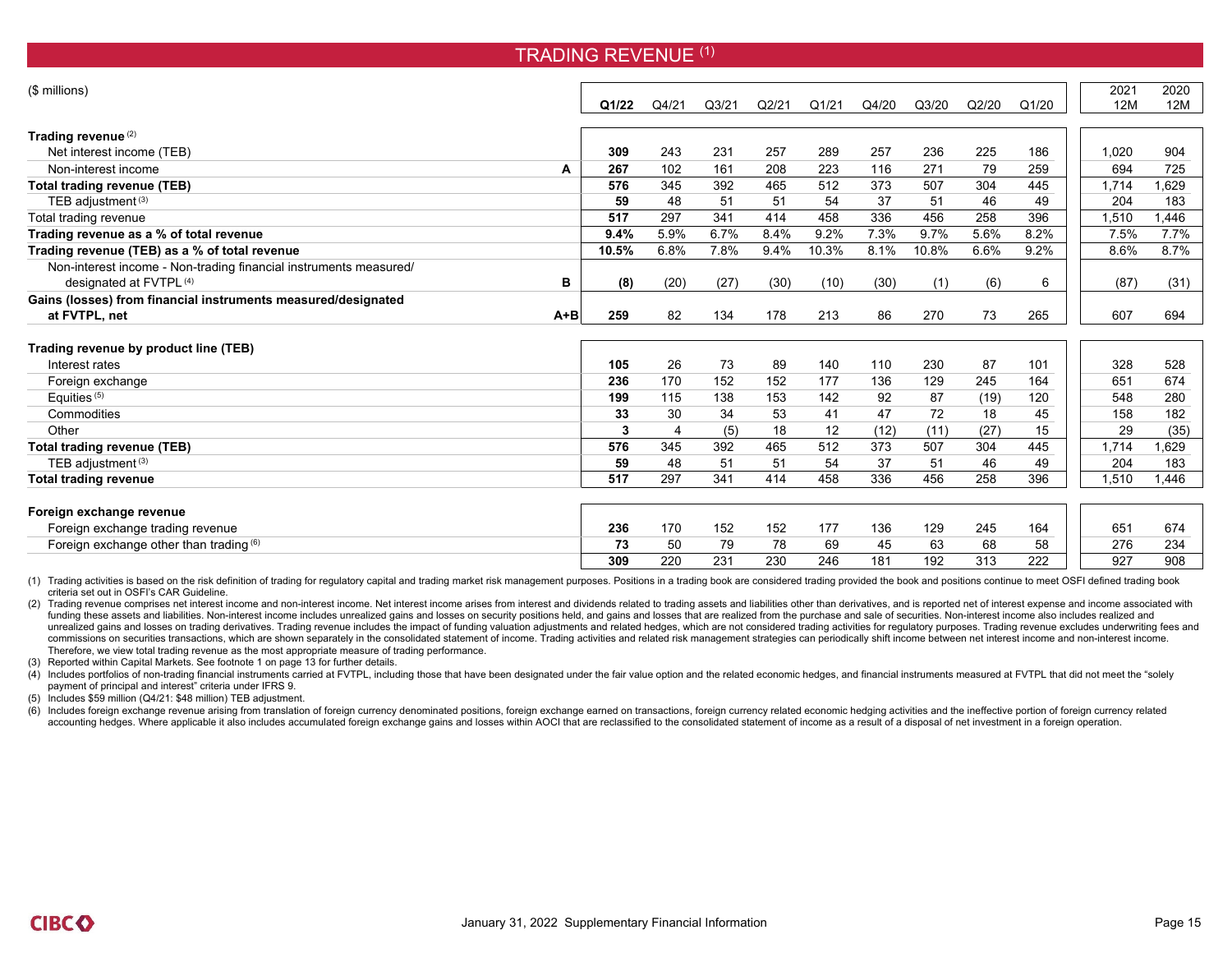### CONSOLIDATED BALANCE SHEET

| (\$ millions)                                                      | Q1/22   | Q4/21   | Q <sub>3</sub> /21 | Q2/21   | Q1/21   | Q4/20    | Q3/20    | Q2/20   | Q1/20   |
|--------------------------------------------------------------------|---------|---------|--------------------|---------|---------|----------|----------|---------|---------|
| ASSETS                                                             |         |         |                    |         |         |          |          |         |         |
| Cash and non-interest-bearing deposits with banks                  | 23,259  | 34,573  | 30,234             | 26,924  | 42,986  | 43,531   | 49,371   | 37,768  | 4,754   |
| Interest-bearing deposits with banks                               | 20,091  | 22,424  | 20,062             | 20,273  | 20,307  | 18,987   | 19,051   | 17,703  | 15,977  |
| <b>Securities</b>                                                  |         |         |                    |         |         |          |          |         |         |
| Debt securities measured at FVOCI                                  | 51,993  | 53,161  | 50,980             | 48,744  | 51,334  | 53,968   | 52,890   | 49,512  | 44,124  |
| Equity securities designated at FVOCI                              | 888     | 836     | 779                | 685     | 609     | 585      | 627      | 607     | 614     |
| Securities measured at amortized cost                              | 45,489  | 35,159  | 33,665             | 32,848  | 31,993  | 31,800   | 30,002   | 26,140  | 21,205  |
| Securities mandatorily measured and designated at FVTPL            | 80,633  | 72,245  | 72,054             | 72,845  | 66,557  | 62,693   | 60,825   | 57,547  | 63,406  |
| Cash collateral on securities borrowed                             | 14,096  | 12,368  | 13,296             | 11,573  | 11,557  | 8,547    | 7,212    | 5,732   | 6,628   |
| Securities purchased under resale agreements                       | 66,975  | 67,572  | 62,910             | 63,106  | 64,396  | 65,595   | 54,848   | 65,974  | 57,276  |
| Loans                                                              |         |         |                    |         |         |          |          |         |         |
| Residential mortgages                                              | 257,109 | 251,526 | 245,045            | 234,747 | 226,594 | 221,165  | 216,469  | 213,254 | 209,792 |
| Personal                                                           | 42,679  | 41,897  | 41,231             | 42,371  | 41,971  | 42,222   | 41,723   | 42,327  | 42,960  |
| Credit card                                                        | 11,122  | 11,134  | 10.870             | 10,633  | 10,709  | 11,389   | 11,427   | 11,214  | 12,605  |
| Business and government                                            | 164,697 | 150,213 | 144,130            | 136,567 | 134,863 | 135,546  | 138,496  | 147,855 | 129,539 |
| Allowance for credit losses                                        | (2,838) | (2,849) | (2,926)            | (3,200) | (3,484) | (3, 540) | (3, 347) | (3,064) | (1,948) |
| Other                                                              |         |         |                    |         |         |          |          |         |         |
| Derivative instruments                                             | 33,066  | 35,912  | 34,360             | 35,313  | 34,165  | 32,730   | 43,476   | 40,319  | 25,251  |
| Customers' liability under acceptances                             | 10,618  | 10,958  | 10,817             | 11,002  | 10,322  | 9,606    | 9,689    | 8,993   | 9,505   |
| Property and equipment                                             | 3,325   | 3,286   | 3,133              | 2,826   | 2,932   | 2,997    | 3,023    | 3,064   | 3,087   |
| Goodwill                                                           | 5,060   | 4,954   | 4,986              | 4,928   | 5,084   | 5,253    | 5,497    | 5,671   | 5,470   |
| Software and other intangible assets                               | 2,070   | 2,029   | 1,949              | 1,944   | 1,942   | 1,961    | 1,948    | 1,968   | 1,946   |
| Investments in equity-accounted associates and joint ventures      | 682     | 658     | 655                | 641     | 658     | 658      | 642      | 614     | 576     |
| Deferred tax assets                                                | 287     | 402     | 435                | 433     | 519     | 650      | 672      | 548     | 561     |
| Other assets                                                       | 30,363  | 29,225  | 27,402             | 27,675  | 26,894  | 23,208   | 24,004   | 25,390  | 18,790  |
| <b>Total assets</b>                                                | 861,664 | 837,683 | 806,067            | 782,878 | 782,908 | 769,551  | 768,545  | 759,136 | 672,118 |
|                                                                    |         |         |                    |         |         |          |          |         |         |
| LIABILITIES AND EQUITY                                             |         |         |                    |         |         |          |          |         |         |
| <b>Deposits</b>                                                    |         |         |                    |         |         |          |          |         |         |
| Personal                                                           | 220,082 | 213,932 | 210,683            | 207,028 | 206,090 | 202,152  | 197,409  | 194,080 | 182,773 |
| Business and government                                            | 362,362 | 344,388 | 332,974            | 313,201 | 310,445 | 311,426  | 311,628  | 290,800 | 264,775 |
| Bank                                                               | 19,794  | 20,246  | 18,708             | 17,140  | 18,666  | 17,011   | 16,405   | 17,497  | 11,928  |
| Secured borrowings                                                 | 47,470  | 42,592  | 40.604             | 39,194  | 38,726  | 40,151   | 40,693   | 41,411  | 38,423  |
| Obligations related to securities sold short                       | 23,272  | 22,790  | 21,815             | 20,269  | 19,476  | 15,963   | 16,226   | 14,939  | 17,426  |
| Cash collateral on securities lent                                 | 2,286   | 2,463   | 3,611              | 3,205   | 1,745   | 1,824    | 1,564    | 1,572   | 1,622   |
| Obligations related to securities sold under repurchase agreements | 68,422  | 71,880  | 64,633             | 66,120  | 76,522  | 71,653   | 64,975   | 79,777  | 57,140  |
| Other                                                              |         |         |                    |         |         |          |          |         |         |
| Derivative instruments                                             | 29,236  | 32,101  | 29,291             | 34,121  | 32,158  | 30,508   | 42,875   | 41,188  | 25,380  |
| Acceptances                                                        | 10,656  | 10,961  | 10,879             | 11,071  | 10,380  | 9,649    | 9,802    | 9,051   | 9,568   |
| Deferred tax liabilities                                           | 44      | 38      | 35                 | 35      | 35      | 33       | 34       | 36      | 35      |
| Other liabilities                                                  | 25,217  | 24,923  | 22,896             | 23,161  | 22,043  | 22,134   | 21,013   | 23,714  | 19,123  |
| Subordinated indebtedness                                          | 5,531   | 5,539   | 5,653              | 5,653   | 4,693   | 5,712    | 5,822    | 4,818   | 4,695   |
| Equity                                                             |         |         |                    |         |         |          |          |         |         |
| Preferred shares and other equity instruments                      | 4,325   | 4,325   | 3,575              | 3,575   | 3,575   | 3,575    | 2,825    | 2,825   | 2,825   |
| Common shares                                                      | 14,457  | 14,351  | 14,252             | 14,130  | 13,991  | 13,908   | 13,800   | 13,722  | 13,669  |
| Contributed surplus                                                | 116     | 110     | 117                | 119     | 119     | 117      | 122      | 119     | 123     |
| Retained earnings                                                  | 26,807  | 25,793  | 25,055             | 24,003  | 23,060  | 22,119   | 21,726   | 21,238  | 21,543  |
| <b>AOCI</b>                                                        | 1,398   | 1,069   | 1,109              | 683     | 1,007   | 1,435    | 1,447    | 2,165   | 879     |
| Total shareholders' equity                                         | 47,103  | 45,648  | 44,108             | 42,510  | 41,752  | 41,154   | 39,920   | 40,069  | 39,039  |
| Non-controlling interests                                          | 189     | 182     | 177                | 170     | 177     | 181      | 179      | 184     | 191     |
| Total equity                                                       | 47,292  | 45,830  | 44,285             | 42,680  | 41,929  | 41,335   | 40,099   | 40,253  | 39,230  |
| <b>Total liabilities and equity</b>                                | 861,664 | 837,683 | 806,067            | 782,878 | 782,908 | 769,551  | 768,545  | 759,136 | 672,118 |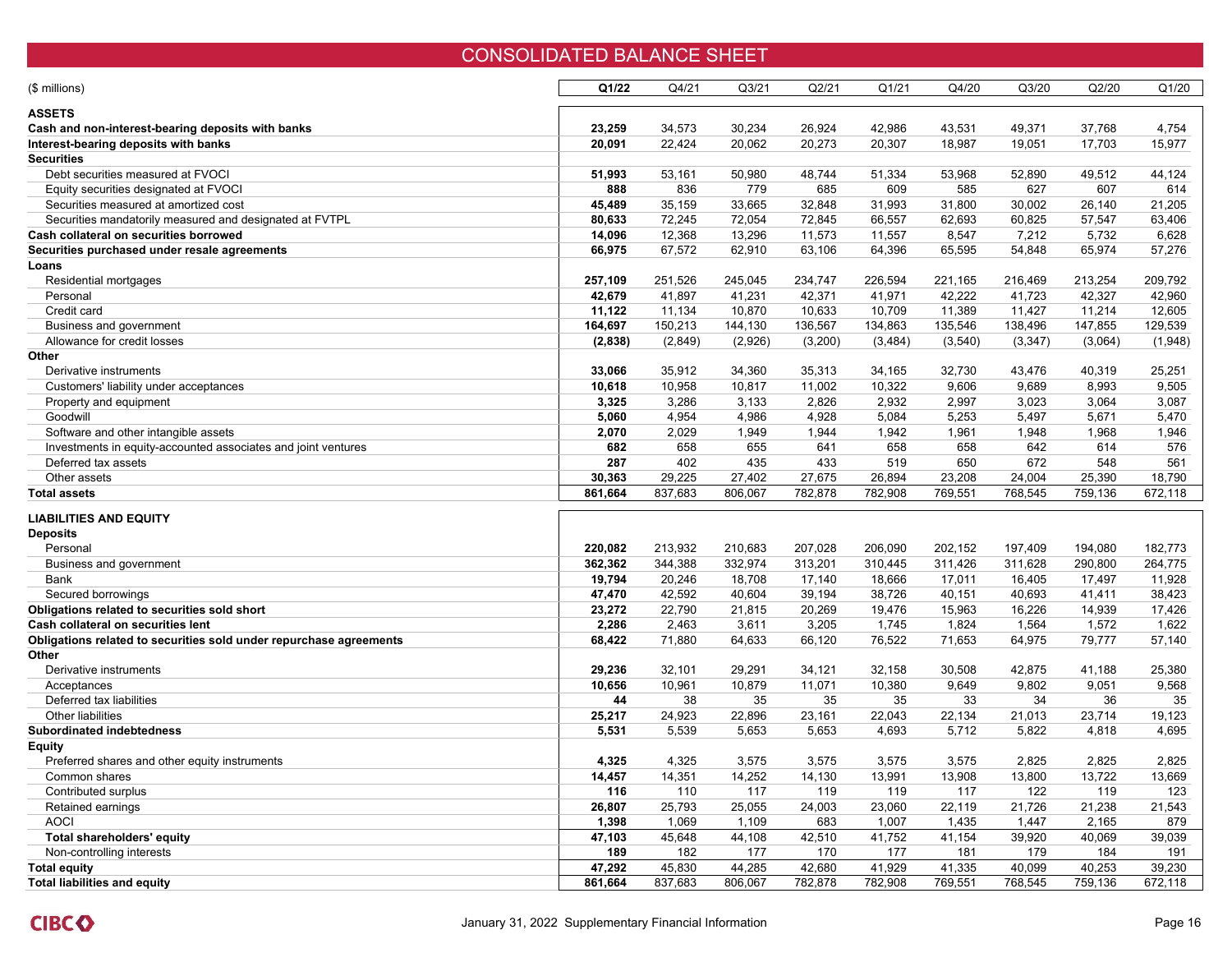## CONDENSED AVERAGE BALANCE SHEET <sup>(1)</sup>

| (\$ millions)                                                 |         |         |                   |         |         |         |                    |         |         | 2021    | 2020    |
|---------------------------------------------------------------|---------|---------|-------------------|---------|---------|---------|--------------------|---------|---------|---------|---------|
|                                                               |         |         |                   |         |         |         |                    |         |         |         |         |
|                                                               | Q1/22   | Q4/21   | Q <sub>3/21</sub> | Q2/21   | Q1/21   | Q4/20   | Q3/20              | Q2/20   | Q1/20   | 12M     | 12M     |
| <b>Assets</b>                                                 |         |         |                   |         |         |         |                    |         |         |         |         |
| Cash and deposits with banks                                  | 59,729  | 66,059  | 59,635            | 66,676  | 78,783  | 74,544  | 64,743             | 35,789  | 25,737  | 67,797  | 50,282  |
| <b>Securities</b>                                             | 178,494 | 160,513 | 154.201           | 153,027 | 152,720 | 147,301 | 141,093            | 133,933 | 129,892 | 155,132 | 138,077 |
| Securities borrowed or purchased under resale agreements      | 81,183  | 79,651  | 78,891            | 78,570  | 76,335  | 70,853  | 65,444             | 70,397  | 68,131  | 78,360  | 68,697  |
| Loans and acceptances, net of allowance for credit losses     | 474,486 | 455,491 | 440,063           | 424,961 | 417,509 | 413,121 | 414,898            | 412,751 | 399,865 | 434,584 | 410,145 |
| Other                                                         | 76,661  | 74,217  | 73,978            | 72,139  | 74,601  | 73,114  | 71,41 <sup>.</sup> | 72,831  | 55,906  | 73,748  | 68,291  |
| <b>Total assets</b>                                           | 870,553 | 835,931 | 806,768           | 795,373 | 799,948 | 778,933 | 757,589            | 725,701 | 679,531 | 809,621 | 735,492 |
| <b>Liabilities and equity</b>                                 |         |         |                   |         |         |         |                    |         |         |         |         |
| Deposits                                                      | 652,865 | 623,165 | 599,283           | 586,610 | 583,578 | 568,737 | 557,361            | 526,530 | 501,646 | 598,254 | 538,634 |
| Obligations related to securities lent or sold short or under |         |         |                   |         |         |         |                    |         |         |         |         |
| repurchase agreements                                         | 97,384  | 97,139  | 92,770            | 96,479  | 99,849  | 95,045  | 88,048             | 86,845  | 78,437  | 96,559  | 87,096  |
| Other                                                         | 68,608  | 64,828  | 66,062            | 65,537  | 70,069  | 69,326  | 66,874             | 67,162  | 56,090  | 66,634  | 64,850  |
| Subordinated indebtedness                                     | 5,573   | 5,639   | 5,643             | 4,809   | 5,634   | 5,799   | 4,939              | 4,753   | 4,675   | 5,436   | 5,043   |
| Shareholders' equity                                          | 45,935  | 44,983  | 42,838            | 41,764  | 40,642  | 39,848  | 40,185             | 40,211  | 38,496  | 42,563  | 39,682  |
| Non-controlling interests                                     | 188     | 177     | 172               | 174     | 176     | 178     | 182                | 200     | 187     | 175     | 187     |
| <b>Total liabilities and equity</b>                           | 870,553 | 835,931 | 806,768           | 795,373 | 799,948 | 778,933 | 757,589            | 725,701 | 679,531 | 809,621 | 735,492 |
| Average interest-earning assets (1)(2)                        | 777,820 | 747,009 | 718,403           | 709,463 | 711.470 | 692,465 | 673,527            | 633,233 | 609,839 | 721,686 | 654,142 |

(1) Average balances are calculated as a weighted average of daily closing balances.

(2) Average interest-earning assets include interest-bearing deposits with banks, interest-bearing demand deposits with Bank of Canada, securities, cash collateral on securities borrowed, securities purchased under resale certain sublease-related assets.

# GOODWILL, SOFTWARE AND OTHER INTANGIBLE ASSETS

| (\$ millions)                                   | Q1/22 | Q4/21 | Q <sub>3</sub> /21 | Q2/21                    | Q1/21                    | Q4/20 | Q3/20          | Q2/20 | Q1/20 |
|-------------------------------------------------|-------|-------|--------------------|--------------------------|--------------------------|-------|----------------|-------|-------|
| Goodwill                                        |       |       |                    |                          |                          |       |                |       |       |
| Balance at beginning of period                  | 4,954 | 4,986 | 4,928              | 5,084                    | 5,253                    | 5,497 | 5,671          | 5,470 | 5,449 |
| Acquisitions                                    |       |       |                    | -                        | ٠                        |       |                |       |       |
| Impairment                                      |       |       | $\blacksquare$     | $\overline{\phantom{a}}$ | $\blacksquare$           | (220) | $\blacksquare$ | (28)  |       |
| Adjustments <sup>(1)</sup>                      | 106   | (32)  | 58                 | (156)                    | (169)                    | (24)  | (174)          | 229   | 21    |
| Balance at end of period                        | 5,060 | 4,954 | 4,986              | 4,928                    | 5,084                    | 5,253 | 5,497          | 5,671 | 5,470 |
| <b>Software</b>                                 |       |       |                    |                          |                          |       |                |       |       |
| Balance at beginning of period                  | 1,694 | 1,593 | 1,572              | ,540                     | 1,525                    | A86,  | A66,           | 1,435 | 1,421 |
| Changes, net of amortization and impairment (1) | 55    | 101   | 21                 | 32                       | 15                       | 39    | 20             | 31    | 14    |
| Balance at end of period                        | 1,749 | .694  | 1,593              | ,572                     | ,540                     | ,525  | ,486           | .466  | 1,435 |
| Other intangible assets                         |       |       |                    |                          |                          |       |                |       |       |
| Balance at beginning of period                  | 335   | 356   | 372                | 402                      | 436                      | 462   | 502            | 511   | 548   |
| Acquisitions / Additions                        |       |       |                    |                          | $\overline{\phantom{0}}$ |       |                |       |       |
| Amortization and impairment                     | (20)  | (19)  | (20)               | (20)                     | (20)                     | (23)  | (26)           | (29)  | (27)  |
| Adjustments <sup>(1)</sup>                      | 6     | (2)   | 4                  | (10)                     | (14)                     | (3)   | (14)           | 20    | (10)  |
| Balance at end of period                        | 321   | 335   | 356                | 372                      | 402                      | 436   | 462            | 502   | 511   |
| Software and other intangible assets            | 2,070 | 2,029 | 1,949              | ,944                     | .942                     | ,961  | ,948           | .968  | 1,946 |

(1) Includes foreign currency translation adjustments.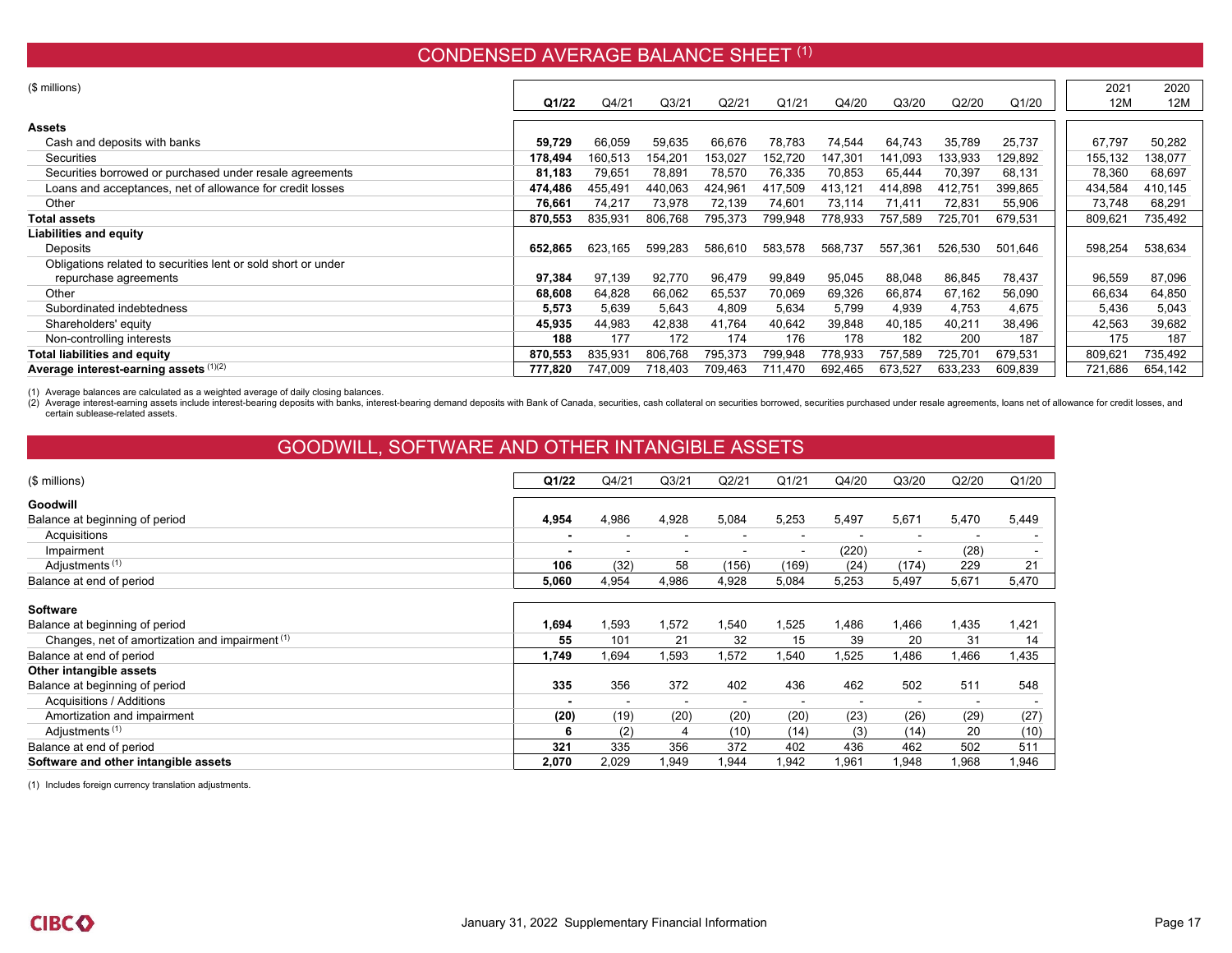### CONSOLIDATED STATEMENT OF COMPREHENSIVE INCOME

| (\$ millions)                                                                                                               | Q1/22 | Q4/21 | Q3/21 | Q2/21               | Q1/21 | Q4/20  | Q3/20             | Q2/20 | Q1/20 | 2021<br>12M | 2020<br>12M |
|-----------------------------------------------------------------------------------------------------------------------------|-------|-------|-------|---------------------|-------|--------|-------------------|-------|-------|-------------|-------------|
| Net income                                                                                                                  | 1.869 | 1,440 | .730  | 1.651               | 1.625 | 1,016  | 1.172             | 392   | 1,212 | 6.446       | 3,792       |
| Other comprehensive income (loss) (OCI), net of income tax, that is subject to subsequent reclassification<br>to net income |       |       |       |                     |       |        |                   |       |       |             |             |
| Net foreign currency translation adjustments                                                                                |       |       |       |                     |       |        |                   |       |       |             |             |
| Net gains (losses) on investments in foreign operations                                                                     | 1,051 | (301) | 546   | $(1,438)$ $(1,417)$ |       |        | $(187)$ $(1,388)$ | 1,795 | 162   | (2,610)     | 382         |
| Net gains (losses) on hedges of investments in foreign operations                                                           | (616) | 172   | (318) | 843                 | 798   | 103    | 770               | (990) | (85)  | 1,495       | (202)       |
|                                                                                                                             | 435   | (129) | 228   | (595)               | (619) | (84)   | (618)             | 805   | 77    | (1, 115)    | 180         |
| Net change in debt securities measured at FVOCI                                                                             |       |       |       |                     |       |        |                   |       |       |             |             |
| Net gains (losses) on securities measured at FVOCI                                                                          | (169) | (33)  | (1)   | (72)                | 56    | 5      | 158               | 47    | 44    | (50)        | 254         |
| Net (gains) losses reclassified to net income                                                                               | (14)  | (15)  | (9)   | (16)                | (26)  | (5)    | (7)               | (4)   | (6)   | (66)        | (22)        |
|                                                                                                                             | (183) | (48)  | (10)  | (88)                | 30    | $\sim$ | 151               | 43    | 38    | (116)       | 232         |
| Net change in cash flow hedges                                                                                              |       |       |       |                     |       |        |                   |       |       |             |             |
| Net gains (losses) on derivatives designated as cash flow hedges                                                            |       | (187) | 211   | 30                  | 124   | 32     | 78                | 43    | (11)  | 178         | 142         |
| Net (gains) losses reclassified to net income                                                                               | (72)  | 32    | (161) | (38)                | (148) | (62)   | (83)              | 150   | 14    | (315)       | 19          |
|                                                                                                                             | (65)  | (155) | 50    | (8)                 | (24)  | (30)   | (5)               | 193   | 3     | (137)       | 161         |
| OCI, net of income tax, that is not subject to subsequent reclassification to net income                                    |       |       |       |                     |       |        |                   |       |       |             |             |
| Net gains (losses) on post-employment defined benefit plans                                                                 | 106   | 254   | 137   | 327                 | 199   | 147    | (210)             | 248   | (105) | 917         | 80          |
| Net gains (losses) due to fair value change of fair value option (FVO) liabilities attributable to changes                  |       |       |       |                     |       |        |                   |       |       |             |             |
| in credit risk                                                                                                              | 39    | 17    | 10    | 20                  | (35)  | (8)    | (63)              | 37    | (22)  | 12          | (56)        |
| Net gains (losses) on equity securities designated at FVOCI                                                                 | 19    | 30    | 25    | 21                  | 24    | 25     | 27                | (38)  | 36    | 100         | 50          |
|                                                                                                                             | 164   | 301   | 172   | 368                 | 188   | 164    | (246)             | 247   | (91)  | 1,029       | 74          |
|                                                                                                                             |       |       |       |                     |       |        |                   |       |       |             |             |
| Total OCI(1)                                                                                                                | 351   | (31)  | 440   | (323)               | (425) | 50     | (718)             | 1,288 | 27    | (339)       | 647         |
| <b>Comprehensive income</b>                                                                                                 | 2,220 | 1.409 | 2,170 | 1,328               | 1,200 | 1,066  | 454               | 1.680 | .239  | 6.107       | 4,439       |
| Comprehensive income (loss) attributable to non-controlling interests                                                       | 5     |       | 5     | 4                   | 4     |        | 2                 | (8)   | 7     | 17          | 2           |
| Preferred shareholders and other equity instrument holders                                                                  | 41    | 47    | 30    | 51                  | 30    | 30     | 31                | 30    | 31    | 158         | 122         |
| Common shareholders                                                                                                         | 2.174 | 1,358 | 2,135 | 1,273               | 1.166 | 1,035  | 421               | 1.658 | .201  | 5,932       | 4,315       |
| Comprehensive income attributable to equity shareholders                                                                    | 2,215 | 1,405 | 2,165 | 1.324               | 1.196 | 1,065  | 452               | 1.688 | .232  | 6.090       | 4,437       |

(1) Includes \$27 million of losses (Q4/21: \$9 million of losses) relating to our investments in equity-accounted associates and joint ventures.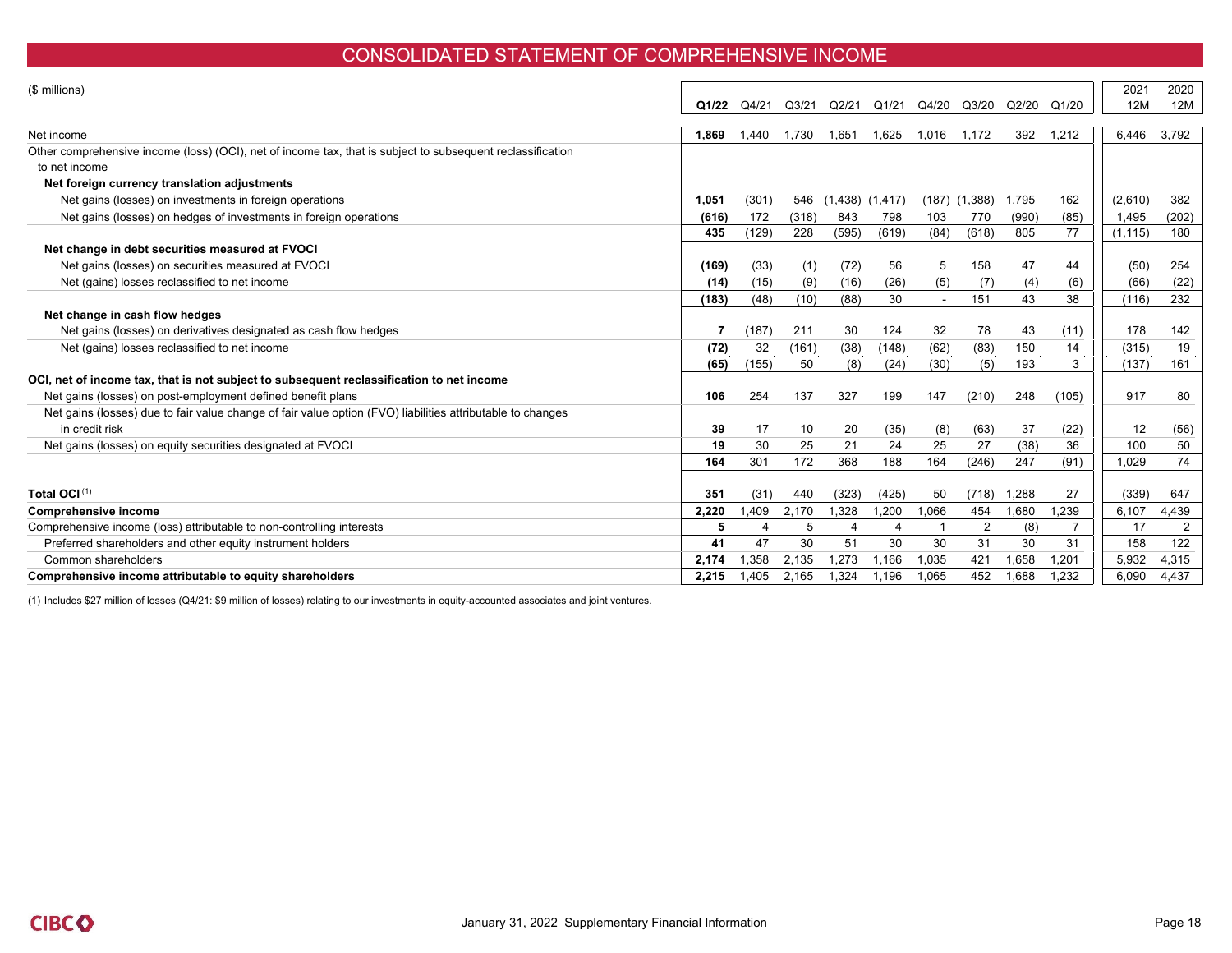### INCOME TAX ALLOCATED TO EACH COMPONENT OF OTHER COMPREHENSIVE INCOME

| (\$ millions)                                                                                         |       |       |       |       |       |       |                |       |                | 2021  | 2020  |
|-------------------------------------------------------------------------------------------------------|-------|-------|-------|-------|-------|-------|----------------|-------|----------------|-------|-------|
|                                                                                                       | Q1/22 | Q4/21 | Q3/21 | Q2/21 | Q1/21 | Q4/20 | Q3/20 Q2/20    |       | Q1/20          | 12M   | 12M   |
|                                                                                                       |       |       |       |       |       |       |                |       |                |       |       |
| Income tax (expense) benefit                                                                          |       |       |       |       |       |       |                |       |                |       |       |
| Subject to subsequent reclassification to net income                                                  |       |       |       |       |       |       |                |       |                |       |       |
| Net foreign currency translation adjustments                                                          |       |       |       |       |       |       |                |       |                |       |       |
| Net gains (losses) on investments in foreign operations                                               | (35)  | 11    | (19)  | 42    | 11    |       | 56             | (14)  | (1)            | 45    | 42    |
| Net gains (losses) on hedges of investments in foreign operations                                     | 40    | (10)  | 18    | (46)  | (15)  | (3)   | (65)           | 22    |                | (53)  | (46)  |
|                                                                                                       | 5     |       | (1)   | (4)   | (4)   | (2)   | (9)            | 8     | (1)            | (8)   | (4)   |
| Net change in debt securities measured at FVOCI                                                       |       |       |       |       |       |       |                |       |                |       |       |
| Net gains (losses) on securities measured at FVOCI                                                    | 34    | 5     | (3)   | 12    | (25)  | (7)   | (41)           |       | (12)           | (11)  | (59)  |
| Net (gains) losses reclassified to net income                                                         | 5     | 5     | 3     | 6     | 9     |       | $\overline{2}$ | 2     | $\overline{2}$ | 23    |       |
|                                                                                                       | 39    | 10    |       | 18    | (16)  | (6)   | (39)           | 3     | (10)           | 12    | (52)  |
| Net change in cash flow hedges                                                                        |       |       |       |       |       |       |                |       |                |       |       |
| Net gains (losses) on derivatives designated as cash flow hedges                                      | (4)   | 66    | (75)  | (10)  | (45)  | (12)  | (28)           | (15)  | 4              | (64)  | (51)  |
| Net (gains) losses reclassified to net income                                                         | 26    | (11)  | 57    | 13    | 53    | 22    | 30             | (54)  | (5)            | 112   | (7)   |
|                                                                                                       | 22    | 55    | (18)  | 3     | 8     | 10    | 2              | (69)  | (1)            | 48    | (58)  |
| Not subject to subsequent reclassification to net income                                              |       |       |       |       |       |       |                |       |                |       |       |
| Net gains (losses) on post-employment defined benefit plans                                           | (38)  | (74)  | (49)  | (117) | (71)  | (42)  | 75             | (88)  | 36             | (311) | (19)  |
| Net gains (losses) due to fair value change of FVO liabilities attributable to changes in credit risk | (14)  | (6)   | (3)   | (8)   | 13    |       | 22             | (14)  | 8              | (4)   | 20    |
| Net gains (losses) on equity securities designated at FVOCI                                           | (8)   | (10)  | (9)   | (7)   | (8)   | (9)   | (8)            | 13    | (13)           | (34)  | (17)  |
|                                                                                                       | (60)  | (90)  | (61)  | (132) | (66)  | (47)  | 89             | (89)  | 31             | (349) | (16)  |
|                                                                                                       |       |       |       |       |       |       |                |       |                |       |       |
|                                                                                                       | 6     | (24)  | (80)  | (115) | (78)  | (45)  | 43             | (147) | 19             | (297) | (130) |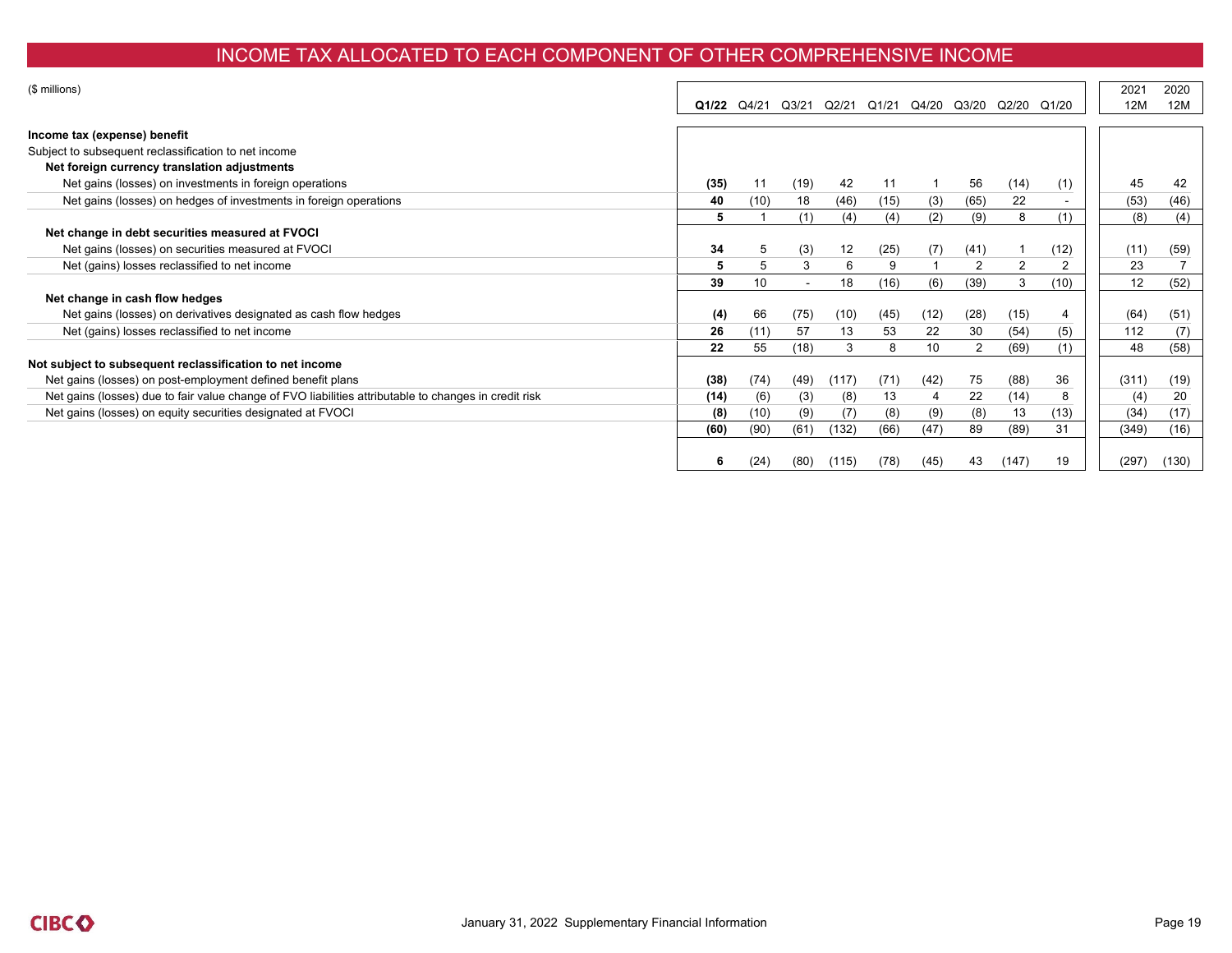#### CONSOLIDATED STATEMENT OF CHANGES IN EQUITY

|        |                |        |                 |                                     |        |                |                |                     | 2021                                 | 2020                                                                             |
|--------|----------------|--------|-----------------|-------------------------------------|--------|----------------|----------------|---------------------|--------------------------------------|----------------------------------------------------------------------------------|
|        |                |        |                 |                                     |        |                |                |                     |                                      | 12M                                                                              |
|        |                |        |                 |                                     |        |                |                |                     |                                      |                                                                                  |
| 4,325  | 3.575          | 3,575  | 3,575           | 3,575                               | 2,825  | 2,825          | 2,825          | 2,825               | 3,575                                | 2,825                                                                            |
|        | 750            |        |                 |                                     | 750    |                |                |                     | 750                                  | 750                                                                              |
| 4.325  | 4,325          | 3.575  | 3,575           | 3,575                               | 3,575  | 2.825          | 2.825          | 2.825               | 4,325                                | 3,575                                                                            |
|        |                |        |                 |                                     |        |                |                |                     |                                      |                                                                                  |
| 14.351 | 14.252         | 14.130 | 13.991          | 13.908                              | 13,800 | 13.722         | 13.669         | 13,591              | 13.908                               | 13.591                                                                           |
| 135    | 99             | 124    | 136             | 99                                  | 89     | 81             | 78             | 123                 | 458                                  | 371                                                                              |
| (29)   |                |        |                 |                                     |        |                | (22)           | (46)                |                                      | (68)                                                                             |
|        |                | (2)    | 3               | (16)                                | 19     | (3)            | (3)            |                     |                                      | 14                                                                               |
| 14,457 | 14,351         | 14,252 |                 | 13,991                              | 13,908 | 13,800         | 13,722         | 13,669              | 14,351                               | 13,908                                                                           |
|        |                |        |                 |                                     |        |                |                |                     |                                      |                                                                                  |
| 110    | 117            | 119    | 119             | 117                                 | 122    | 119            | 123            | 125                 | 117                                  | 125                                                                              |
| 9      | $\overline{2}$ | 3      | 8               | 6                                   | 3      |                |                | 3                   | 19                                   | 14                                                                               |
| (6)    | (14)           | (6)    | (18)            | (5)                                 | (8)    | (1)            | (7)            | (4)                 |                                      | (20)                                                                             |
| 3      | 5              |        | 10 <sup>1</sup> |                                     |        |                | (1)            | (1)                 | 17                                   | (2)                                                                              |
| 116    | 110            | 117    | 119             | 119                                 | 117    | 122            | 119            | 123                 | 110                                  | 117                                                                              |
|        |                |        |                 |                                     |        |                |                |                     |                                      |                                                                                  |
| n/a    | n/a            | n/a    | n/a             | n/a                                 | n/a    |                |                | 20,972              |                                      | 20,972                                                                           |
| n/a    | n/a            | n/a    | n/a             | n/a                                 | n/a    | n/a            | 21             | 127                 |                                      | 148                                                                              |
| 25,793 | 25,055         | 24,003 |                 | 22,119                              | 21,726 | 21,238         | 21,564         | 21.099              |                                      | 21,120                                                                           |
| 1.864  | 1.436          | 1.725  | 1.647           | 1.621                               | 1.015  | 1.170          | 400            | 1,205               | 6.429                                | 3,790                                                                            |
|        |                |        |                 |                                     |        |                |                |                     |                                      |                                                                                  |
| (41)   | (47)           | (30)   | (51)            | (30)                                | (30)   | (31)           | (30)           | (31)                |                                      | (122)                                                                            |
| (726)  | (657)          | (657)  | (655)           | (653)                               | (652)  | (650)          | (649)          | (641)               |                                      | (2,592)                                                                          |
| (105)  |                |        |                 |                                     |        |                | (47)           | (119)               |                                      | (166)                                                                            |
| 22     | 9              | 14     |                 | 3                                   | 62     | $\blacksquare$ | $\overline{2}$ | 29                  | 27                                   | 93                                                                               |
|        | (3)            |        |                 |                                     | (2)    | (1)            | (2)            |                     |                                      | (4)                                                                              |
| 26.807 | 25,793         |        |                 | 23,060                              |        |                |                |                     |                                      | 22,119                                                                           |
|        | Q1/22          | Q4/21  | Q3/21<br>25,055 | Q2/21<br>14,130<br>23,060<br>24,003 | Q1/21  | Q4/20          | Q3/20          | Q2/20<br>n/a 21,543 | Q1/20<br>22,119 21,726 21,238 21,543 | 12M<br>(15)<br>(43)<br>n/a<br>n/a<br>22,119<br>(158)<br>(2,622)<br>(2)<br>25,793 |

Equity ending balance on next page.

For footnotes, see next page.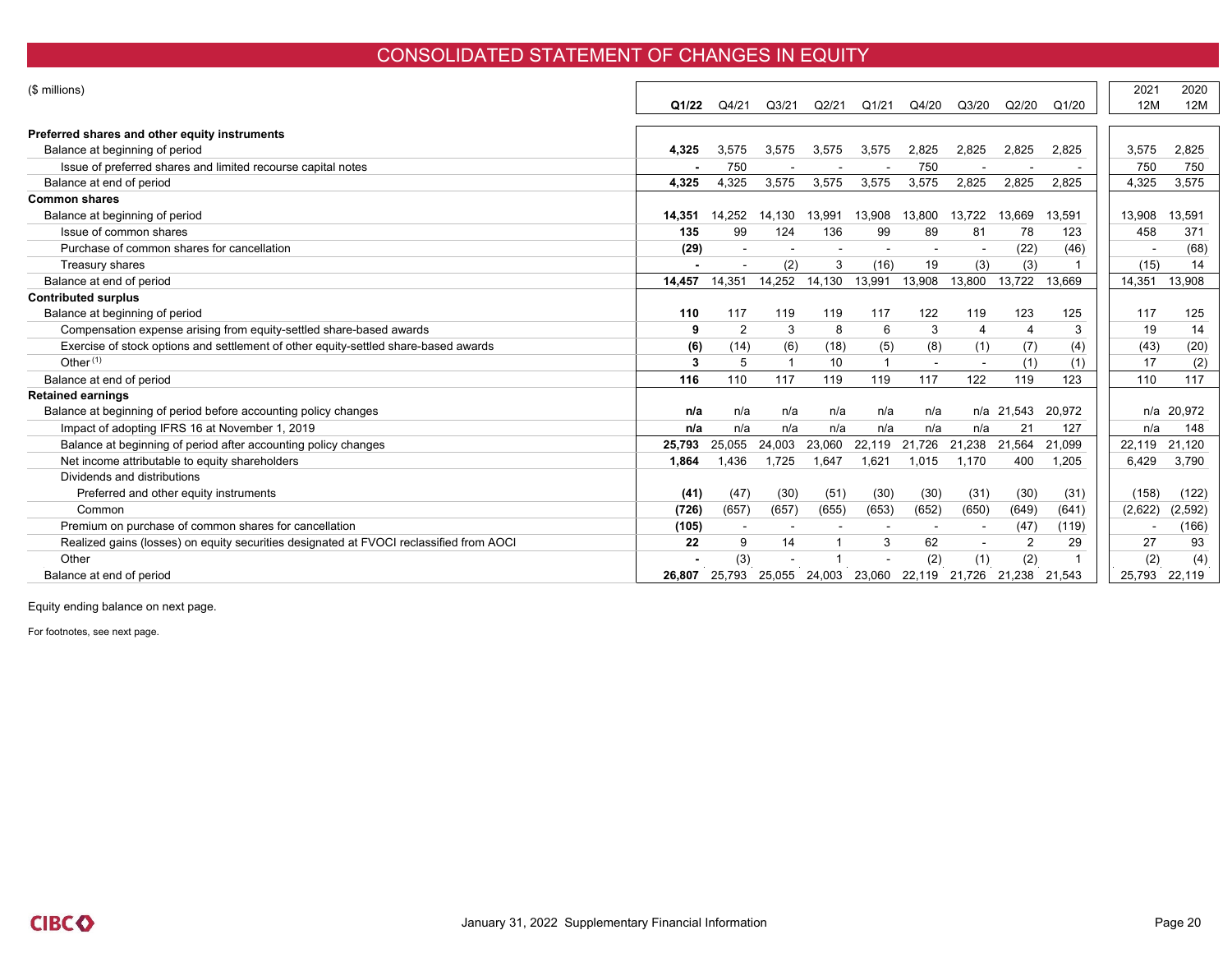# CONSOLIDATED STATEMENT OF CHANGES IN EQUITY (continued)

| (\$ millions)                                                                             | Q1/22                   | Q4/21          | Q <sub>3/21</sub> | Q2/21          | Q1/21          | Q4/20                    | Q3/20  | Q2/20  | Q1/20          | 2021<br>12M | 2020<br>12M    |
|-------------------------------------------------------------------------------------------|-------------------------|----------------|-------------------|----------------|----------------|--------------------------|--------|--------|----------------|-------------|----------------|
| AOCI, net of income tax                                                                   |                         |                |                   |                |                |                          |        |        |                |             |                |
| AOCI, net of income tax, that is subject to subsequent reclassification to net income     |                         |                |                   |                |                |                          |        |        |                |             |                |
| Net foreign currency translation adjustments                                              |                         |                |                   |                |                |                          |        |        |                |             |                |
| Balance at beginning of period                                                            | 58                      | 187            | (41)              | 554            | 1.173          | 1,257                    | 1,875  | 1,070  | 993            | 1.173       | 993            |
| Net change in foreign currency translation adjustments                                    | 435                     | (129)          | 228               | (595)          | (619)          | (84)                     | (618)  | 805    | 77             | (1, 115)    | 180            |
| Balance at end of period                                                                  | 493                     | 58             | 187               | (41)           | 554            | 1,173                    | 1,257  | 1,875  | 1,070          | 58          | 1,173          |
| Net gains (losses) on debt securities measured at FVOCI                                   |                         |                |                   |                |                |                          |        |        |                |             |                |
| Balance at beginning of period                                                            | 193                     | 241            | 251               | 339            | 309            | 309                      | 158    | 115    | 77             | 309         | 77             |
| Net change in securities measured at FVOCI                                                | (183)                   | (48)           | (10)              | (88)           | 30             | $\overline{\phantom{a}}$ | 151    | 43     | 38             | (116)       | 232            |
| Balance at end of period                                                                  | 10                      | 193            | 241               | 251            | 339            | 309                      | 309    | 158    | 115            | 193         | 309            |
| Net gains (losses) on cash flow hedges                                                    |                         |                |                   |                |                |                          |        |        |                |             |                |
| Balance at beginning of period                                                            | 137                     | 292            | 242               | 250            | 274            | 304                      | 309    | 116    | 113            | 274         | 113            |
| Net change in cash flow hedges                                                            | (65)                    | (155)          | 50                | (8)            | (24)           | (30)                     | (5)    | 193    | 3              | (137)       | 161            |
| Balance at end of period                                                                  | 72                      | 137            | 292               | 242            | 250            | 274                      | 304    | 309    | 116            | 137         | 274            |
| AOCI, net of income tax, that is not subject to subsequent reclassification to net income |                         |                |                   |                |                |                          |        |        |                |             |                |
| Net gains (losses) on post-employment defined benefit plans                               |                         |                |                   |                |                |                          |        |        |                |             |                |
| Balance at beginning of period                                                            | 634                     | 380            | 243               | (84)           | (283)          | (430)                    | (220)  | (468)  | (363)          | (283)       | (363)          |
| Net change in post-employment defined benefit plans                                       | 106                     | 254            | 137               | 327            | 199            | 147                      | (210)  | 248    | (105)          | 917         | 80             |
| Balance at end of period                                                                  | 740                     | 634            | 380               | 243            | (84)           | (283)                    | (430)  | (220)  | (468)          | 634         | (283)          |
| Net gains (losses) due to fair value change of FVO liabilities attributable               |                         |                |                   |                |                |                          |        |        |                |             |                |
| to changes in credit risk                                                                 |                         |                |                   |                |                |                          |        |        |                |             |                |
| Balance at beginning of period                                                            | (28)                    | (45)           | (55)              | (75)           | (40)           | (32)                     | 31     | (6)    | 16             | (40)        | 16             |
| Net change attributable to changes in credit risk                                         | 39                      | 17             | 10                | 20             | (35)           | (8)                      | (63)   | 37     | (22)           | 12          | (56)           |
| Balance at end of period                                                                  | 11                      | (28)           | (45)              | (55)           | (75)           | (40)                     | (32)   | 31     | (6)            | (28)        | (40)           |
| Net gains (losses) on equity securities designated at FVOCI                               |                         |                |                   |                |                |                          |        |        |                |             |                |
| Balance at beginning of period                                                            | 75                      | 54             | 43                | 23             | $\overline{2}$ | 39                       | 12     | 52     | 45             | 2           | 45             |
| Net gains (losses) on equity securities designated at FVOCI                               | 19                      | 30             | 25                | 21             | 24             | 25                       | 27     | (38)   | 36             | 100         | 50             |
| Realized (gains) losses on equity securities designated at FVOCI reclassified to          |                         |                |                   |                |                |                          |        |        |                |             |                |
| retained earnings                                                                         | (22)                    | (9)            | (14)              | (1)            | (3)            | (62)                     |        | (2)    | (29)           | (27)        | (93)           |
| Balance at end of period                                                                  | 72                      | 75             | 54                | 43             | 23             | $\overline{2}$           | 39     | 12     | 52             | 75          | $\overline{2}$ |
| Total AOCI, net of income tax                                                             | 1.398                   | 1.069          | 1.109             | 683            | 1.007          | 1,435                    | 1.447  | 2.165  | 879            | 1.069       | 1.435          |
| Non-controlling interests                                                                 |                         |                |                   |                |                |                          |        |        |                |             |                |
| Balance at beginning of period                                                            | 182                     | 177            | 170               | 177            | 181            | 179                      | 184    | 191    | 186            | 181         | 186            |
| Net income (loss) attributable to non-controlling interests                               | 5                       | $\overline{4}$ | 5                 | $\overline{4}$ | 4              | $\overline{1}$           | 2      | (8)    | $\overline{7}$ | 17          | $\overline{2}$ |
| <b>Dividends</b>                                                                          | (2)                     | (6)            | (1)               | (2)            | $\sim$         | (2)                      | (2)    | (9)    | (2)            | (9)         | (15)           |
| Other                                                                                     | $\overline{\mathbf{4}}$ | $\overline{7}$ | 3                 | (9)            | (8)            | 3                        | (5)    | 10     |                | (7)         | 8              |
| Balance at end of period                                                                  | 189                     | 182            | 177               | 170            | 177            | 181                      | 179    | 184    | 191            | 182         | 181            |
| Equity at end of period                                                                   | 47.292                  | 45,830         | 44,285            | 42,680         | 41,929         | 41,335                   | 40,099 | 40,253 | 39,230         | 45,830      | 41,335         |
|                                                                                           |                         |                |                   |                |                |                          |        |        |                |             |                |

(1) Includes the portion of the estimated tax benefit related to employee stock options that is incremental to the amount recognized in the consolidated statement of income. n/a Not applicable.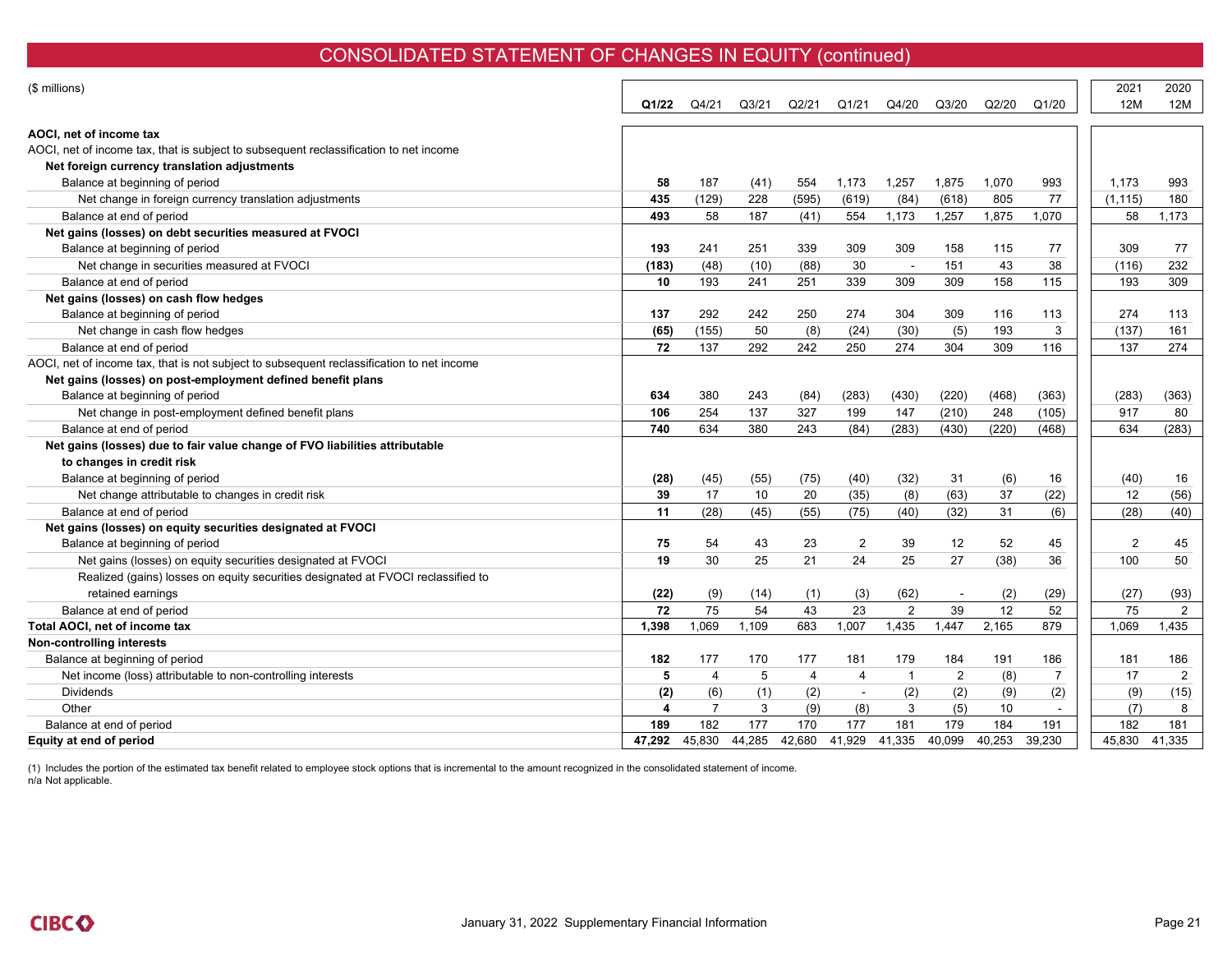# ASSETS UNDER ADMINISTRATION (1)(2)

| $($$ millions)                        | Q1/22     | Q4/21     | Q3/21     | Q2/21     | Q1/21     | Q4/20     | Q3/20     | Q2/20     | Q1/20     |
|---------------------------------------|-----------|-----------|-----------|-----------|-----------|-----------|-----------|-----------|-----------|
| Assets under administration           |           |           |           |           |           |           |           |           |           |
| Individuals                           | 362.169   | 360.364   | 346.489   | 327.940   | 303.647   | 273.859   | 278.323   | 260.851   | 284.307   |
| Institutions                          | 2.512.784 | 2,467,849 | 2,503,445 | 2,329,403 | 2,095,103 | 1,978,735 | 2,020,331 | 1,917,251 | 2,146,679 |
| Canadian retail mutual funds and ETFs | 134.606   | 135.008   | 132.535   | 125,716   | 119.767   | 111.411   | 112.111   | 105.647   | 113,141   |
| Total assets under administration     | 3.009.559 | 2.963.221 | 2.982.469 | 2,783,059 | 2,518,517 | 2,364,005 | 2.410.765 | 2.283.749 | 2.544.127 |

(1) Assets under administration are assets administered by CIBC that are beneficially owned by clients and are, therefore, not reported on the consolidated balance sheet. Services provided by CIBC are of an administrative safekeeping of securities, collection of investment income, record keeping, and the settlement of purchase and sale transactions. Assets under management amounts are included in the amounts reported under assets under admi (2) Includes the full contract amount of assets under administration or custody under a 50/50 joint venture between CIBC and The Bank of New York Mellon.

### ASSETS UNDER MANAGEMENT (1)

| (\$ millions)                         | Q1/22   | Q4/21   | Q <sub>3/21</sub> | Q2/21   | Q1/21   | Q4/20   | Q3/20   | Q2/20   | Q1/20   |
|---------------------------------------|---------|---------|-------------------|---------|---------|---------|---------|---------|---------|
|                                       |         |         |                   |         |         |         |         |         |         |
| Assets under management               |         |         |                   |         |         |         |         |         |         |
| Individuals                           | 141.022 | 139.564 | 135,314           | 126.676 | 119.268 | 109.758 | 110.379 | 103.453 | 110,001 |
| Institutions                          | 41.752  | 42,262  | 42,711            | 41,096  | 41,268  | 39,868  | 40.146  | 37,464  | 37,899  |
| Canadian retail mutual funds and ETFs | 134.606 | 135.008 | 132,535           | 125.716 | 119.767 | 111.411 | 112.111 | 105.647 | 113,141 |
| Total assets under management         | 317.380 | 316,834 | 310,560           | 293,488 | 280,303 | 261,037 | 262,636 | 246,564 | 261,041 |

(1) Assets under management are assets managed by CIBC that are beneficially owned by clients and are, therefore, not reported on the consolidated balance sheet. The service provided in respect of these assets is discretio management on behalf of the clients.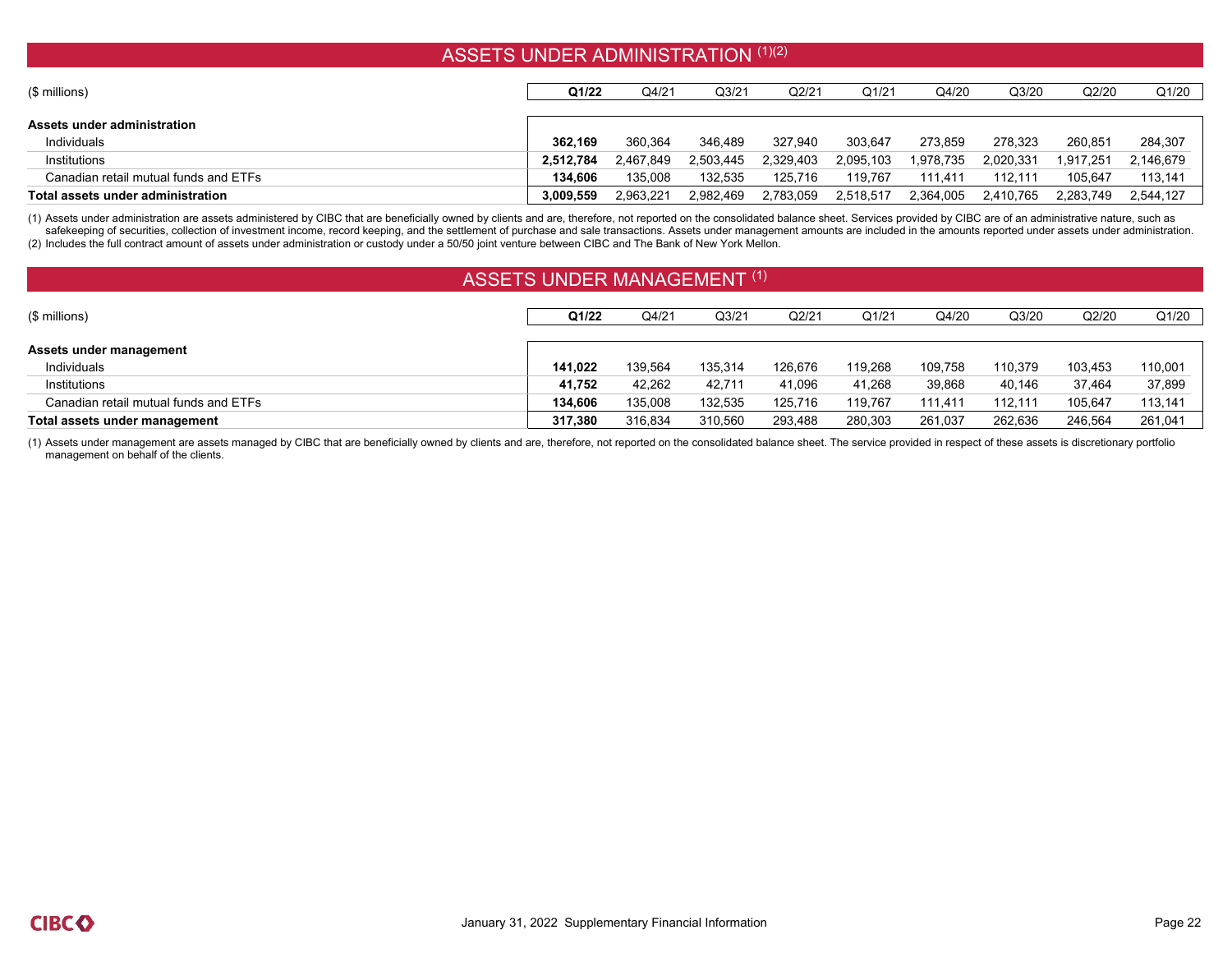# LOANS AND ACCEPTANCES, NET OF ALLOWANCE FOR CREDIT LOSSES

| (\$ millions)                                                        |         | Q1/22  |           |         |         | Q4/21  |                  |         |         | Q <sub>3/21</sub> |                  |         |
|----------------------------------------------------------------------|---------|--------|-----------|---------|---------|--------|------------------|---------|---------|-------------------|------------------|---------|
|                                                                      |         | United | Other     |         |         | United | Other            |         |         | United            | Other            |         |
|                                                                      | Canada  | States | countries | Total   | Canada  |        | States countries | Total   | Canada  |                   | States countries | Total   |
| Consumer loans (1)                                                   |         |        |           |         |         |        |                  |         |         |                   |                  |         |
| Residential mortgages                                                | 251,995 | 2,147  | 2,664     | 256,806 | 246,581 | 2,071  | 2,594            | 251,246 | 240,167 | 2,044             | 2,535            | 244,746 |
| Personal                                                             | 40,679  | 580    | 638       | 41.897  | 39,940  | 542    | 647              | 41.129  | 39,255  | 520               | 649              | 40,424  |
| Credit card                                                          | 10.357  | 26     | 129       | 10.512  | 10,362  | 22     | 125              | 10,509  | 10,209  | 21                | 123              | 10.353  |
| <b>Total net consumer loans</b>                                      | 303,031 | 2,753  | 3,431     | 309,215 | 296,883 | 2,635  | 3,366            | 302,884 | 289,631 | 2,585             | 3,307            | 295,523 |
| Business and government loans (1)                                    |         |        |           |         |         |        |                  |         |         |                   |                  |         |
| Non-residential mortgages                                            | 6,379   | 15     | 263       | 6,657   | 6,259   | 48     | 268              | 6,575   | 6,244   | 241               | 243              | 6,728   |
| <b>Financial institutions</b>                                        | 12,716  | 16,534 | 5,365     | 34,615  | 11.407  | 13,705 | 3.896            | 29,008  | 10,932  | 11.642            | 4.294            | 26,868  |
| Retail and wholesale                                                 | 7,232   | 2,431  | 538       | 10.201  | 6,549   | 2.449  | 596              | 9,594   | 6,023   | 1,939             | 528              | 8,490   |
| <b>Business services</b>                                             | 7,206   | 5,391  | 1,803     | 14,400  | 6,663   | 4,808  | 1,789            | 13,260  | 6,649   | 4,996             | 1,667            | 13,312  |
| Manufacturing - capital goods                                        | 2,264   | 2,897  | 33        | 5,194   | 2,222   | 2,500  | 93               | 4,815   | 2,103   | 2,387             | 51               | 4,541   |
| Manufacturing - consumer goods                                       | 3,813   | 1,340  | 104       | 5,257   | 3,430   | 1,283  | 91               | 4,804   | 3,540   | 966               | 95               | 4,601   |
| Real estate and construction                                         | 26,915  | 19.429 | 1,202     | 47,546  | 25,151  | 18,138 | 1.264            | 44,553  | 24,455  | 17,385            | 1.245            | 43,085  |
| Agriculture                                                          | 7,669   | 186    | 34        | 7.889   | 7,242   | 129    | 36               | 7.407   | 7,374   | 118               | 35               | 7,527   |
| Oil and gas                                                          | 2,658   | 1.876  | 53        | 4,587   | 2,539   | 1,818  | 238              | 4,595   | 2,652   | 1,934             | 300              | 4,886   |
| Mining                                                               | 556     | 113    | 937       | 1.606   | 415     | 127    | 490              | 1.032   | 472     | 113               | 501              | 1,086   |
| Forest products                                                      | 393     | 137    |           | 530     | 283     | 165    |                  | 448     | 310     | 169               |                  | 479     |
| Hardware and software                                                | 624     | 2.329  | 202       | 3,155   | 589     | 2,275  | 130              | 2,994   | 583     | 2,150             | 126              | 2,859   |
| Telecommunications and cable                                         | 311     | 1,335  | 311       | 1,957   | 238     | 1.196  | 130              | 1,564   | 193     | 1,195             | 131              | 1,519   |
| Publishing, printing and broadcasting                                | 329     | 53     | 88        | 470     | 343     | 71     | 95               | 509     | 360     | 56                | 94               | 510     |
| Transportation                                                       | 2,614   | 1.629  | 2,668     | 6,911   | 2,526   | 1,255  | 2,909            | 6.690   | 2,389   | 1,325             | 2.852            | 6,566   |
| Utilities                                                            | 4,266   | 4,216  | 3,513     | 11,995  | 4,397   | 3,654  | 3,519            | 11,570  | 3,918   | 3,193             | 3,333            | 10,444  |
| Education, health and social services                                | 3,688   | 4,361  | 26        | 8.075   | 3,664   | 3,927  | 23               | 7,614   | 3,739   | 3,894             | 23               | 7,656   |
| Governments                                                          | 1,770   | 200    | 1,780     | 3,750   | 1,666   | 229    | 1,736            | 3,631   | 1,253   | 195               | 1,802            | 3,250   |
| Stages 1 and 2 allowance for credit losses allocated to business and |         |        |           |         |         |        |                  |         |         |                   |                  |         |
| government loans (2)(3)                                              | (230)   | (265)  | (128)     | (623)   | (245)   | (282)  | (141)            | (668)   | (271)   | (355)             | (137)            | (763)   |
| Total net business and government loans, including acceptances       | 91,173  | 64,207 | 18,792    | 174,172 | 85,338  | 57,495 | 17,162           | 159,995 | 82,918  | 53,543            | 17,183           | 153,644 |
| <b>Total net loans and acceptances</b>                               | 394,204 | 66,960 | 22,223    | 483,387 | 382,221 | 60,130 | 20,528           | 462,879 | 372,549 | 56,128            | 20,490           | 449,167 |

(1) Classification by country is primarily based on domicile of debtor or customer.

(2) Stage 3 allowance for credit losses is allocated to business and government loans, including acceptances, by category.

(3) Stage 1 and 2 allowances are primarily allocated based on the geographic location where they are recorded.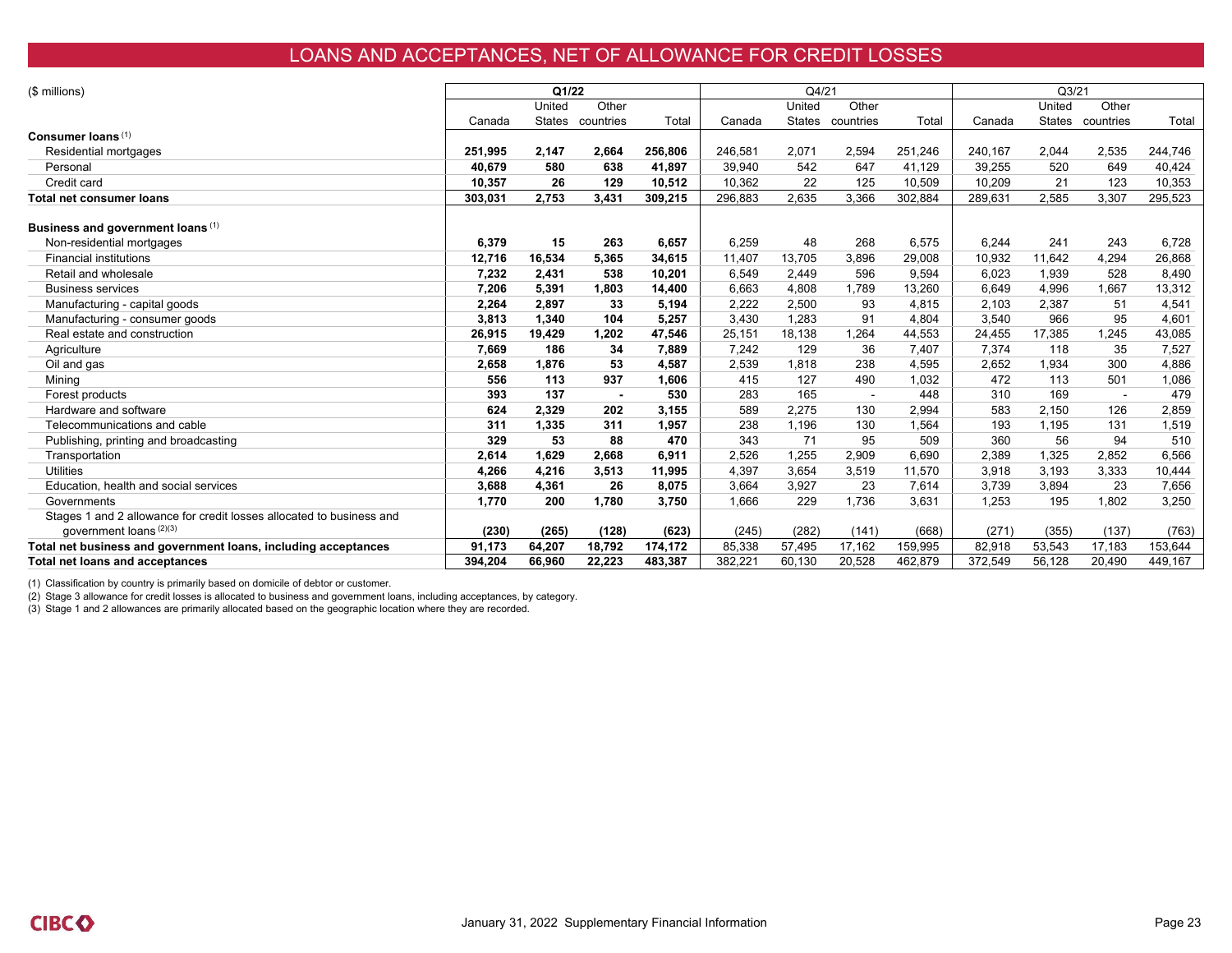# LOANS AND ACCEPTANCES, NET OF ALLOWANCE FOR CREDIT LOSSES (continued)

| (\$ millions)                                                        |         | Q2/21  |                  |         |         | Q1/21  |                  |         |         | Q4/20  |                  |         |
|----------------------------------------------------------------------|---------|--------|------------------|---------|---------|--------|------------------|---------|---------|--------|------------------|---------|
|                                                                      |         | United | Other            |         |         | United | Other            |         |         | United | Other            |         |
|                                                                      | Canada  |        | States countries | Total   | Canada  |        | States countries | Total   | Canada  |        | States countries | Total   |
| Consumer loans (1)                                                   |         |        |                  |         |         |        |                  |         |         |        |                  |         |
| Residential mortgages                                                | 230.013 | 1,931  | 2,453            | 234,397 | 221.776 | 1,957  | 2,525            | 226,258 | 216,215 | 2,000  | 2,587            | 220,802 |
| Personal                                                             | 40,530  | 472    | 629              | 41,631  | 40,046  | 465    | 653              | 41.164  | 40,317  | 409    | 664              | 41,390  |
| Credit card                                                          | 9,903   | 24     | 121              | 10,048  | 9,890   | 26     | 134              | 10,050  | 10,550  | 27     | 145              | 10,722  |
| <b>Total net consumer loans</b>                                      | 280,446 | 2,427  | 3,203            | 286,076 | 271,712 | 2,448  | 3,312            | 277,472 | 267,082 | 2,436  | 3,396            | 272,914 |
| Business and government loans (1)                                    |         |        |                  |         |         |        |                  |         |         |        |                  |         |
| Non-residential mortgages                                            | 6,065   | 241    | 244              | 6,550   | 5,849   | 275    | 250              | 6,374   | 5,844   | 292    | 252              | 6,388   |
| <b>Financial institutions</b>                                        | 9.165   | 9.609  | 3.000            | 21.774  | 8.832   | 8.276  | 2.191            | 19,299  | 9.434   | 7.560  | 2.227            | 19,221  |
| Retail and wholesale                                                 | 5,767   | 1.726  | 518              | 8.011   | 5,395   | 1.992  | 510              | 7.897   | 5,442   | 2.089  | 517              | 8,048   |
| <b>Business services</b>                                             | 6,833   | 4.561  | 1.595            | 12,989  | 7.169   | 5.146  | 1.678            | 13,993  | 6,824   | 5.095  | 1.758            | 13,677  |
| Manufacturing - capital goods                                        | 1,863   | 2.412  | 74               | 4,349   | 1,842   | 2,325  | 36               | 4,203   | 2,115   | 2.547  | 49               | 4,711   |
| Manufacturing - consumer goods                                       | 3,331   | 939    | 94               | 4,364   | 3,280   | 1,011  | 96               | 4,387   | 3,326   | 1,057  | 97               | 4,480   |
| Real estate and construction                                         | 22,841  | 17.469 | 1,279            | 41,589  | 21,291  | 18.036 | 1.426            | 40.753  | 20,782  | 18.750 | 1,312            | 40,844  |
| Agriculture                                                          | 7,626   | 133    | 39               | 7,798   | 7,385   | 119    | 139              | 7,643   | 6,829   | 103    | 147              | 7,079   |
| Oil and gas                                                          | 3,221   | 1,872  | 303              | 5,396   | 3,427   | 2,057  | 341              | 5,825   | 3,627   | 2.364  | 346              | 6,337   |
| Mining                                                               | 497     | 173    | 435              | 1,105   | 580     | 126    | 545              | 1,251   | 610     | 142    | 507              | 1,259   |
| Forest products                                                      | 401     | 189    |                  | 590     | 471     | 182    |                  | 653     | 474     | 141    |                  | 615     |
| Hardware and software                                                | 505     | 1,933  | 113              | 2,551   | 511     | 1,861  | 110              | 2,482   | 608     | 1,939  | 107              | 2,654   |
| Telecommunications and cable                                         | 211     | 1,093  | 129              | 1,433   | 177     | 1,090  | 134              | 1,401   | 108     | 1,015  | 140              | 1,263   |
| Publishing, printing and broadcasting                                | 358     | 74     | 104              | 536     | 386     | 78     | 110              | 574     | 406     | 99     | 58               | 563     |
| Transportation                                                       | 2,294   | 1,327  | 2,905            | 6,526   | 2,388   | 1,358  | 3,213            | 6,959   | 2,218   | 1,283  | 3,033            | 6,534   |
| <b>Utilities</b>                                                     | 3,754   | 3,481  | 3,358            | 10,593  | 3,866   | 3,471  | 2,986            | 10,323  | 3,783   | 3,332  | 2,945            | 10,060  |
| Education, health and social services                                | 3,628   | 3,822  | 23               | 7,473   | 3,523   | 3,794  | 25               | 7,342   | 3,333   | 4,203  | 27               | 7,563   |
| Governments                                                          | 1,520   | 181    | 1,621            | 3,322   | 1,468   | 215    | 1,457            | 3,140   | 1,173   | 216    | 1,817            | 3,206   |
| Stages 1 and 2 allowance for credit losses allocated to business and |         |        |                  |         |         |        |                  |         |         |        |                  |         |
| government loans (2)(3)                                              | (335)   | (425)  | (145)            | (905)   | (367)   | (481)  | (148)            | (996)   | (341)   | (536)  | (151)            | (1,028) |
| Total net business and government loans, including acceptances       | 79,545  | 50,810 | 15,689           | 146.044 | 77,473  | 50,931 | 15,099           | 143,503 | 76,595  | 51,691 | 15.188           | 143,474 |
| <b>Total net loans and acceptances</b>                               | 359.991 | 53,237 | 18,892           | 432,120 | 349,185 | 53,379 | 18,411           | 420,975 | 343,677 | 54,127 | 18,584           | 416,388 |

For footnotes, see page 23.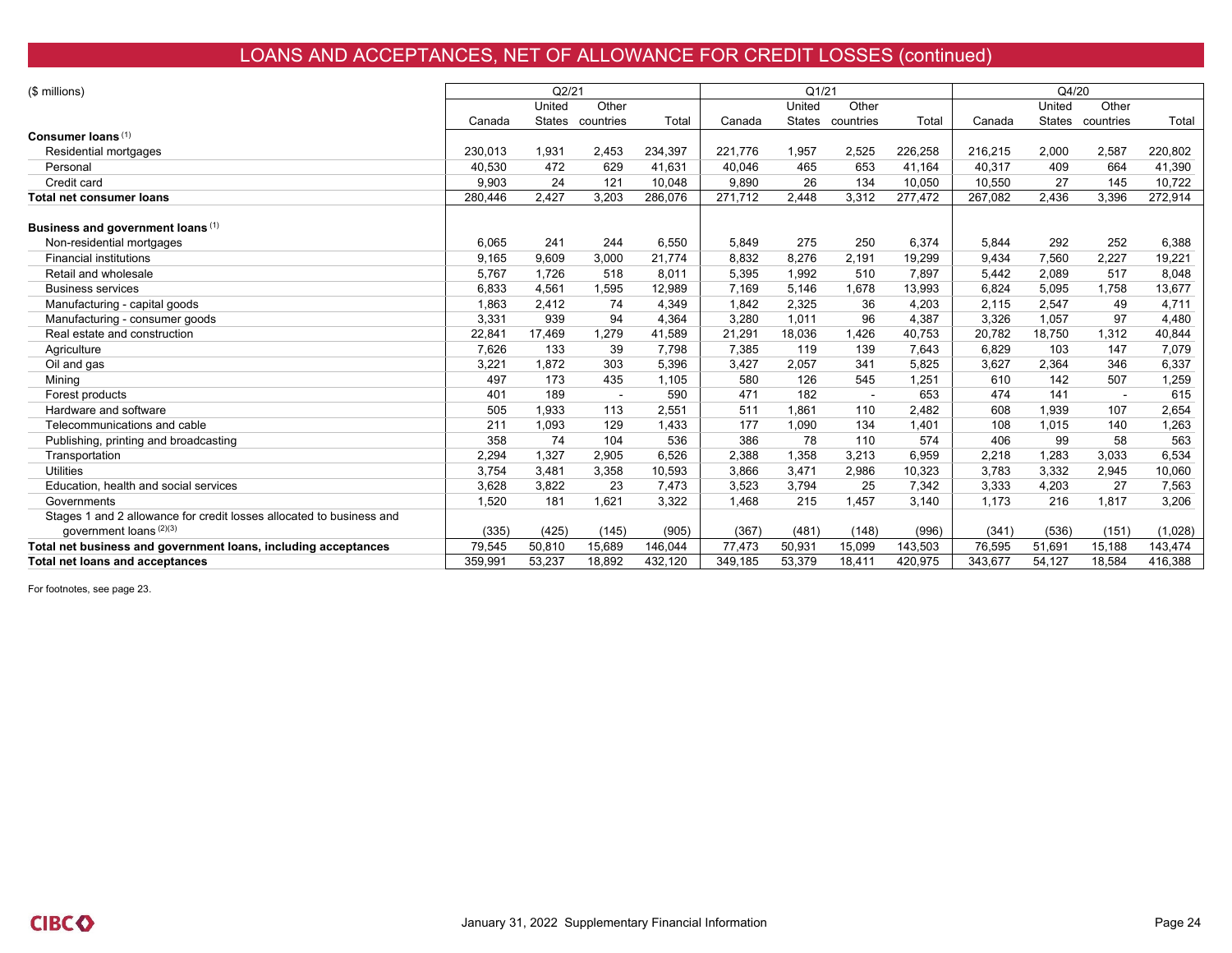# LOANS AND ACCEPTANCES, NET OF ALLOWANCE FOR CREDIT LOSSES (continued)

| (\$ millions)                                                        |         | Q3/20  |                  |         |         | Q2/20  |                  |         |         | Q1/20  |                  |         |
|----------------------------------------------------------------------|---------|--------|------------------|---------|---------|--------|------------------|---------|---------|--------|------------------|---------|
|                                                                      |         | United | Other            |         |         | United | Other            |         |         | United | Other            |         |
|                                                                      | Canada  |        | States countries | Total   | Canada  |        | States countries | Total   | Canada  |        | States countries | Total   |
| Consumer loans (1)                                                   |         |        |                  |         |         |        |                  |         |         |        |                  |         |
| Residential mortgages                                                | 211,615 | 1.970  | 2,583            | 216,168 | 208,397 | 1.897  | 2,670            | 212,964 | 205,363 | 1.661  | 2,554            | 209,578 |
| Personal                                                             | 39,851  | 406    | 644              | 40,901  | 40,491  | 406    | 662              | 41.559  | 41,279  | 386    | 745              | 42,410  |
| Credit card                                                          | 10,616  | 25     | 144              | 10,785  | 10,396  | 33     | 153              | 10,582  | 11,967  | 35     | 160              | 12,162  |
| Total net consumer loans                                             | 262,082 | 2,401  | 3,371            | 267,854 | 259,284 | 2,336  | 3,485            | 265,105 | 258,609 | 2,082  | 3,459            | 264,150 |
| Business and government loans (1)                                    |         |        |                  |         |         |        |                  |         |         |        |                  |         |
| Non-residential mortgages                                            | 5,917   | 297    | 248              | 6.462   | 5,927   | 300    | 260              | 6.487   | 6,033   | 192    | 259              | 6,484   |
| <b>Financial institutions</b>                                        | 8,734   | 8,206  | 2,055            | 18,995  | 9,440   | 10,033 | 2,185            | 21,658  | 8,090   | 8,278  | 1,961            | 18,329  |
| Retail and wholesale                                                 | 5,460   | 2,231  | 521              | 8,212   | 6,546   | 2,690  | 546              | 9,782   | 6,195   | 2,081  | 511              | 8,787   |
| <b>Business services</b>                                             | 6,947   | 5,395  | 1,744            | 14,086  | 7,526   | 6,089  | 2,039            | 15,654  | 7,093   | 4,312  | 1,848            | 13,253  |
| Manufacturing - capital goods                                        | 2,303   | 3.231  | 54               | 5,588   | 2,695   | 3.763  | 61               | 6,519   | 2,569   | 2,688  | 41               | 5,298   |
| Manufacturing - consumer goods                                       | 3,692   | 1.021  | 72               | 4.785   | 4.464   | 1.164  | 78               | 5.706   | 3,964   | 962    | 68               | 4,994   |
| Real estate and construction                                         | 20,281  | 18.806 | 1.662            | 40.749  | 20,047  | 19.549 | 1.625            | 41.221  | 19.440  | 17.382 | 1.570            | 38,392  |
| Agriculture                                                          | 7,024   | 102    | 137              | 7.263   | 7,056   | 160    | 135              | 7.351   | 7,144   | 145    | 121              | 7,410   |
| Oil and gas                                                          | 4,051   | 2.558  | 274              | 6.883   | 4,155   | 2.792  | 255              | 7.202   | 3,606   | 2.615  | 219              | 6,440   |
| Mining                                                               | 866     | 189    | 776              | 1.831   | 1,067   | 236    | 919              | 2.222   | 852     | 123    | 656              | 1,631   |
| Forest products                                                      | 570     | 151    |                  | 721     | 692     | 188    |                  | 880     | 690     | 149    |                  | 839     |
| Hardware and software                                                | 619     | 1.872  | 33               | 2.524   | 678     | 1.897  | 33               | 2,608   | 619     | 1.475  | 31               | 2,125   |
| Telecommunications and cable                                         | 133     | 1.006  | 155              | 1.294   | 408     | 279    | 221              | 908     | 195     | 232    | 195              | 622     |
| Publishing, printing and broadcasting                                | 458     | 111    | 59               | 628     | 502     | 149    | 56               | 707     | 554     | 79     | 47               | 680     |
| Transportation                                                       | 2,308   | 1.272  | 2.765            | 6.345   | 2,549   | 1,316  | 2,516            | 6.381   | 2,183   | 1,108  | 2.433            | 5.724   |
| <b>Utilities</b>                                                     | 3,680   | 4.253  | 2.849            | 10.782  | 4,016   | 4.327  | 2.801            | 11.144  | 3,106   | 2.869  | 2,403            | 8,378   |
| Education, health and social services                                | 3,178   | 4.013  | 27               | 7.218   | 3,108   | 3.887  | 29               | 7.024   | 3,043   | 3.295  | 26               | 6,364   |
| Governments                                                          | 1,160   | 190    | 1,857            | 3,207   | 888     | 105    | 1,882            | 2,875   | 1,016   | 97     | 1,790            | 2,903   |
| Stages 1 and 2 allowance for credit losses allocated to business and |         |        |                  |         |         |        |                  |         |         |        |                  |         |
| government loans (2)(3)                                              | (342)   | (477)  | (151)            | (970)   | (315)   | (389)  | (151)            | (855)   | (148)   | (125)  | (77)             | (350)   |
| Total net business and government loans, including acceptances       | 77,039  | 54,427 | 15,137           | 146,603 | 81,449  | 58,535 | 15,490           | 155,474 | 76,244  | 47,957 | 14,102           | 138,303 |
| Total net loans and acceptances                                      | 339.121 | 56.828 | 18,508           | 414,457 | 340,733 | 60.871 | 18,975           | 420,579 | 334,853 | 50.039 | 17,561           | 402,453 |

For footnotes, see page 23.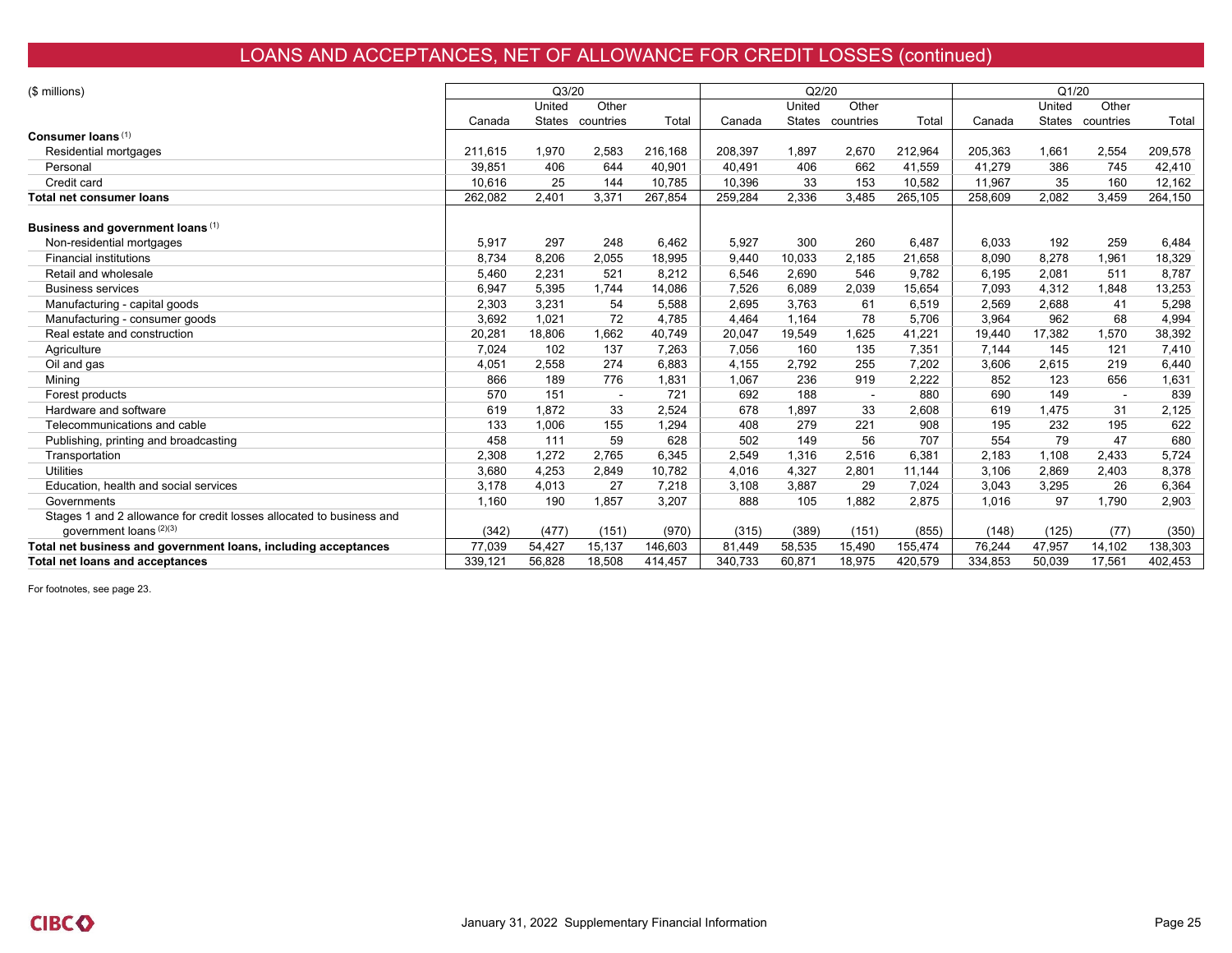| (\$ millions)                            | Q1/22                    | Q4/21          | Q <sub>3/21</sub>     | Q2/21          | Q1/21          | Q4/20          | Q3/20          | Q2/20          | Q1/20                    |
|------------------------------------------|--------------------------|----------------|-----------------------|----------------|----------------|----------------|----------------|----------------|--------------------------|
|                                          |                          |                |                       |                |                |                |                |                |                          |
| Gross Impaired Loans (GIL) by portfolio: |                          |                |                       |                |                |                |                |                |                          |
| <b>Consumer</b>                          |                          |                |                       |                |                |                |                |                |                          |
| Residential mortgages                    | 640                      | 638            | 650                   | 759            | 785            | 809            | 939            | 857            | 794                      |
| Personal                                 | 174                      | 162            | 163                   | 184            | 194            | 181            | 201            | 231            | 201                      |
| Total GIL - consumer                     | 814                      | 800            | 813                   | 943            | 979            | 990            | 1,140          | 1,088          | 995                      |
| <b>Business and government</b>           |                          |                |                       |                |                |                |                |                |                          |
|                                          | 15                       | 13             | 16                    | 15             |                | 26             |                |                |                          |
| Non-residential mortgages                |                          |                |                       |                | 16             |                | 25             | 33             | 16                       |
| <b>Financial institutions</b>            | 82                       | 75             | 81                    | 87             | 34             | 43             | 37             | 39             | 36                       |
| Retail and wholesale                     | 161                      | 158            | 209                   | 241            | 267            | 294            | 332            | 284            | 217                      |
| <b>Business services</b>                 | 154                      | 142            | 134                   | 187            | 190            | 236            | 289            | 245            | 199                      |
| Manufacturing - capital goods            | 98                       | 59             | 32                    | 39             | 28             | 49             | 16             | 25             | 32                       |
| Manufacturing - consumer goods           | 21                       | 32             | 33                    | 21             | 21             | 24             | 31             | 26             | 19                       |
| Real estate and construction             | 312                      | 297            | 323                   | 408            | 479            | 263            | 221            | 199            | 155                      |
| Agriculture                              | 12                       | 10             | 12                    | 16             | 19             | 27             | 42             | 43             | 52                       |
| Oil and gas                              | 54                       | 55             | 57                    | 136            | 211            | 274            | 320            | 136            | 56                       |
| Forest products                          | $\overline{2}$           | $\overline{2}$ | 2                     | $\overline{2}$ | 6              | 12             | 12             | 5              | 30                       |
| Hardware and software                    | 10                       | 9              | $\boldsymbol{\Delta}$ | 5              | 6              | 6              | 8              | $\overline{7}$ | 4                        |
| Telecommunications and cable             | $\overline{\phantom{a}}$ | ÷              | $\sim$                |                | $\sim$         |                | 9              | 10             | $\overline{\phantom{a}}$ |
| Publishing, printing and broadcasting    | -1                       | -1             | $\mathbf 1$           | -1             | $\mathbf{1}$   | $\overline{1}$ | $\overline{7}$ | 13             | 14                       |
| Transportation                           | $\overline{7}$           | 8              | 9                     | 6              | $\overline{7}$ | 6              | 34             | 5              | $\overline{7}$           |
| <b>Utilities</b>                         | 87                       | 93             | 95                    | 146            | 103            | 72             | 32             | 32             | 32                       |
| Education, health and social services    | 70                       | 79             | 80                    | 81             | 88             | 26             | 28             | 42             | 38                       |
| Government                               |                          | $\sim$         | $\sim$                |                | $\sim$         | $\sim$         |                | $\sim$         | $\overline{\phantom{a}}$ |
| Total GIL - business and government      | 1,086                    | 1,033          | 1,088                 | 1,391          | 1,476          | 1,359          | 1,443          | 1,144          | 907                      |
| <b>Total GIL</b>                         | 1,900                    | 1,833          | 1,901                 | 2,334          | 2,455          | 2,349          | 2,583          | 2,232          | 1,902                    |
|                                          |                          |                |                       |                |                |                |                |                |                          |
| GIL by geography (1):                    |                          |                |                       |                |                |                |                |                |                          |
| <b>Consumer</b>                          |                          |                |                       |                |                |                |                |                |                          |
| Canada                                   | 526                      | 529            | 556                   | 705            | 747            | 770            | 918            | 853            | 773                      |
| <b>United States</b>                     | 20                       | 21             | 21                    | 20             | 21             | 22             | 22             | 22             | 21                       |
| Other countries                          | 268                      | 250            | 236                   | 218            | 211            | 198            | 200            | 213            | 201                      |
|                                          | 814                      | 800            | 813                   | 943            | 979            | 990            | 1,140          | 1,088          | 995                      |
| <b>Business and government</b>           |                          |                |                       |                |                |                |                |                |                          |
| Canada                                   | 471                      | 472            | 501                   | 649            | 664            | 649            | 704            | 642            | 480                      |
| <b>United States</b>                     | 499                      | 436            | 455                   | 638            | 675            | 562            | 613            | 365            | 305                      |
| Other countries                          | 116                      | 125            | 132                   | 104            | 137            | 148            | 126            | 137            | 122                      |
|                                          | 1.086                    | 1,033          | 1,088                 | 1.391          | 1.476          | 1,359          | 1.443          | 1.144          | 907                      |

GROSS IMPAIRED LOANS

**Total GIL 1,900** 1,833 1,901 2,334 2,455 2,349 2,583 2,232 1,902

(1) Classification by country is primarily based on domicile of debtor or customer.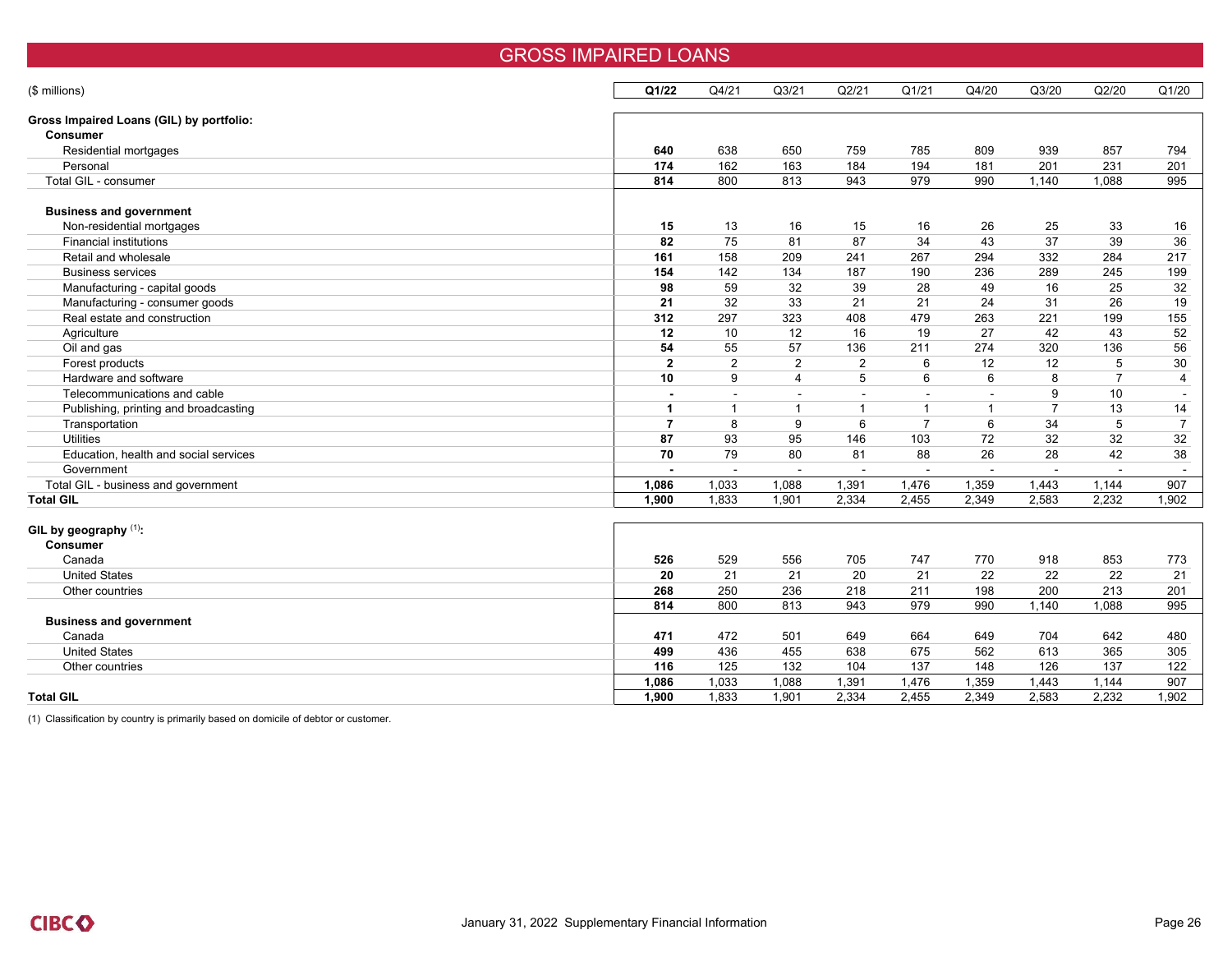### ALLOWANCE FOR CREDIT LOSSES

| (\$ millions)                                                                                               | Q1/22          | Q4/21                 | Q3/21          | Q2/21          | Q1/21          | Q4/20                    | Q3/20          | Q2/20          | Q1/20          |
|-------------------------------------------------------------------------------------------------------------|----------------|-----------------------|----------------|----------------|----------------|--------------------------|----------------|----------------|----------------|
| Allowance for credit losses by portfolio:                                                                   |                |                       |                |                |                |                          |                |                |                |
| <b>Consumer</b>                                                                                             |                |                       |                |                |                |                          |                |                |                |
| Residential mortgages                                                                                       | 163            | 158                   | 158            | 171            | 148            | 151                      | 165            | 158            | 146            |
| Personal                                                                                                    | 113            | 106                   | 109            | 115            | 118            | 113                      | 131            | 130            | 121            |
| Total allowance for credit losses - impaired consumer loans                                                 | 276            | 264                   | 267            | 286            | 266            | 264                      | 296            | 288            | 267            |
| <b>Business and government</b>                                                                              |                |                       |                |                |                |                          |                |                |                |
| Non-residential mortgages                                                                                   | 4              | $\overline{2}$        | $\overline{2}$ | 2              | $\overline{2}$ | $\overline{2}$           | $\overline{4}$ | 5              |                |
| <b>Financial institutions</b>                                                                               | 26             | 17                    | 24             | 16             | 10             | 13                       | 9              | 5              | 5              |
| Retail and wholesale                                                                                        | 140            | 141                   | 164            | 183            | 182            | 193                      | 179            | 154            | 130            |
| <b>Business services</b>                                                                                    | 83             | 88                    | 89             | 132            | 142            | 141                      | 152            | 131            | 87             |
| Manufacturing - capital goods                                                                               | 31             | $\overline{4}$        | $\overline{1}$ | $\overline{7}$ | $\overline{1}$ | 26                       | $\overline{1}$ | 3              | 3              |
| Manufacturing - consumer goods                                                                              | 12             | 12                    | $\overline{7}$ | 8              | $\overline{7}$ | 8                        | 12             | 6              | 9              |
| Real estate and construction                                                                                | 85             | 92                    | 101            | 100            | 134            | 98                       | 77             | 77             | 70             |
| Agriculture                                                                                                 | 7              | $\overline{7}$        | 8              | 10             | 16             | 22                       | 24             | 28             | 25             |
| Oil and gas                                                                                                 | 23             | 32                    | 38             | 57             | 101            | 115                      | 119            | 69             | 31             |
| Forest products                                                                                             | $\overline{2}$ | 2                     | 2              | 2              | 2              | 2                        | 2              |                | $\mathbf{1}$   |
| Hardware and software                                                                                       | 4              | $\boldsymbol{\Delta}$ | $\overline{1}$ | $\overline{1}$ | 2              | 2                        | 2              | $\overline{4}$ | $\mathbf{1}$   |
| Telecommunications and cable                                                                                |                |                       |                |                |                |                          | 6              | 8              |                |
| Transportation                                                                                              | 4              | $\overline{4}$        | 4              | 4              | 3              | 3                        | 3              | 3              | 4              |
| <b>Utilities</b>                                                                                            | 75             | 79                    | 75             | 74             | 60             | 22                       | 17             | 8              | 9              |
| Education, health and social services                                                                       | 24             | 24                    | 24             | 24             | 24             | 3                        | 5              | 17             | 12             |
| Government                                                                                                  |                |                       |                |                |                | $\overline{\phantom{a}}$ |                |                |                |
| Total allowance for credit losses - impaired business and government loans                                  | 520            | 508                   | 540            | 620            | 686            | 650                      | 612            | 519            | 391            |
| Total allowance for credit losses - impaired loans                                                          | 796            | 772                   | 807            | 906            | 952            | 914                      | 908            | 807            | 658            |
| Stage 1 and 2 allowance for credit losses                                                                   |                |                       |                |                |                |                          |                |                |                |
| Consumer loans                                                                                              | 1,419          | 1.409                 | 1,356          | 1,389          | 1,536          | 1.598                    | 1.469          | 1.402          | 940            |
| Business and government loans                                                                               | 623            | 668                   | 763            | 905            | 996            | 1,028                    | 970            | 855            | 350            |
| Total stage 1 and 2 allowance for credit losses                                                             | 2,042          | 2,077                 | 2,119          | 2,294          | 2,532          | 2,626                    | 2,439          | 2,257          | 1.290          |
| Undrawn credit facilities and other off-balance sheet exposures (1)                                         |                |                       |                |                |                |                          |                |                |                |
| Stage 1 and 2 allowance for credit losses - undrawn credit facilities and other off-balance sheet exposures | 119            | 121                   | 117            | 138            | 147            | 180                      | 260            | 245            | 128            |
| Stage 3 allowance for credit losses - undrawn credit facilities and other off-balance sheet exposures       |                |                       | 3              |                |                | 2                        | $\overline{2}$ | $\overline{2}$ | $\overline{2}$ |
| Total allowance for credit losses on undrawn credit facilities and other off-balance sheet exposures        | 120            | 121                   | 120            | 138            | 147            | 182                      | 262            | 247            | 130            |
| <b>Total allowance for credit losses</b>                                                                    | 2.958          | 2.970                 | 3.046          | 3.338          | 3.631          | 3.722                    | 3.609          | 3.311          | 2.078          |

(1) Included in Other liabilities on the consolidated balance sheet.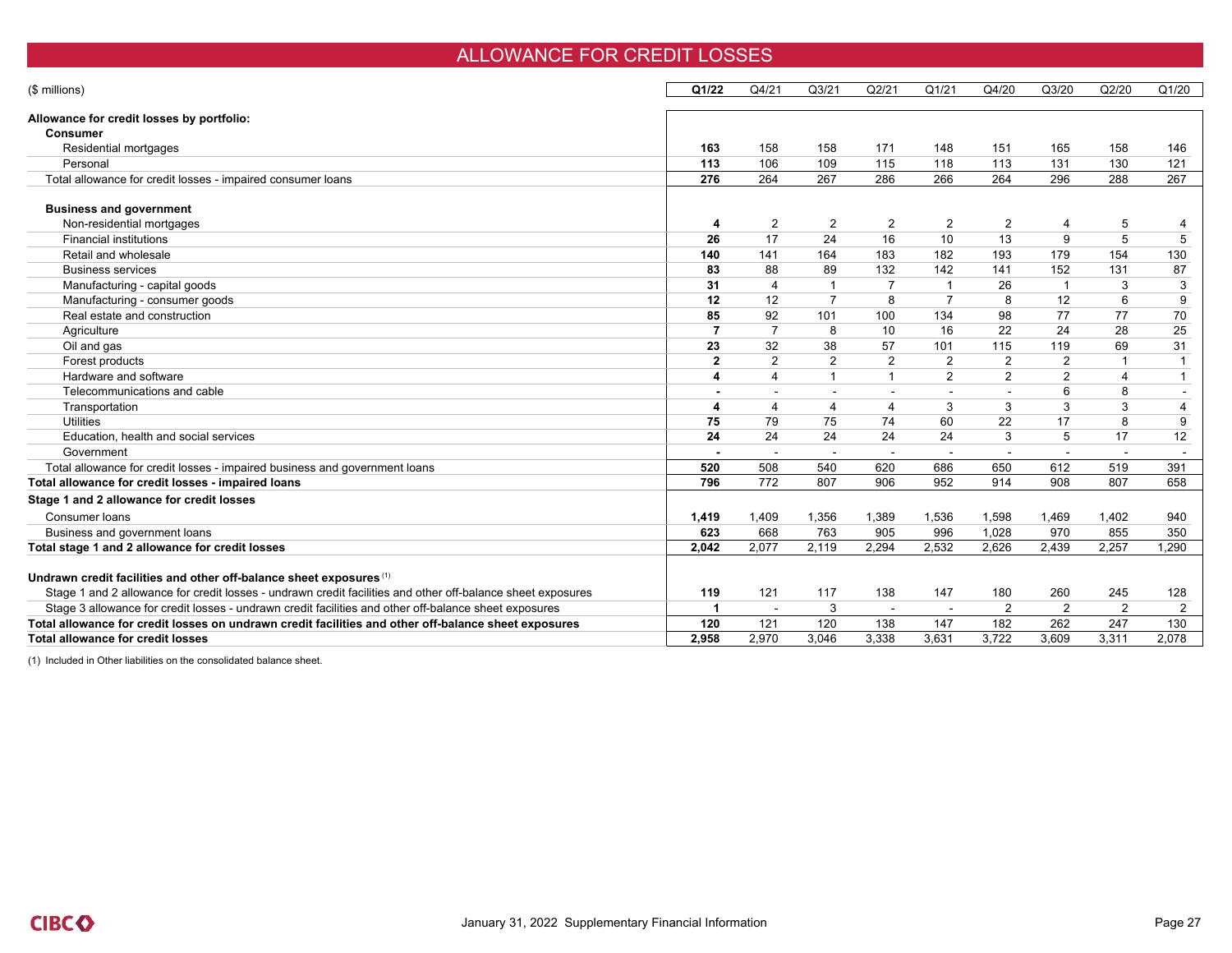#### ALLOWANCE FOR CREDIT LOSSES

| (\$ millions)                                                                  | Q1/22          | Q4/21            | Q <sub>3/21</sub> | Q2/21          | Q1/21          | Q4/20          | Q3/20          | Q2/20          | Q1/20 |
|--------------------------------------------------------------------------------|----------------|------------------|-------------------|----------------|----------------|----------------|----------------|----------------|-------|
| Stage 3 allowance for credit losses<br>By geography $(1)$ :                    |                |                  |                   |                |                |                |                |                |       |
| <b>Consumer loans</b>                                                          |                |                  |                   |                |                |                |                |                |       |
| Canada                                                                         | 117            | 118              | 128               | 164            | 147            | 149            | 173            | 163            | 158   |
| <b>United States</b>                                                           | 6              | $\overline{7}$   | 6                 | $\overline{4}$ | $\overline{4}$ | 5              | $\overline{4}$ | $\overline{4}$ | 4     |
| Other countries                                                                | 153            | 139              | 133               | 118            | 115            | 110            | 119            | 121            | 105   |
|                                                                                | 276            | 264              | 267               | 286            | 266            | 264            | 296            | 288            | 267   |
| <b>Business and government loans</b>                                           |                |                  |                   |                |                |                |                |                |       |
| Canada                                                                         | 326            | 344              | 364               | 451            | 449            | 406            | 412            | 342            | 246   |
| <b>United States</b>                                                           | 131            | 101              | 111               | 117            | 169            | 175            | 139            | 110            | 86    |
| Other countries                                                                | 63             | 63               | 65                | 52             | 68             | 69             | 61             | 67             | 59    |
|                                                                                | 520            | 508              | 540               | 620            | 686            | 650            | 612            | 519            | 391   |
|                                                                                | 796            | $\overline{772}$ | 807               | 906            | 952            | 914            | 908            | 807            | 658   |
| Stage 3 allowance for credit losses                                            |                |                  |                   |                |                |                |                |                |       |
| By portfolio:                                                                  |                |                  |                   |                |                |                |                |                |       |
| Consumer loans                                                                 | 276            | 264              | 267               | 286            | 266            | 264            | 296            | 288            | 267   |
| Business and government loans                                                  | 520            | 508              | 540               | 620            | 686            | 650            | 612            | 519            | 391   |
|                                                                                | 796            | $\frac{1}{772}$  | 807               | 906            | 952            | 914            | 908            | 807            | 658   |
| Undrawn credit facilities and other off-balance sheet exposures (2)            | $\overline{1}$ | $\sim$           | 3                 | $\sim$         | $\sim$         | 2              | $\overline{2}$ | 2              | 2     |
|                                                                                | 797            | 772              | 810               | 906            | 952            | 916            | 910            | 809            | 660   |
| Stage 1 and 2 allowance for credit losses                                      |                |                  |                   |                |                |                |                |                |       |
| By geography (3):                                                              |                |                  |                   |                |                |                |                |                |       |
| <b>Consumer loans</b>                                                          |                |                  |                   |                |                |                |                |                |       |
| Canada                                                                         | 1,341          | 1,331            | 1,262             | 1,273          | 1,403          | 1,445          | 1,367          | 1,307          | 890   |
| <b>United States</b>                                                           | $\overline{2}$ | 2                | $\overline{2}$    | 5              | $\overline{4}$ | $\overline{7}$ | 5              | $\overline{4}$ | 5     |
| Other countries                                                                | 76             | 76               | 92                | 111            | 129            | 146            | 97             | 91             | 45    |
|                                                                                | 1,419          | 1,409            | 1,356             | 1,389          | 1,536          | 1,598          | 1,469          | 1,402          | 940   |
|                                                                                |                |                  |                   |                |                |                |                |                |       |
| <b>Business and government loans</b>                                           |                |                  |                   |                |                |                |                |                |       |
| Canada                                                                         | 230            | 245              | 271               | 335            | 367            | 341            | 342            | 315            | 148   |
| <b>United States</b>                                                           | 265            | 282              | 355               | 425            | 481            | 536            | 477            | 389            | 125   |
| Other countries                                                                | 128            | 141              | 137               | 145            | 148            | 151            | 151            | 151            | 77    |
|                                                                                | 623            | 668              | 763               | 905            | 996            | 1,028          | 970            | 855            | 350   |
|                                                                                | 2,042          | 2,077            | 2,119             | 2,294          | 2,532          | 2,626          | 2,439          | 2,257          | 1,290 |
| Stage 1 and 2 allowance for credit losses                                      |                |                  |                   |                |                |                |                |                |       |
| By portfolio:                                                                  |                |                  |                   |                |                |                |                |                |       |
| Consumer loans                                                                 | 1,419          | 1,409            | 1,356             | 1,389          | 1,536          | 1,598          | 1,469          | 1,402          | 940   |
| Business and government loans                                                  | 623            | 668              | 763               | 905            | 996            | 1,028          | 970            | 855            | 350   |
|                                                                                | 2,042          | 2,077            | 2,119             | 2,294          | 2,532          | 2,626          | 2,439          | 2,257          | 1,290 |
| Undrawn credit facilities and other off-balance sheet exposures <sup>(2)</sup> | 119            | 121              | 117               | 138            | 147            | 180            | 260            | 245            | 128   |
|                                                                                | 2.161          | 2.198            | 2.236             | 2,432          | 2.679          | 2.806          | 2.699          | 2.502          | 1.418 |
|                                                                                |                |                  |                   |                |                |                |                |                |       |

(1) Classification by country is primarily based on domicile of debtor or customer.

(2) Included in Other liabilities on the consolidated balance sheet.

(3) Stage 1 and 2 allowances are primarily allocated based on the geographic location where they are recorded.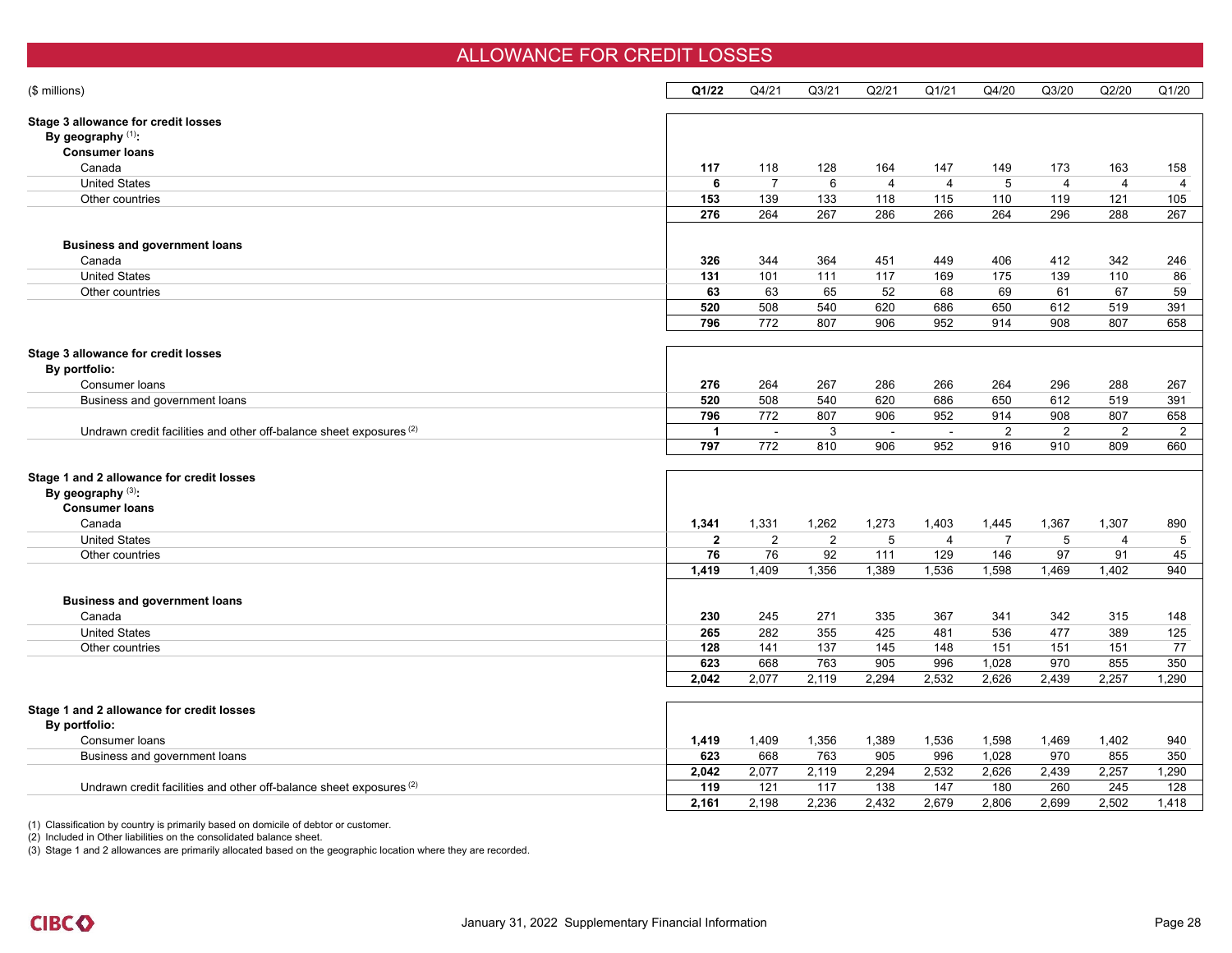| <b>NET IMPAIRED LOANS (1)</b>                      |              |                          |                |                |                |                          |                      |                |                |  |  |  |
|----------------------------------------------------|--------------|--------------------------|----------------|----------------|----------------|--------------------------|----------------------|----------------|----------------|--|--|--|
| (\$ millions)                                      | Q1/22        | Q4/21                    | Q3/21          | Q2/21          | Q1/21          | Q4/20                    | Q3/20                | Q2/20          | Q1/20          |  |  |  |
| Net impaired loans by portfolio:                   |              |                          |                |                |                |                          |                      |                |                |  |  |  |
| <b>Consumer</b>                                    |              |                          |                |                |                |                          |                      |                |                |  |  |  |
| Residential mortgages                              | 477          | 480                      | 492            | 588            | 637            | 658                      | 774                  | 699            | 648            |  |  |  |
| Personal                                           | 61           | 56                       | 54             | 69             | 76             | 68                       | 70                   | 101            | 80             |  |  |  |
| Total net impaired loans - consumer                | 538          | 536                      | 546            | 657            | 713            | 726                      | 844                  | 800            | 728            |  |  |  |
| <b>Business and government</b>                     |              |                          |                |                |                |                          |                      |                |                |  |  |  |
| Non-residential mortgages                          | 11           | 11                       | 14             | 13             | 14             | 24                       | 21                   | 28             | 12             |  |  |  |
| <b>Financial institutions</b>                      | 56           | 58                       | 57             | 71             | 24             | 30                       | 28                   | 34             | 31             |  |  |  |
| Retail and wholesale                               | 21           | 17                       | 45             | 58             | 85             | 101                      | 153                  | 130            | 87             |  |  |  |
| <b>Business services</b>                           | 71           | 54                       | 45             | 55             | 48             | 95                       | 137                  | 114            | 112            |  |  |  |
| Manufacturing - capital goods                      | 67           | 55                       | 31             | 32             | 27             | 23                       | 15                   | 22             | 29             |  |  |  |
| Manufacturing - consumer goods                     | 9            | 20                       | 26             | 13             | 14             | 16                       | 19                   | 20             | 10             |  |  |  |
| Real estate and construction                       | 227          | 205                      | 222            | 308            | 345            | 165                      | 144                  | 122            | 85             |  |  |  |
| Agriculture                                        | 5            | 3                        | $\overline{4}$ | 6              | 3              | 5                        | 18                   | 15             | 27             |  |  |  |
| Oil and gas                                        | 31           | 23                       | 19             | 79             | 110            | 159                      | 201                  | 67             | 25             |  |  |  |
| Forest products                                    |              | $\overline{a}$           | $\overline{a}$ | $\sim$         | $\overline{4}$ | 10                       | 10                   | $\overline{4}$ | 29             |  |  |  |
| Hardware and software                              | 6            | 5                        | 3              | $\overline{4}$ | $\overline{4}$ | $\overline{4}$           | 6                    | 3              | 3              |  |  |  |
| Telecommunications and cable                       |              |                          |                |                |                | $\overline{\phantom{a}}$ | 3                    | 2              |                |  |  |  |
| Publishing, printing and broadcasting              | $\mathbf{1}$ | $\mathbf{1}$             | $\mathbf{1}$   | $\mathbf{1}$   | $\overline{1}$ | $\overline{1}$           | $\overline{7}$       | 13             | 14             |  |  |  |
| Transportation                                     | 3            | $\overline{4}$           | 5              | $\overline{2}$ | $\overline{4}$ | 3                        | 31                   | 2              | 3              |  |  |  |
| <b>Utilities</b>                                   | 12           | 14                       | 20             | 72             | 43             | 50                       | 15                   | 24             | 23             |  |  |  |
| Education, health and social services              | 46           | 55                       | 56             | 57             | 64             | 23                       | 23                   | 25             | 26             |  |  |  |
| Government                                         |              | $\overline{\phantom{a}}$ | $\sim$         |                | $\blacksquare$ | $\blacksquare$           | $\ddot{\phantom{1}}$ |                | $\overline{a}$ |  |  |  |
| Total net impaired loans - business and government | 566          | 525                      | 548            | 771            | 790            | 709                      | 831                  | 625            | 516            |  |  |  |
| <b>Total net impaired loans</b>                    | 1,104        | 1,061                    | 1,094          | 1,428          | 1,503          | 1,435                    | 1,675                | 1,425          | 1,244          |  |  |  |
| Net impaired loans by geography (2):               |              |                          |                |                |                |                          |                      |                |                |  |  |  |
| <b>Consumer</b>                                    |              |                          |                |                |                |                          |                      |                |                |  |  |  |
| Canada                                             | 409          | 411                      | 428            | 541            | 600            | 621                      | 745                  | 690            | 615            |  |  |  |
| <b>United States</b>                               | 14           | 14                       | 15             | 16             | 17             | 17                       | 18                   | 18             | 17             |  |  |  |
| Other countries                                    | 115          | 111                      | 103            | 100            | 96             | 88                       | 81                   | 92             | 96             |  |  |  |
|                                                    | 538          | 536                      | 546            | 657            | 713            | 726                      | 844                  | 800            | 728            |  |  |  |
| <b>Business and government</b>                     |              |                          |                |                |                |                          |                      |                |                |  |  |  |
| Canada                                             | 145          | 128                      | 137            | 198            | 215            | 243                      | 292                  | 300            | 234            |  |  |  |
| <b>United States</b>                               | 368          | 335                      | 344            | 521            | 506            | 387                      | 474                  | 255            | 219            |  |  |  |
| Other countries                                    | 53           | 62                       | 67             | 52             | 69             | 79                       | 65                   | 70             | 63             |  |  |  |
|                                                    | 566          | 525                      | 548            | 771            | 790            | 709                      | 831                  | 625            | 516            |  |  |  |
| <b>Total net impaired loans</b>                    | 1.104        | 1.061                    | 1.094          | 1.428          | 1.503          | 1.435                    | 1.675                | 1.425          | 1.244          |  |  |  |

(1) Net impaired loans are GILs net of stage 3 allowance for credit losses.

(2) Classification by country is primarily based on domicile of debtor or customer.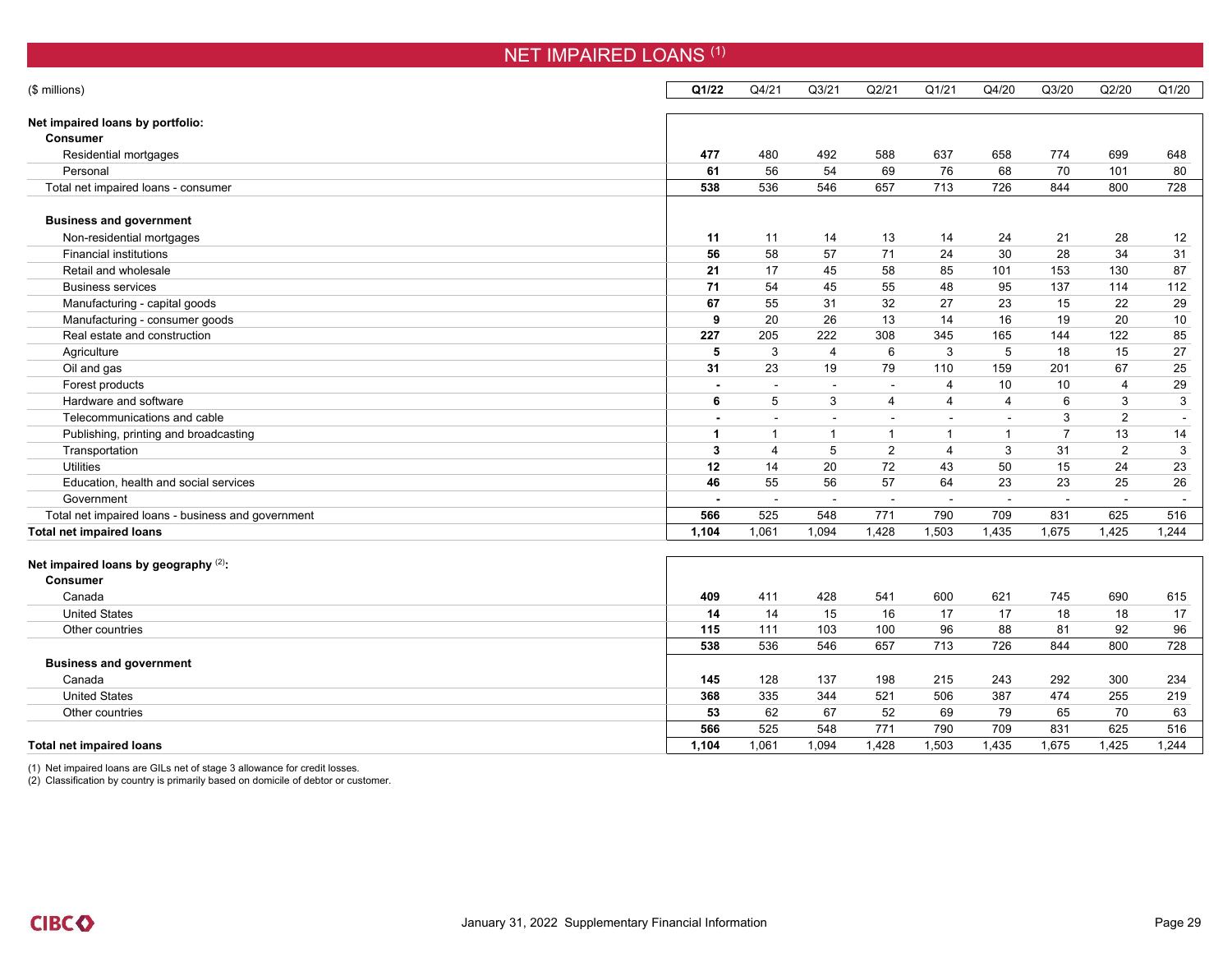#### CHANGES IN GROSS IMPAIRED LOANS

| (\$ millions)                                                       |       |       |                   |       |       |       |       |       |       | 2021       | 2020    |
|---------------------------------------------------------------------|-------|-------|-------------------|-------|-------|-------|-------|-------|-------|------------|---------|
|                                                                     | Q1/22 | Q4/21 | Q <sub>3/21</sub> | Q2/21 | Q1/21 | Q4/20 | Q3/20 | Q2/20 | Q1/20 | <b>12M</b> | 12M     |
|                                                                     |       |       |                   |       |       |       |       |       |       |            |         |
| GIL at beginning of period                                          | 800   | 813   | 943               | 979   | 990   | 1,140 |       | 995   |       | 990        |         |
| Consumer                                                            |       |       |                   |       |       |       | 1,088 |       | 955   |            | 955     |
| Business and government                                             | 1,033 | 1,088 | 1,391             | 1,476 | 1,359 | 1,443 | 1,144 | 907   | 911   | 1,359      | 911     |
|                                                                     | 1,833 | 1,901 | 2,334             | 2,455 | 2,349 | 2,583 | 2,232 | 1,902 | 1,866 | 2,349      | 1,866   |
| Classified as impaired during the period<br>Consumer <sup>(1)</sup> | 333   | 375   | 344               | 534   | 433   | 357   | 493   | 558   |       |            | 1.933   |
|                                                                     |       |       |                   |       |       |       |       |       | 525   | 1,686      |         |
| Business and government                                             | 109   | 81    | 70                | 192   | 407   | 328   | 468   | 316   | 144   | 750        | 1,256   |
|                                                                     | 442   | 456   | 414               | 726   | 840   | 685   | 961   | 874   | 669   | 2,436      | 3,189   |
| Transferred to performing during the period<br>Consumer             |       |       |                   |       |       |       |       |       |       |            |         |
|                                                                     | (75)  | (78)  | (143)             | (152) | (201) | (260) | (121) | (94)  | (105) | (574)      | (580)   |
| Business and government                                             | (20)  | (28)  | (106)             | (33)  | (68)  | (56)  | (33)  | (10)  | (10)  | (235)      | (109)   |
|                                                                     | (95)  | (106) | (249)             | (185) | (269) | (316) | (154) | (104) | (115) | (809)      | (689)   |
| Net repayments <sup>(2)</sup>                                       |       |       |                   |       |       |       |       |       |       |            |         |
| Consumer                                                            | (104) | (167) | (169)             | (159) | (84)  | (97)  | (139) | (155) | (152) | (579)      | (543)   |
| Business and government                                             | (42)  | (59)  | (177)             | (149) | (126) | (299) | (69)  | (79)  | (100) | (511)      | (547)   |
|                                                                     | (146) | (226) | (346)             | (308) | (210) | (396) | (208) | (234) | (252) | (1,090)    | (1,090) |
| <b>Amounts written-off</b>                                          |       |       |                   |       |       |       |       |       |       |            |         |
| Consumer <sup>(1)</sup>                                             | (147) | (141) | (166)             | (250) | (150) | (149) | (172) | (228) | (229) | (707)      | (778)   |
| Business and government                                             | (10)  | (44)  | (99)              | (66)  | (70)  | (54)  | (47)  | (16)  | (40)  | (279)      | (157)   |
|                                                                     | (157) | (185) | (265)             | (316) | (220) | (203) | (219) | (244) | (269) | (986)      | (935)   |
| Foreign exchange and other                                          |       |       |                   |       |       |       |       |       |       |            |         |
| Consumer                                                            | 7     | (2)   | 4                 | (9)   | (9)   | (1)   | (9)   | 12    |       | (16)       | 3       |
| Business and government                                             | 16    | (5)   | 9                 | (29)  | (26)  | (3)   | (20)  | 26    | 2     | (51)       | 5       |
|                                                                     | 23    | (7)   | 13                | (38)  | (35)  | (4)   | (29)  | 38    | 3     | (67)       | 8       |
| GIL at end of period                                                |       |       |                   |       |       |       |       |       |       |            |         |
| Consumer                                                            | 814   | 800   | 813               | 943   | 979   | 990   | 1,140 | 1,088 | 995   | 800        | 990     |
| Business and government                                             | 1.086 | 1,033 | 1,088             | 1,391 | 1,476 | 1,359 | 1.443 | 1,144 | 907   | 1,033      | 1,359   |
|                                                                     | 1,900 | 1,833 | 1,901             | 2,334 | 2,455 | 2,349 | 2,583 | 2,232 | 1,902 | 1.833      | 2,349   |

(1) Credit card loans which are fully written-off when payments are contractually 180 days in arrears or upon customer bankruptcy are included in both classified as impaired during the period and amounts written-off.<br>(2) I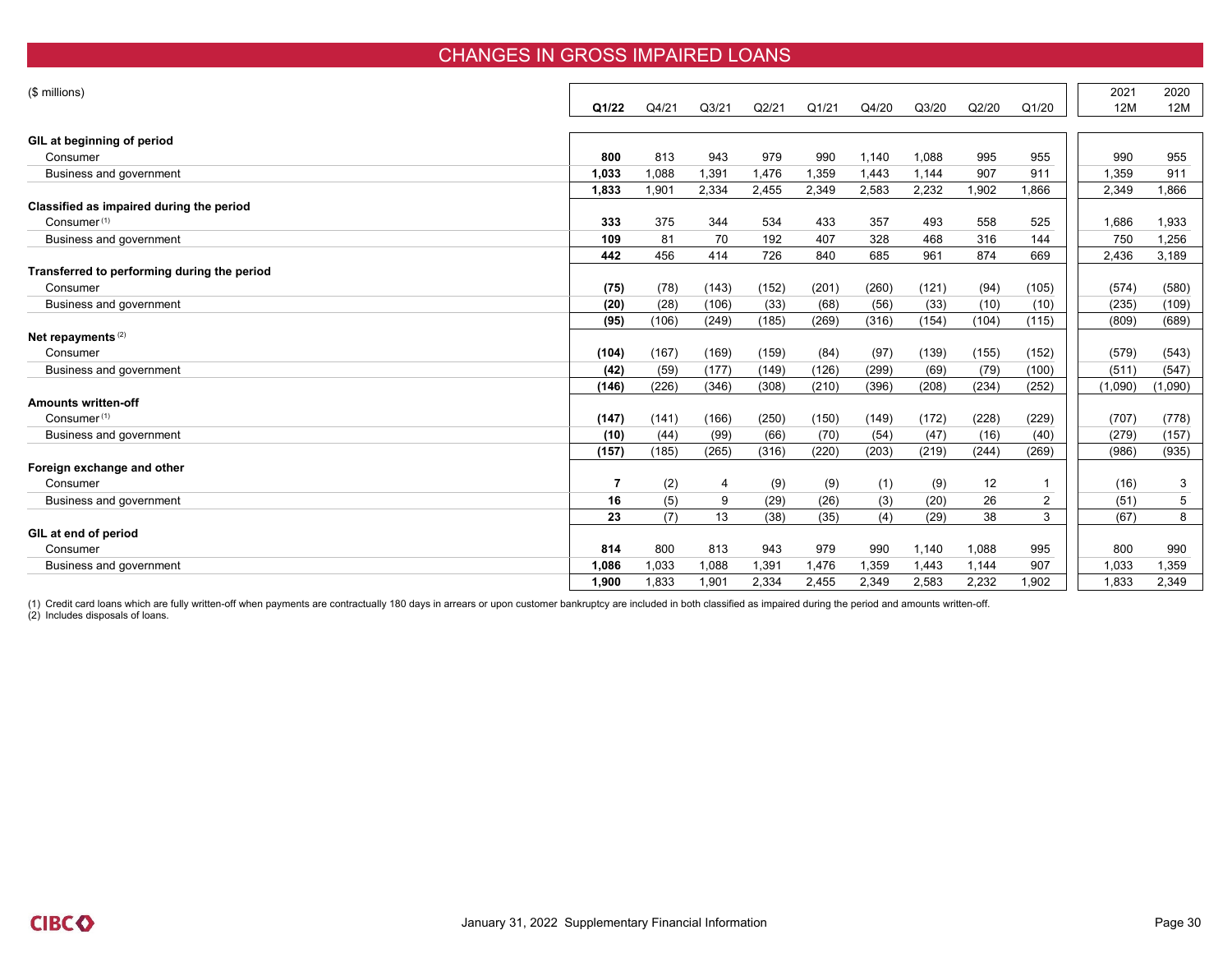### CHANGES IN ALLOWANCE FOR CREDIT LOSSES

| (\$ millions)                             |        |       |       |       |       |       |        |       |       | 2021  | 2020  |
|-------------------------------------------|--------|-------|-------|-------|-------|-------|--------|-------|-------|-------|-------|
|                                           | Q1/22  | Q4/21 | Q3/21 | Q2/21 | Q1/21 | Q4/20 | Q3/20  | Q2/20 | Q1/20 | 12M   | 12M   |
|                                           |        |       |       |       |       |       |        |       |       |       |       |
| Balance at beginning of period            | 2,970  | 3,046 | 3,338 | 3,631 | 3,722 | 3,609 | 3,311  | 2,078 | 2,044 | 3,722 | 2,044 |
| Write-offs                                | (157)  | (185) | (265) | (316) | (220) | (203) | (219)  | (244) | (269) | (986) | (935) |
| Recoveries                                | 55     | 49    | 54    | 55    | 48    | 47    | 48     | 45    | 52    | 206   | 192   |
| Provision for (reversal of) credit losses | 75     | 78    | (99)  | 32    | 147   | 291   | 525    | 1,412 | 261   | 158   | 2,489 |
| Interest income on impaired loans         | (8)    | (8)   | (11)  | (11)  | (11)  | (13)  | (12)   | (9)   | (11)  | (41)  | (45)  |
| Foreign exchange and other                | 23     | (10)  | 29    | (53)  | (55)  | (9)   | (44)   | 29    |       | (89)  | (23)  |
| Total allowance at end of period (1)      | 2,958  | 2,970 | 3,046 | 3,338 | 3,631 | 3,722 | 3,609  | 3,311 | 2,078 | 2,970 | 3,722 |
| Stage $1^{(1)}$                           | 616    | 622   | 659   | 748   | 811   | 844   | 929    | 854   | 600   | 622   | 844   |
| Stage $2^{(1)}$                           | 545. ا | 1,576 | .577  | 1,684 | 1,868 | 1,962 | 770. ، | 1,648 | 818   | .576  | .962  |
| Stage $3^{(1)}$                           | 797    | 772   | 810   | 906   | 952   | 916   | 910    | 809   | 660   | 772   | 916   |
| Total allowance for credit losses         | 2.958  | 2,970 | 3,046 | 3,338 | 3,631 | 3,722 | 3,609  | 3,311 | 2,078 | 2,970 | 3.722 |

(1) Includes \$119 million of stage 1 and stage 2 allowance, and \$1 million of stage 3 allowance (Q4/21: \$121 million stage 1 and stage 2 allowance, nil of stage 3 allowance) for undrawn credit facilities and other off-bala liabilities on the consolidated balance sheet.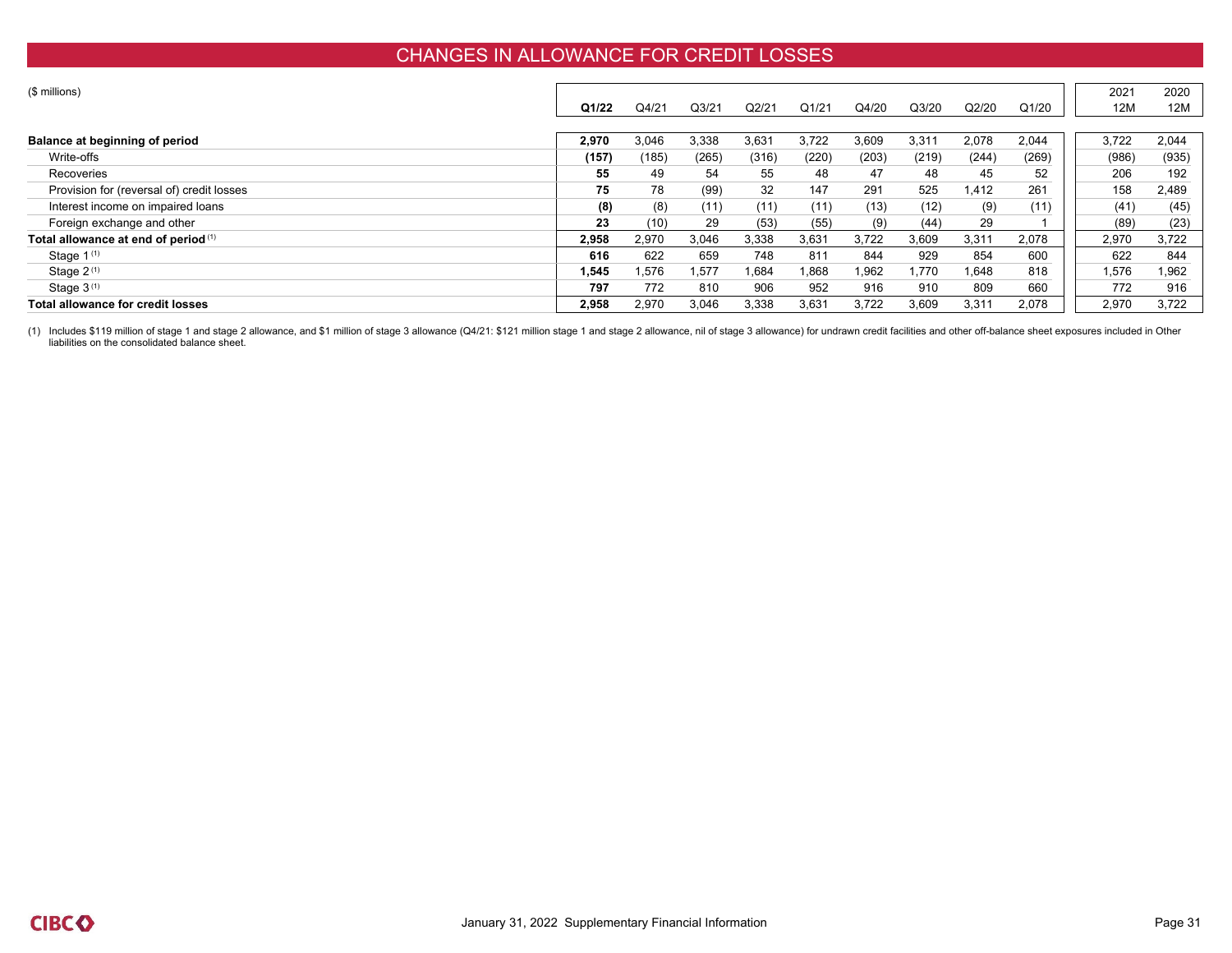### PROVISION FOR CREDIT LOSSES

| (\$ millions)                                                                                          | Q1/22                    | Q4/21          | Q <sub>3/21</sub> | Q2/21          | Q1/21                    | Q4/20          | Q3/20          | Q2/20          | Q1/20                    | 2021<br>12M    | 2020<br>12M    |
|--------------------------------------------------------------------------------------------------------|--------------------------|----------------|-------------------|----------------|--------------------------|----------------|----------------|----------------|--------------------------|----------------|----------------|
| Provision for (reversal of) credit losses - impaired loans, by portfolio:                              |                          |                |                   |                |                          |                |                |                |                          |                |                |
| <b>Consumer</b>                                                                                        |                          |                |                   |                |                          |                |                |                |                          |                |                |
| Residential mortgages                                                                                  | 10                       | 12             | (5)               | 37             | 10                       | (6)            | 17             | 16             | 13                       | 54             | 40             |
| Credit card                                                                                            | 51                       | 49             | 60                | 143            | 43                       | 49             | 49             | 102            | 98                       | 295            | 298            |
| Personal                                                                                               | 49                       | 39             | 43                | 51             | 64                       | 35             | 75             | 91             | 75                       | 197            | 276            |
| Total provision for credit losses - impaired loans, consumer (1)                                       | 110                      | 100            | 98                | 231            | 117                      | 78             | 141            | 209            | 186                      | 546            | 614            |
| <b>Business and government</b>                                                                         |                          |                |                   |                |                          |                |                |                |                          |                |                |
| Non-residential mortgages                                                                              | $\mathbf{2}$             | $\overline{a}$ | $\overline{a}$    | $\overline{a}$ | $\blacksquare$           | (1)            | (1)            | $\mathbf{1}$   | $\overline{\phantom{a}}$ | $\sim$         | (1)            |
| <b>Financial institutions</b>                                                                          | 8                        | (5)            | $\overline{7}$    | 11             | 3                        | $\overline{4}$ | 5              | (1)            | 2                        | 16             | 10             |
| Retail and wholesale                                                                                   | (1)                      | (6)            | (7)               | (1)            | $\mathbf{1}$             | 16             | 31             | 22             | 31                       | (13)           | 100            |
| <b>Business services</b>                                                                               | $\mathbf{2}$             | 6              | 20                | (5)            | 16                       | 12             | 41             | 55             | 19                       | 37             | 127            |
| Manufacturing - capital goods                                                                          | 24                       | 4              | (1)               | 5              | (3)                      | 24             | (1)            | $\overline{1}$ | $\mathbf{1}$             | 5              | 25             |
| Manufacturing - consumer goods                                                                         | $\blacktriangleleft$     | 7              | $\sim$            | $\sim$         | (1)                      | $\mathbf{1}$   | 8              | $\overline{1}$ | 5                        | 6              | 15             |
| Real estate and construction                                                                           | (6)                      | 5              | 13                | 9              | 49                       | 33             | 17             | 5              | (1)                      | 76             | 54             |
| Agriculture                                                                                            | $\blacksquare$           | (1)            | (2)               | (6)            | (5)                      | (1)            | (2)            | $\overline{1}$ | -1                       | (14)           | (1)            |
| Oil and gas                                                                                            | (10)                     | (5)            | (19)              | (14)           | (2)                      | 11             | 53             | 35             | (4)                      | (40)           | 95             |
| Forest products                                                                                        |                          |                | $\sim$            | $\blacksquare$ | $\sim$                   | $\mathbf{1}$   | $\sim$         | $\sim$         | (2)                      |                | (1)            |
| Hardware and software                                                                                  |                          | 3              | $\sim$            | (1)            | $\sim$                   | $\sim$         | (1)            | 2              | $\mathbf{1}$             | 2              | $\overline{2}$ |
| Telecommunications and cable                                                                           |                          | $\sim$         | $\sim$            | $\sim$         | $\sim$                   | (6)            | (2)            | 8              | $\sim$                   | $\sim$         | $\sim$         |
| Transportation                                                                                         | $\blacksquare$           | $\sim$         | $\sim$            | $\overline{1}$ | $\sim$                   | $\sim$         | $\overline{1}$ | $\sim$         | $\mathbf{1}$             | $\mathbf{1}$   | $\overline{c}$ |
| <b>Utilities</b>                                                                                       | (4)                      | 4              | (2)               | 15             | 39                       | 5              | 9              | $\blacksquare$ | 3                        | 56             | 17             |
| Education, health and social services                                                                  | $\blacksquare$           | $\sim$         | $\mathbf{1}$      | $\overline{1}$ | 22                       | $\mathbf{1}$   | $\mathbf 1$    | $\overline{4}$ | $\overline{1}$           | 24             | $\overline{7}$ |
| Government                                                                                             | $\overline{\phantom{a}}$ | $\sim$         | $\sim$            | $\sim$         | $\overline{a}$           | $\sim$         | $\sim$         | $\sim$         | $\sim$                   | $\sim$         | $\sim$         |
| Total provision for credit losses - impaired loans, business and government (1)                        | 16                       | 12             | 10                | 15             | 119                      | 100            | 159            | 134            | 58                       | 156            | 451            |
| Total provision for credit losses - impaired loans                                                     | 126                      | 112            | 108               | 246            | 236                      | 178            | 300            | 343            | 244                      | 702            | 1,065          |
| Provision for (reversal of) credit losses - impaired loans, by geography $(2)$ :<br>Consumer<br>Canada | 100                      | 90             | 81                | 216            | 103                      | 85             | 141            | 198            | 184                      | 490            | 608            |
| <b>United States</b>                                                                                   | (1)                      | $\sim$         | 2                 | $\sim$         | $\overline{\phantom{a}}$ | $\mathbf{1}$   | (1)            | $\sim$         | $\overline{a}$           | $\overline{2}$ | $\sim$         |
| Other countries                                                                                        | 11                       | 10             | 15                | 15             | 14                       | (8)            | $\overline{1}$ | 11             | $\overline{2}$           | 54             | 6              |
|                                                                                                        | 110                      | 100            | 98                | 231            | 117                      | 78             | 141            | 209            | 186                      | 546            | 614            |
| <b>Business and government</b>                                                                         |                          |                |                   |                |                          |                |                |                |                          |                |                |
| Canada                                                                                                 | (15)                     | 4              | (18)              | 7              | 69                       | 27             | 84             | 100            | 37                       | 62             | 248            |
| <b>United States</b>                                                                                   | 30                       | $\overline{7}$ | 12                | 20             | 46                       | 57             | 70             | 28             | 16                       | 85             | 171            |
| Other countries                                                                                        | $\blacktriangleleft$     | $\mathbf{1}$   | 16                | (12)           | $\overline{4}$           | 16             | 5              | 6              | 5                        | 9              | 32             |
|                                                                                                        | 16                       | 12             | 10                | 15             | 119                      | 100            | 159            | 134            | 58                       | 156            | 451            |
| Total provision for credit losses - impaired loans, by geography                                       | 126                      | 112            | 108               | 246            | 236                      | 178            | 300            | 343            | 244                      | 702            | 1.065          |
| Provision for (reversal of) credit losses - stages 1 and 2                                             | 5                        | 59             |                   |                |                          |                | 65             | 485            |                          |                |                |
| Consumer                                                                                               |                          | (93)           | (33)              | (144)          | (70)                     | 97<br>16       | 160            | 584            | 23                       | (188)          | 670<br>754     |
| Business and government                                                                                | (56)                     |                | (174)             | (70)           | (19)                     |                |                |                | (6)                      | (356)          |                |
| Total provision for (reversal of) credit losses - stages 1 and 2                                       | (51)                     | (34)           | (207)             | (214)          | (89)                     | 113            | 225            | 1,069          | 17                       | (544)          | 1,424          |
| Total provision for (reversal of) credit losses                                                        | 75                       | 78             | (99)              | 32             | 147                      | 291            | 525            | 1.412          | 261                      | 158            | 2.489          |

(1) Includes provision for (reversal of) credit losses on: impaired personal, scored small business loans and mortgages; and net credit card write-offs.

(2) Classification by country is primarily based on domicile of debtor or customer.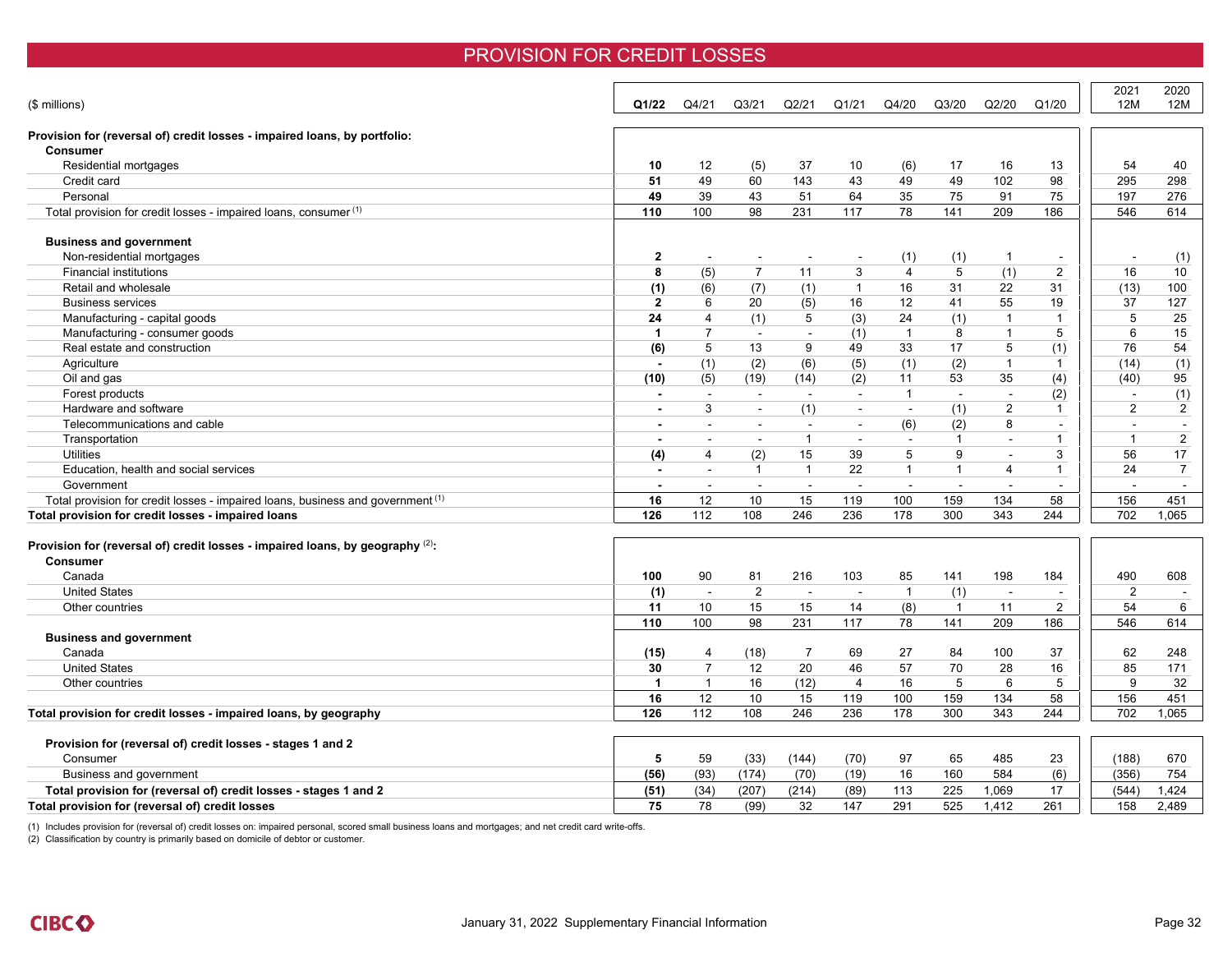|                                                 |                |                          |                          |                          |                          |                          |              |                |                          | 2021                     | 2020                     |
|-------------------------------------------------|----------------|--------------------------|--------------------------|--------------------------|--------------------------|--------------------------|--------------|----------------|--------------------------|--------------------------|--------------------------|
| (\$ millions)                                   | Q1/22          | Q4/21                    | Q <sub>3</sub> /21       | Q2/21                    | Q1/21                    | Q4/20                    | Q3/20        | Q2/20          | Q1/20                    | 12M                      | 12M                      |
| Net write-offs by portfolio:                    |                |                          |                          |                          |                          |                          |              |                |                          |                          |                          |
| <b>Consumer</b>                                 |                |                          |                          |                          |                          |                          |              |                |                          |                          |                          |
| Residential mortgages                           | 3              | $\overline{7}$           | $\overline{7}$           | 5                        | 5                        | 3                        | 3            | $\overline{2}$ | $\overline{2}$           | 24                       | 10                       |
| Personal                                        | 43             | 39                       | 48                       | 52                       | 57                       | 51                       | 74           | 82             | 80                       | 196                      | 287                      |
| Credit card                                     | 51             | 49                       | 60                       | 143                      | 43                       | 49                       | 49           | 102            | 98                       | 295                      | 298                      |
| Net write-offs on consumer loans                | 97             | 95                       | 115                      | 200                      | 105                      | 103                      | 126          | 186            | 180                      | 515                      | 595                      |
| <b>Business and government</b>                  |                |                          |                          |                          |                          |                          |              |                |                          |                          |                          |
| Non-residential mortgages                       | $\blacksquare$ | $\sim$                   | (1)                      | $\sim$                   | $\overline{\phantom{a}}$ | $\overline{\phantom{a}}$ | $\sim$       |                | $\overline{\phantom{a}}$ | (1)                      | $\overline{\phantom{a}}$ |
| <b>Financial institutions</b>                   |                | 2                        | $\sim$                   | $\overline{4}$           | $\overline{4}$           | $\sim$                   | $\mathbf{1}$ | (1)            | $\sim$                   | 10                       | $\sim$                   |
| Retail and wholesale                            |                | 16                       | 13                       | $\sim$                   | 6                        | 6                        | $\mathbf{1}$ |                |                          | 35                       | $\overline{7}$           |
| <b>Business services</b>                        | 4              | 2                        | 62                       | (1)                      | 6                        | 15                       | 12           | 6              | 27                       | 69                       | 60                       |
| Manufacturing - capital goods                   | (2)            |                          | 5                        | (1)                      | 21                       |                          | $\sim$       |                | $\overline{\phantom{a}}$ | 25                       |                          |
| Manufacturing - consumer goods                  |                | $\overline{2}$           | $\sim$                   | $\sim$                   | $\sim$                   | 6                        | $\sim$       | 6              | $\blacksquare$           | $\overline{2}$           | 12                       |
| Real estate and construction                    | 3              | 19                       | 10                       | 31                       | 17                       | 9                        | 18           | $\sim$         | $\mathbf{1}$             | 77                       | 28                       |
| Agriculture                                     |                | $\sim$                   | $\mathbf{1}$             |                          | $\sim$                   | 2                        | (1)          | $\sim$         | $\overline{1}$           | $\overline{1}$           | $\overline{2}$           |
| Oil and gas                                     |                | $\sim$                   | 4                        | 28                       | 11                       | 14                       | $\mathbf{1}$ | $\sim$         | $\mathbf{1}$             | 43                       | 16                       |
| Forest products                                 |                |                          | $\sim$                   |                          | $\sim$                   | $\overline{a}$           | $\sim$       | $\overline{a}$ | $\overline{7}$           | $\sim$                   | $\overline{7}$           |
| Hardware and software                           |                | $\blacksquare$           | $\sim$                   | $\overline{\phantom{a}}$ | $\blacksquare$           | $\overline{a}$           | $\sim$       |                | $\overline{\phantom{a}}$ | $\overline{\phantom{a}}$ | $\sim$                   |
| Transportation                                  |                | $\ddot{\phantom{1}}$     | $\mathbf{1}$             | $\sim$                   | $\overline{\phantom{a}}$ | $\mathbf{1}$             | (1)          | $\overline{1}$ | $\overline{\phantom{a}}$ | $\overline{1}$           | $\mathbf{1}$             |
| <b>Utilities</b>                                |                | $\ddot{\phantom{1}}$     | $\overline{\phantom{a}}$ |                          | $\overline{a}$           | $\overline{a}$           | $\sim$       |                | $\overline{a}$           | $\overline{a}$           | $\overline{\phantom{a}}$ |
| Education, health and social services           |                | $\overline{\phantom{a}}$ | $\mathbf{1}$             |                          | 2                        | $\blacksquare$           | 14           | $\overline{1}$ | $\blacksquare$           | 3                        | 15                       |
| Net write-offs on business and government loans | 5              | 41                       | 96                       | 61                       | 67                       | 53                       | 45           | 13             | 37                       | 265                      | 148                      |
| <b>Total net write-offs</b>                     | 102            | 136                      | 211                      | 261                      | 172                      | 156                      | 171          | 199            | 217                      | 780                      | 743                      |
| Net write-offs by geography (2):                |                |                          |                          |                          |                          |                          |              |                |                          |                          |                          |
| <b>Consumer</b>                                 |                |                          |                          |                          |                          |                          |              |                |                          |                          |                          |
| Canada                                          | 97             | 95                       | 114                      | 194                      | 101                      | 105                      | 128          | 187            | 180                      | 504                      | 600                      |
| <b>United States</b>                            |                | $\sim$                   | $\sim$                   | $\sim$                   | $\sim$                   | (1)                      | $\sim$       | $\sim$         | $\sim$                   | $\sim$                   | (1)                      |
| Other countries                                 |                | $\sim$                   | $\mathbf{1}$             | 6                        | $\overline{4}$           | (1)                      | (2)          | (1)            | $\sim$                   | 11                       | (4)                      |
|                                                 | 97             | 95                       | 115                      | 200                      | 105                      | 103                      | 126          | 186            | 180                      | 515                      | 595                      |
| <b>Business and government</b>                  |                |                          |                          |                          |                          |                          |              |                |                          |                          |                          |
| Canada                                          | -1             | 23                       | 77                       | -1                       | 20                       | 25                       | 6            | 4              | 4                        | 121                      | 39                       |
| <b>United States</b>                            | $\overline{2}$ | 17                       | 18                       | 59                       | 47                       | 21                       | 33           | 9              | 32                       | 141                      | 95                       |

NET WRITE-OFFS<sup>(1)</sup>

#### **Total net write-offs 102** 136 211 261 172 156 171 199 217 780 743

(1) Net write-offs consist of write-offs net of recoveries.

 $\overrightarrow{2}$  Classification by country is primarily based on domicile of debtor or customer.

Other countries **2** 1 1 1 - 7 6 - 1 3 14

**5** 41 96 61 67 53 45 13 37 265 148

 $14$ 

148

743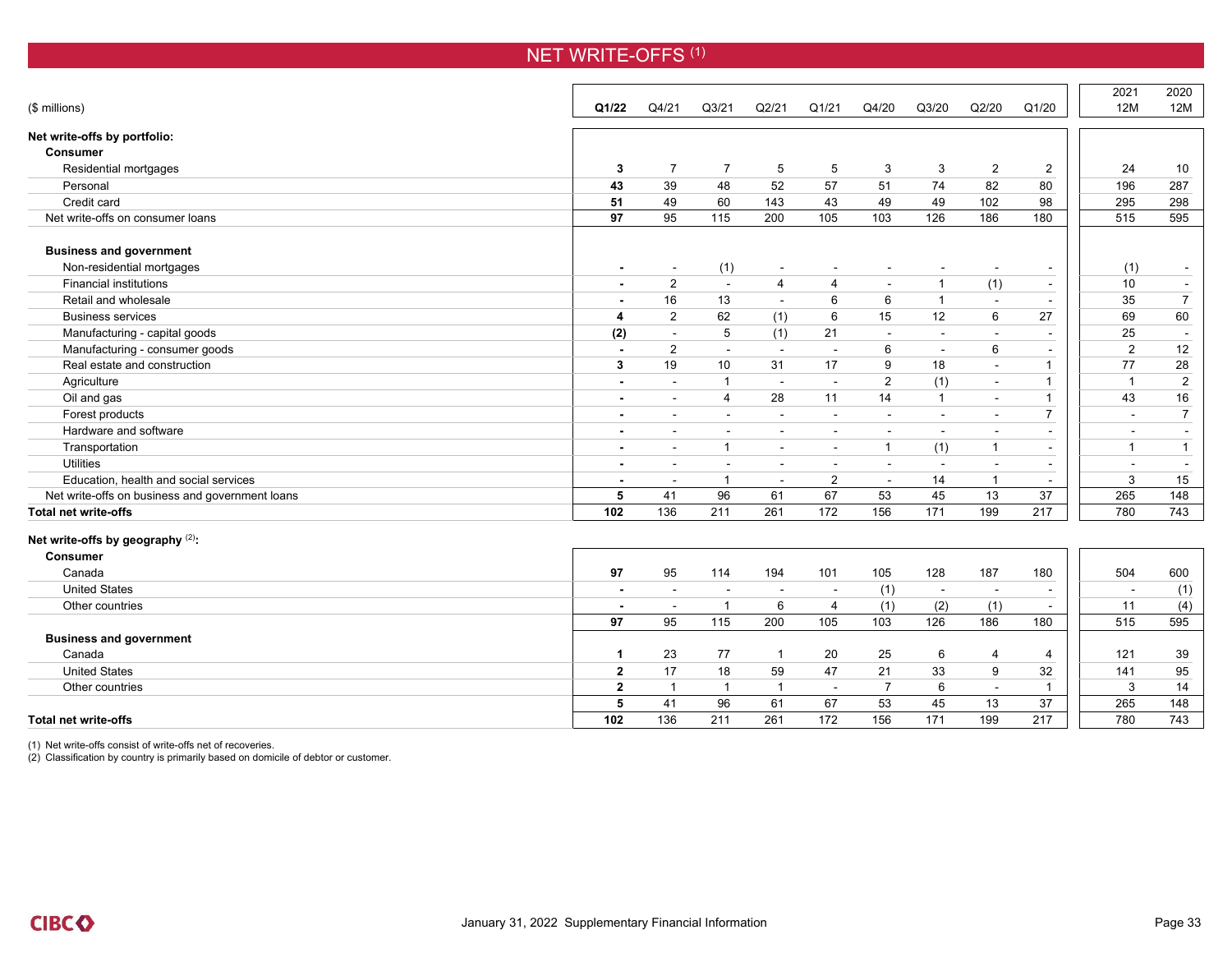#### CREDIT RISK FINANCIAL MEASURES

|                                                                          | Q1/22 | Q4/21 | Q <sub>3/21</sub> | Q2/21 | Q1/21 | Q4/20 | Q3/20 | Q2/20 | Q1/20 |
|--------------------------------------------------------------------------|-------|-------|-------------------|-------|-------|-------|-------|-------|-------|
|                                                                          |       |       |                   |       |       |       |       |       |       |
| <b>Diversification ratios</b>                                            |       |       |                   |       |       |       |       |       |       |
| Gross loans and acceptances                                              |       |       |                   |       |       |       |       |       |       |
| Consumer                                                                 | 64%   | 65%   | 66%               | 66%   | 66%   | 65%   | 65%   | 63%   | 66%   |
| Business and government                                                  | 36%   | 35%   | 34%               | 34%   | 34%   | 35%   | 35%   | 37%   | 34%   |
| Canada                                                                   | 81%   | 83%   | 82%               | 84%   | 83%   | 82%   | 81%   | 81%   | 84%   |
| <b>United States</b>                                                     | 14%   | 13%   | 13%               | 12%   | 13%   | 13%   | 14%   | 14%   | 12%   |
| Other countries                                                          | 5%    | 4%    | 5%                | 4%    | 4%    | 5%    | 5%    | 5%    | 4%    |
|                                                                          |       |       |                   |       |       |       |       |       |       |
| <b>Coverage ratios</b>                                                   |       |       |                   |       |       |       |       |       |       |
| Allowance for credit losses to GIL and acceptances - segmented and total |       |       |                   |       |       |       |       |       |       |
| Consumer                                                                 | 34%   | 33%   | 33%               | 30%   | 27%   | 27%   | 26%   | 26%   | 27%   |
| Business and government                                                  | 48%   | 49%   | 50%               | 45%   | 46%   | 48%   | 42%   | 45%   | 43%   |
| Total                                                                    | 42%   | 42%   | 42%               | 39%   | 39%   | 39%   | 35%   | 36%   | 35%   |
|                                                                          |       |       |                   |       |       |       |       |       |       |
| <b>Condition ratios</b>                                                  |       |       |                   |       |       |       |       |       |       |
| Gross impaired loans-to-gross loans and acceptances                      | 0.39% | 0.39% | 0.42%             | 0.54% | 0.58% | 0.56% | 0.62% | 0.53% | 0.47% |
| Net impaired loans and acceptances-to-net loans and acceptances          | 0.23% | 0.23% | 0.24%             | 0.33% | 0.36% | 0.34% | 0.40% | 0.34% | 0.31% |
| Segmented net impaired loans-to-segmented net loans and acceptances      |       |       |                   |       |       |       |       |       |       |
| Consumer                                                                 | 0.17% | 0.18% | 0.18%             | 0.23% | 0.26% | 0.27% | 0.32% | 0.30% | 0.28% |
| Business and government                                                  | 0.32% | 0.33% | 0.36%             | 0.53% | 0.55% | 0.49% | 0.57% | 0.40% | 0.37% |
| Canada                                                                   | 0.14% | 0.14% | 0.15%             | 0.21% | 0.23% | 0.25% | 0.31% | 0.29% | 0.25% |
| <b>United States</b>                                                     | 0.57% | 0.58% | 0.64%             | 1.01% | 0.98% | 0.75% | 0.87% | 0.45% | 0.47% |
| Other countries                                                          | 0.76% | 0.84% | 0.83%             | 0.80% | 0.90% | 0.90% | 0.79% | 0.85% | 0.91% |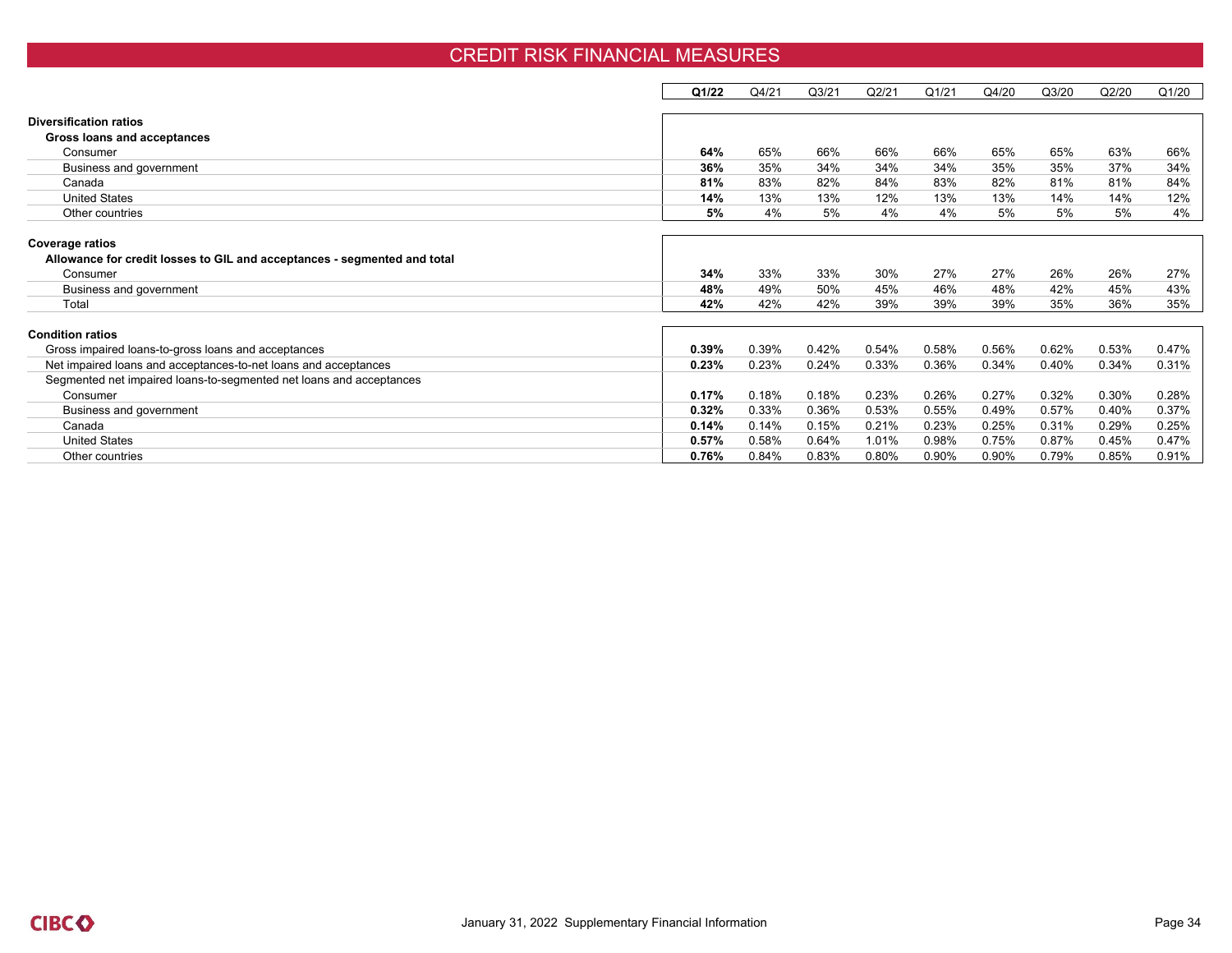### OUTSTANDING DERIVATIVE CONTRACTS - NOTIONAL AMOUNTS

| (\$ millions)                                        |           |                                       | Q1/22                    |                  |                  |            | Q4/21            | Q <sub>3</sub> /21 | Q2/21          | Q1/21                 | Q4/20     | Q3/20            | Q2/20            | Q1/20            |
|------------------------------------------------------|-----------|---------------------------------------|--------------------------|------------------|------------------|------------|------------------|--------------------|----------------|-----------------------|-----------|------------------|------------------|------------------|
|                                                      |           | Residual term to contractual maturity |                          | Total            |                  |            |                  |                    |                |                       |           |                  |                  |                  |
|                                                      | Less than | $1 - 5$                               | Over                     | notional         | Analyzed by use  |            |                  |                    |                | Total notional amount |           |                  |                  |                  |
|                                                      |           | years                                 | 5 years                  | amount           | Trading          | <b>ALM</b> |                  |                    |                |                       |           |                  |                  |                  |
|                                                      | 1 year    |                                       |                          |                  |                  |            |                  |                    |                |                       |           |                  |                  |                  |
| Interest rate derivatives<br>Over-the-counter        |           |                                       |                          |                  |                  |            |                  |                    |                |                       |           |                  |                  |                  |
|                                                      | 9.478     | 3.382                                 |                          | 12.860           |                  | 12.860     | 12.760           | 12.242             | 13.753         | 13.799                | 13.619    | 10.372           | 11.195           | 10.639           |
| Forward rate agreements                              |           |                                       |                          |                  |                  |            |                  |                    |                |                       |           |                  |                  |                  |
| Centrally cleared forward rate agreements            | 53,388    | 9,883                                 |                          | 63,271           | 63,271           |            | 100,198          | 129,373            | 159,898        | 141,168               | 149,428   | 244,252          | 289,218          | 297,127          |
| Swap contracts                                       | 49,741    | 129.553                               | 86,359                   | 265,653          | 242,380          | 23.273     | 266,860          | 271.064            | 283.148        | 285.037               | 294.036   | 303.049          | 316.615          | 314.599          |
| Centrally cleared swap contracts                     | 1,464,757 | 1,918,016                             | 713,654                  | 4,096,427        | 3,590,914        | 505,513    | 3,459,061        | 4,295,583          | 4,137,954      | 3,699,700             | 3,285,982 | 4,221,514        | 3,871,002        | 3,394,632        |
| Purchased options                                    | 9,255     | 6,196<br>5.592                        | 1,340                    | 16,791<br>15.162 | 16,210<br>14.955 | 581<br>207 | 13,663<br>14.173 | 13,737<br>13.308   | 15,102         | 11,032<br>10.012      | 10,942    | 11,007<br>10.172 | 12,514<br>11.178 | 15,315<br>14.692 |
| Written options                                      | 8,329     |                                       | 1.241                    |                  |                  |            |                  |                    | 13,699         |                       | 10,136    |                  |                  |                  |
|                                                      | 1,594,948 | 2,072,622                             | 802,594                  | 4,470,164        | 3,927,730        | 542,434    | 3,866,715        | 4,735,307          | 4,623,554      | 4,160,748             | 3,764,143 | 4,800,366        | 4,511,722        | 4,047,004        |
| Exchange-traded                                      |           |                                       |                          |                  |                  |            |                  |                    |                |                       |           |                  |                  |                  |
| Futures contracts                                    | 117,622   | 25.070                                | $\sim$                   | 142.692          | 142,692          | $\sim$     | 164,644          | 262,608            | 294,670        | 257,694               | 269,670   | 199,472          | 193,662          | 155,139          |
| Purchased options                                    | 5,250     |                                       |                          | 5,250            | 5,250            |            | 5,251            | $\overline{2}$     |                | 1,269                 | 3,060     | 1,391            | 7,425            | 13,769           |
| Written options                                      | 9,250     | $\overline{a}$                        | $\sim$                   | 9,250            | 9,250            | $\sim$     | 10,251           | 376                | $\overline{1}$ | 1,461                 | 5,060     | 4,291            | 2,525            | 4,001            |
|                                                      | 132,122   | 25,070                                |                          | 157,192          | 157,192          |            | 180,146          | 262,986            | 294,672        | 260,424               | 277,790   | 205,154          | 203,612          | 172,909          |
| Total interest rate derivatives                      | 1,727,070 | 2,097,692                             | 802,594                  | 4,627,356        | 4,084,922        | 542.434    | 4,046,861        | 4,998,293          | 4,918,226      | 4,421,172             | 4,041,933 | 5,005,520        | 4,715,334        | 4,219,913        |
| Foreign exchange derivatives                         |           |                                       |                          |                  |                  |            |                  |                    |                |                       |           |                  |                  |                  |
| Over-the-counter                                     |           |                                       |                          |                  |                  |            |                  |                    |                |                       |           |                  |                  |                  |
| Forward contracts                                    | 660.717   | 19.645                                | 1.363                    | 681.725          | 675,132          | 6.593      | 716,565          | 642.989            | 729.151        | 935,795               | 1,080,174 | 942.238          | 971.802          | 1,020,717        |
| Swap contracts                                       | 137,370   | 254,342                               | 155,595                  | 547,307          | 489,413          | 57,894     | 544,131          | 550,513            | 541,114        | 543,951               | 529,015   | 497,480          | 469,660          | 444,477          |
| Purchased options                                    | 20,231    | 1,601                                 | 12                       | 21,844           | 21,844           |            | 19,931           | 20,206             | 14,922         | 15,618                | 19,008    | 24,755           | 26,604           | 19,210           |
| Written options                                      | 844       | 25,031                                |                          | 25,875           | 25,189           | 686        | 22,626           | 23,377             | 18,495         | 20,344                | 22,683    | 28,082           | 29.417           | 24,296           |
|                                                      | 819,162   | 300,619                               | 156,970                  | 1,276,751        | 1,211,578        | 65,173     | 1,303,253        | 1,237,085          | 1,303,682      | 1,515,708             | 1,650,880 | 1,492,555        | 1,497,483        | 1,508,700        |
| Exchange-traded                                      |           |                                       |                          |                  |                  |            |                  |                    |                |                       |           |                  |                  |                  |
| Futures contracts                                    | 8         |                                       |                          | 8                | 8                |            | 6                | 12                 | 12             | 9                     | 3         | $\overline{2}$   | $\overline{2}$   |                  |
| Total foreign exchange derivatives                   | 819,170   | 300,619                               | 156,970                  | 1,276,759        | 1,211,586        | 65,173     | 1,303,259        | 1,237,097          | 1,303,694      | 1,515,717             | 1,650,883 | 1,492,557        | 1,497,485        | 1,508,700        |
| Credit derivatives                                   |           |                                       |                          |                  |                  |            |                  |                    |                |                       |           |                  |                  |                  |
| Over-the-counter                                     |           |                                       |                          |                  |                  |            |                  |                    |                |                       |           |                  |                  |                  |
| Credit default swap contracts - protection purchased | 1,169     | 953                                   | 226                      | 2,348            | 2,321            | 27         | 2,237            | 2,152              | 1,522          | 1,328                 | 1,936     | 1,941            | 2,009            | 1,012            |
| Centrally cleared credit default swap contracts      |           |                                       |                          |                  |                  |            |                  |                    |                |                       |           |                  |                  |                  |
| - protection purchased                               | 141       | 1,827                                 |                          | 1,968            | 1,841            | 127        | 1,647            | 1,604              | 1,267          | 2,057                 | 2,584     | 1,842            | 1,615            | 1,576            |
| Credit default swap contracts - protection sold      | 649       | 381                                   | 89                       | 1,119            | 1,119            |            | 1,304            | 1,181              | 606            | 556                   | 623       | 501              | 488              | 423              |
| Centrally cleared credit default swap contracts      |           |                                       |                          |                  |                  |            |                  |                    |                |                       |           |                  |                  |                  |
| - protection sold                                    |           | 419                                   | $\overline{\phantom{a}}$ | 419              | 419              |            | 377              | 415                | 409            | 752                   | 1,309     | 1,423            | 1,479            | 205              |
| <b>Total credit derivatives</b>                      | 1.959     | 3.580                                 | 315                      | 5,854            | 5,700            | 154        | 5.565            | 5.352              | 3.804          | 4.693                 | 6.452     | 5,707            | 5.591            | 3.216            |
| <b>Equity derivatives</b>                            |           |                                       |                          |                  |                  |            |                  |                    |                |                       |           |                  |                  |                  |
| Over-the-counter                                     | 61,594    | 29,062                                | 586                      | 91,242           | 89,429           | 1,813      | 85,443           | 83,151             | 84,028         | 92,532                | 91,779    | 95,025           | 91,178           | 91,795           |
| Exchange-traded                                      | 85,441    | 14,453                                | 160                      | 100,054          | 100,054          |            | 93,564           | 94.988             | 96,674         | 90,337                | 89,824    | 84.480           | 82,749           | 89,112           |
| Total equity derivatives                             | 147,035   | 43,515                                | 746                      | 191,296          | 189,483          | 1,813      | 179,007          | 178,139            | 180,702        | 182,869               | 181,603   | 179,505          | 173,927          | 180,907          |
| Precious metal derivatives                           |           |                                       |                          |                  |                  |            |                  |                    |                |                       |           |                  |                  |                  |
| Over-the-counter                                     | 6,155     | 164                                   |                          | 6,319            | 6,319            |            | 6,818            | 10,748             | 9,282          | 12,133                | 9,681     | 9,614            | 19,164           | 12,004           |
| Exchange-traded                                      | 1,547     | $\blacksquare$                        | $\sim$                   | 1,547            | 1,547            | $\sim$     | 410              | 1,562              | 1,148          | 1,323                 | 524       | 2,032            | 1,207            | 4,419            |
| Total precious metal derivatives                     | 7.702     | 164                                   | $\sim$                   | 7,866            | 7,866            |            | 7,228            | 12,310             | 10,430         | 13,456                | 10,205    | 11,646           | 20,371           | 16,423           |
| Other commodity derivatives                          |           |                                       |                          |                  |                  |            |                  |                    |                |                       |           |                  |                  |                  |
| Over-the-counter                                     | 21,802    | 17,468                                | 387                      | 39,657           | 39,651           | 6          | 41,210           | 38,920             | 35,810         | 33,625                | 34,150    | 34,737           | 35,322           | 35,900           |
| Centrally cleared commodity derivatives              | 94        | $\blacksquare$                        | $\overline{a}$           | 94               | 94               | $\sim$     | 119              | 65                 | 48             | 31                    | 55        | 60               | 103              | 81               |
| Exchange-traded                                      | 31,606    | 12,946                                | 345                      | 44,897           | 44,897           |            | 34,373           | 30,381             | 18,670         | 17,511                | 18,700    | 17,081           | 16,762           | 20,682           |
| Total other commodity derivatives                    | 53,502    | 30.414                                | 732                      | 84,648           | 84,642           | 6          | 75,702           | 69,366             | 54,528         | 51,167                | 52,905    | 51,878           | 52,187           | 56,663           |
| <b>Total notional amount</b>                         | 2,756,438 | 2,475,984                             | 961,357                  | 6,193,779        | 5,584,199        | 609,580    | 5,617,622        | 6,500,557          | 6,471,384      | 6,189,074             | 5,943,981 | 6,746,813        | 6,464,895        | 5,985,822        |
| Of which:                                            |           |                                       |                          |                  |                  |            |                  |                    |                |                       |           |                  |                  |                  |
| Over-the-counter <sup>(2)</sup>                      | 2.505.714 | 2.423.515                             | 960.852                  | 5,890,081        | 5.280.501        | 609.580    | 5.309.123        | 6,110,628          | 6,060,208      | 5,819,470             | 5,557,140 | 6,438,064        | 6,160,563        | 5,698,700        |
| Exchange-traded                                      | 250,724   | 52,469                                | 505                      | 303,698          | 303,698          |            | 308,499          | 389,929            | 411,176        | 369,604               | 386,841   | 308,749          | 304,332          | 287,122          |

(1) ALM: asset/liability management.

(2) For over-the-counter derivatives that are not centrally cleared, \$1,598.8 billion (Q4/21: \$1,622.2 billion) are with counterparties that have two-way collateral posting arrangements, \$38.7 billion (Q4/21: \$37.1 billion